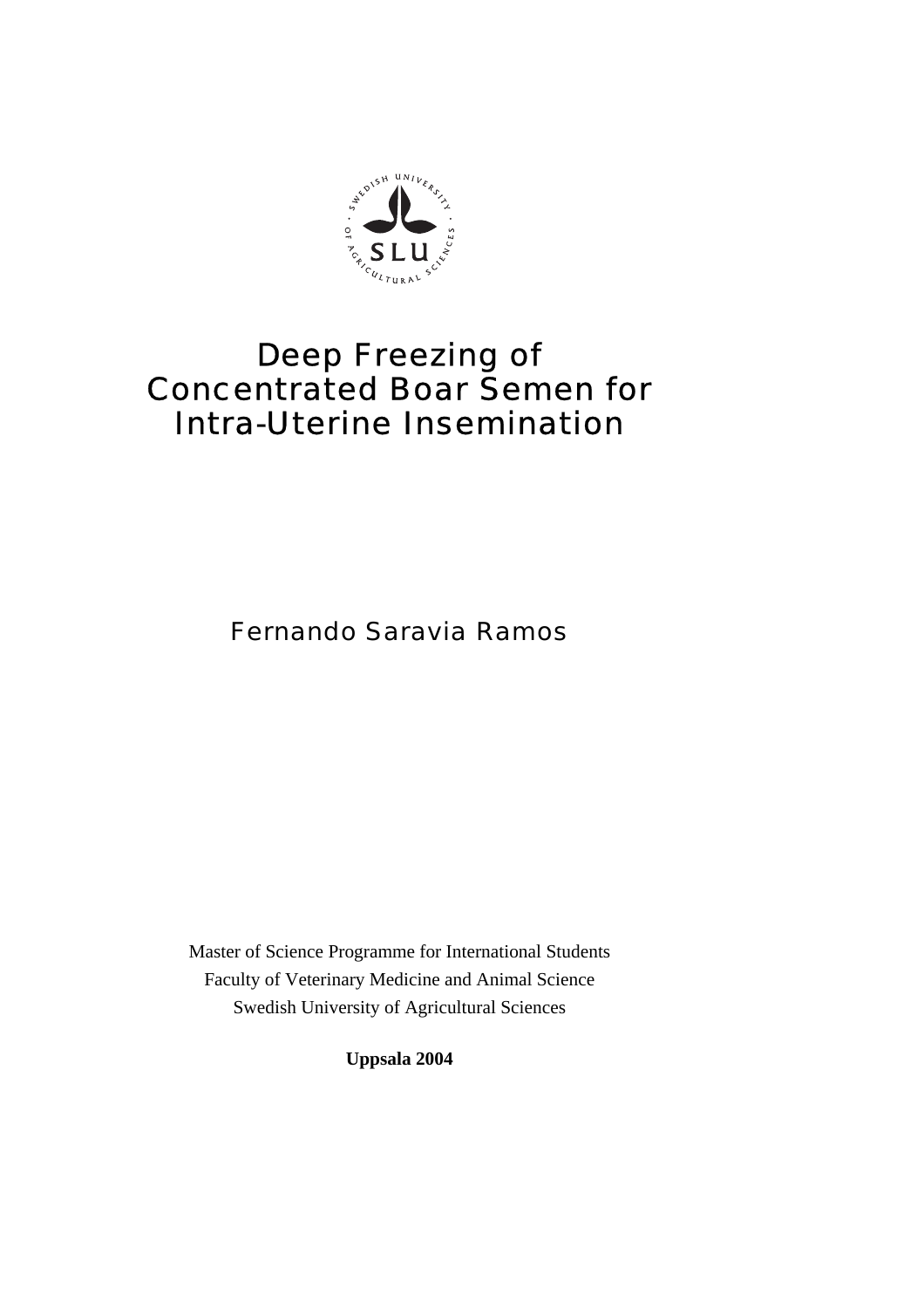Report - Master of Science Programme for International Students Faculty of Veterinary Medicine and Animal Science Swedish University of Agricultural Sciences Report no. 40 ISSN 1403-2201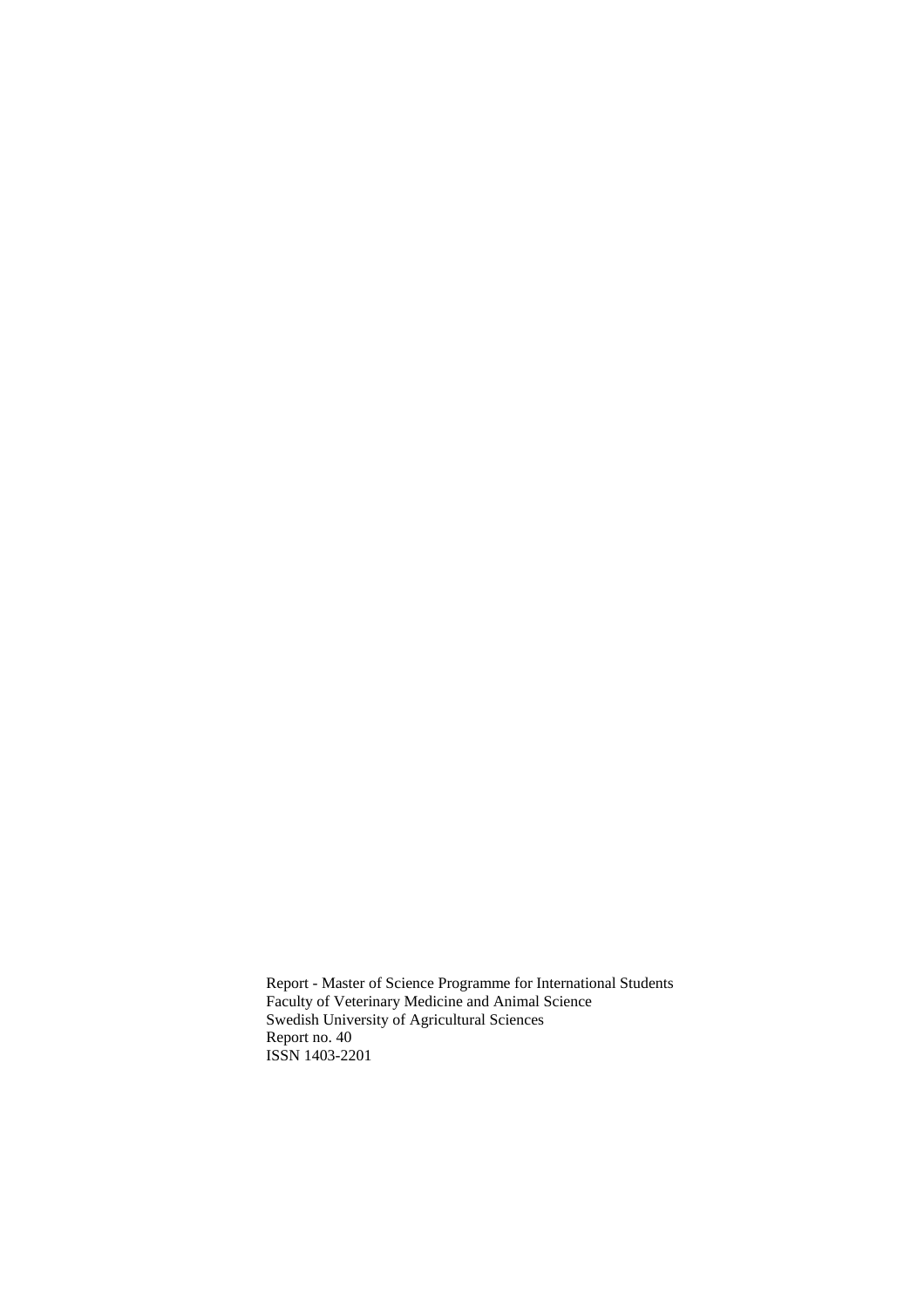# **Deep Freezing of Concentrated Boar Semen for Intra-Uterine Insemination**

Fernando Saravia Ramos

Department of Obstetrics and Gynaecology Faculty of Veterinary Medicine and Animal Science

**Swedish University of Agricultural Sciences Uppsala 2004**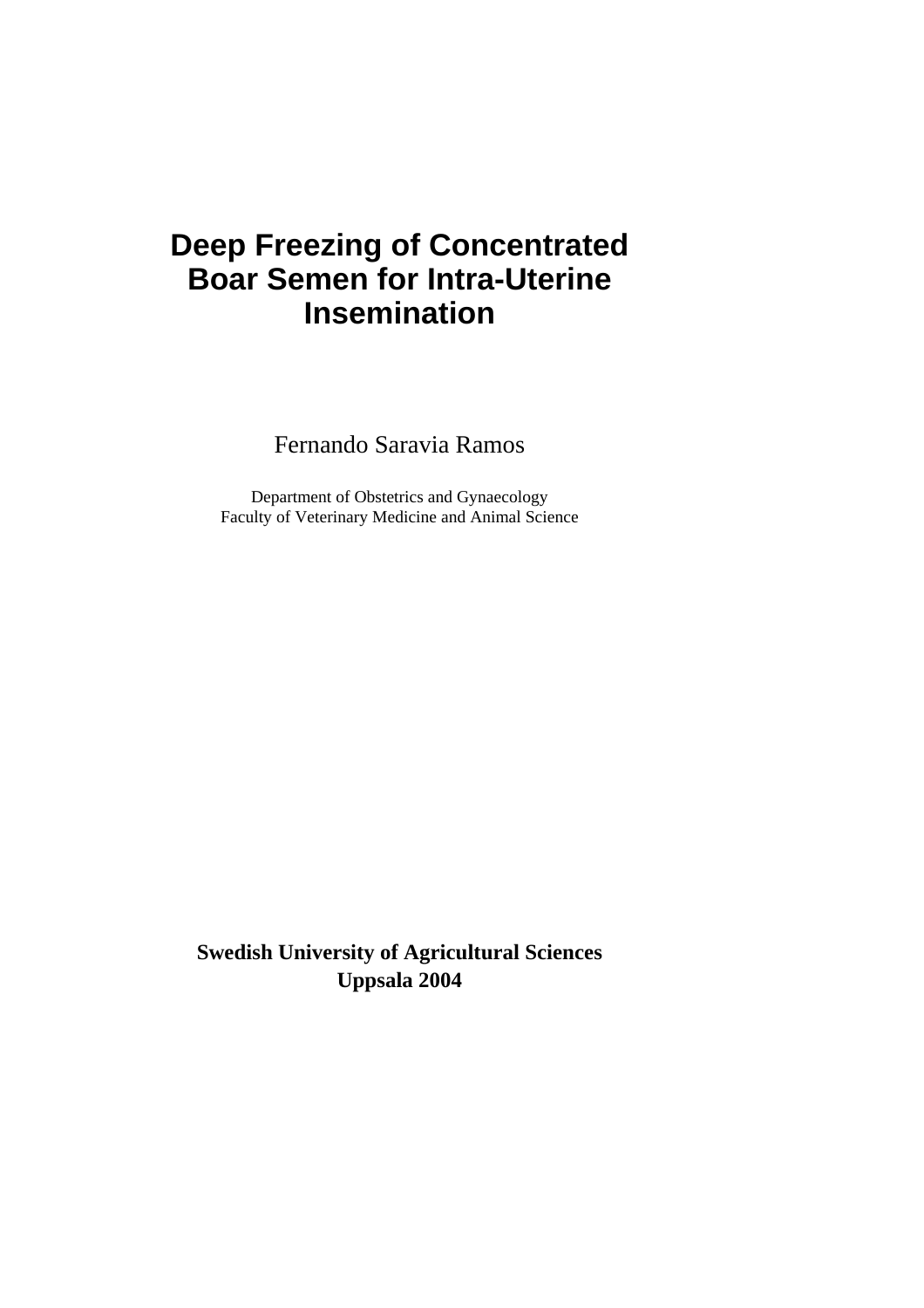The present thesis is a partial fulfilment of the requirements for a Master of Science Degree for International Students (MSc) in Veterinary Medicine, at the Swedish University of Agricultural Sciences (SLU), in the field of Animal Reproduction.

Fernando Saravia Ramos Department of Obstetrics and Gynaecology Faculty of Veterinary Medicine and Animal Science Swedish University of Agricultural Sciences (SLU) P.O. Box 7039, SE-750 07 Uppsala, Sweden Print: SLU Service/Repro, Uppsala 2004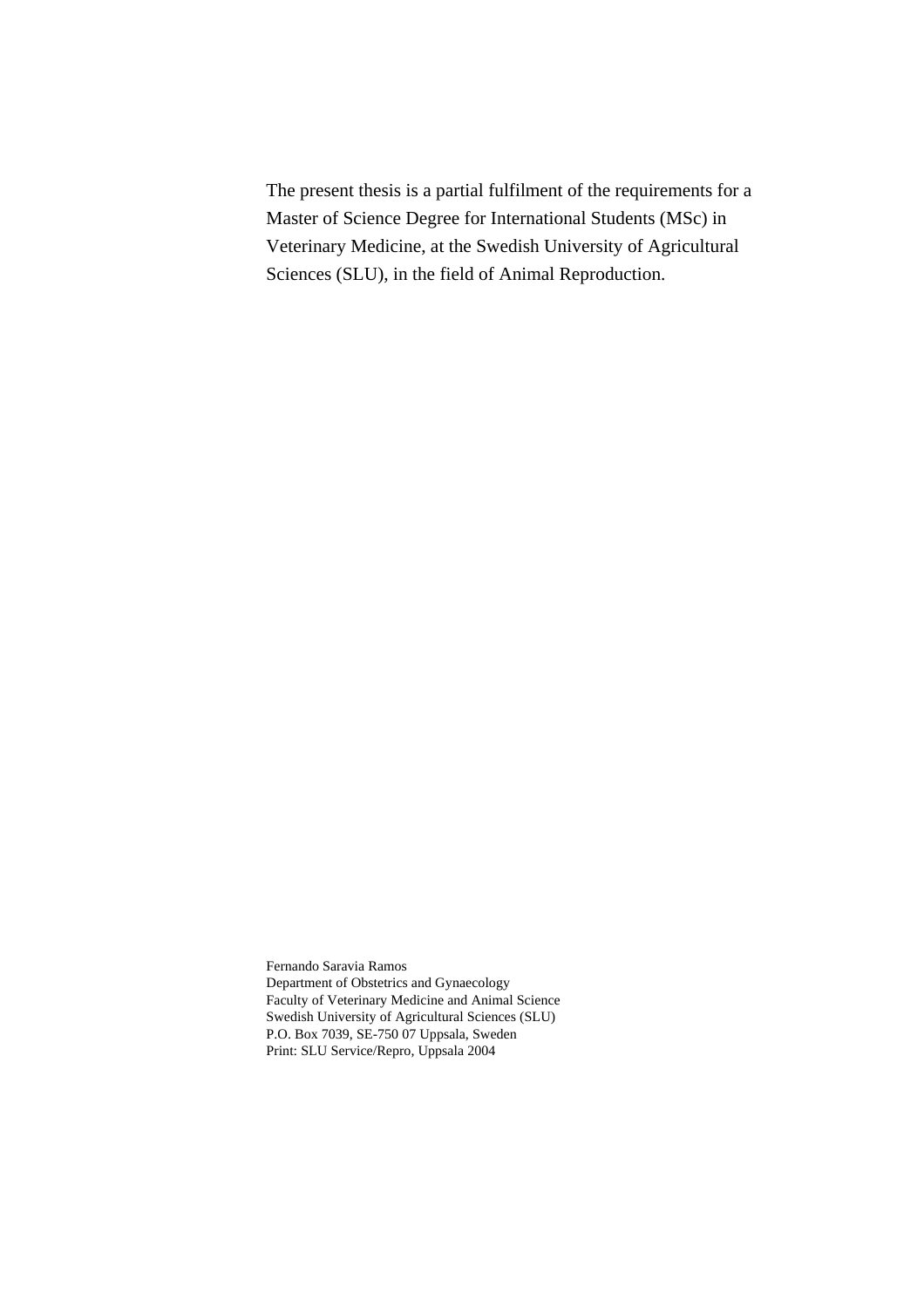To the memory of my Grandmother Rosa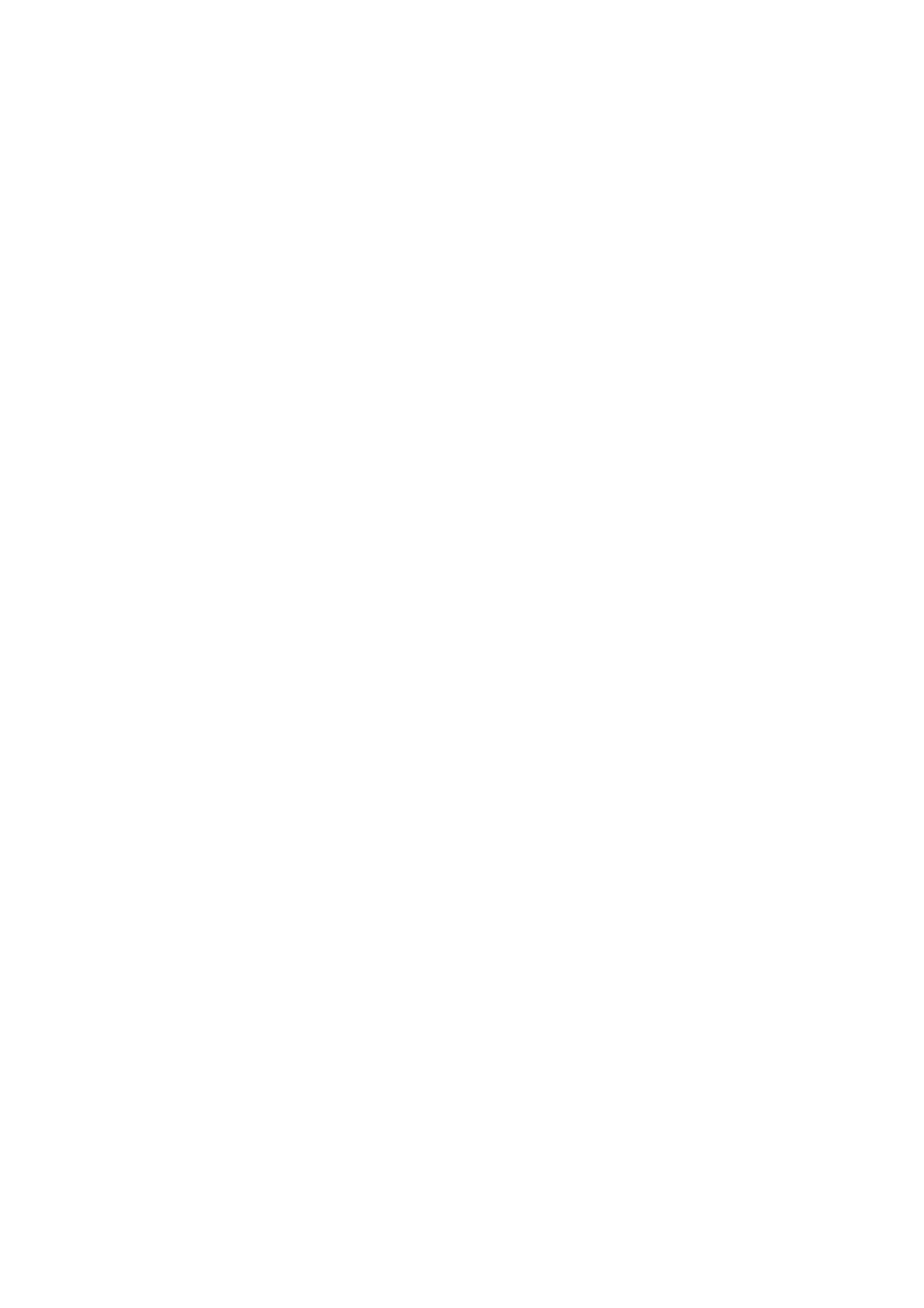## **ABSTRACT**

**Saravia, F. 2004.** *Deep Freezing of Concentrated Boar Semen for Intra-Uterine Insemination.* Master's thesis. ISSN 1403-2201. Report No. 40

Frozen-thawed (FT) boar semen for artificial insemination (AI) in commercial pig production is still only used in exceptional cases, mostly for incorporation of top genetics. Low sperm survival after a freezing procedure that is still considered suboptimal, which results in low farrowing rates and small litter sizes when conventional cervical AI is performed, are among the reasons why FT boar semen is rarely used in AI. Compensatory attempts include AI with large sperm numbers, which, however, reduces the number of doses produced per ejaculate. New procedures for intra-uterine AI are now available, opening up possibilities for the deposition of smaller volumes (thus diminishing semen reflux) and therefore lower total sperm numbers per dose, provided these spermatozoa (spz) can be packed in a higher density and sustain cryopreservation (i.e. provided they have an acceptable survival rate post-thaw). This thesis includes a summarised review of available literature on the history, as well as constraints on and future prospects of the use of frozen boar semen in AI. Also, a trial is reported whose aim was to concentrate (2 x  $10^9$  spz/mL) and freeze boar spermatozoa packed in either 0.5 ml volume medium straws (MS) or a multiple FlatPack (MFP) (four 0.7 ml volume segments of a single FlatPack [SFP]) intended as AI doses for intra-uterine AI. A single, well-proved freezing protocol was followed using a SFP (5 x  $10^9$  spz/5 ml) as control package and sperm concentration. Sperm motility was measured by computer-assisted sperm analysis (CASA) while plasma membrane integrity was assessed with the SYBR-14/PI assay combined with flow cytometry, and with a rapid hypo-osmotic swelling test (sHOST), in order to establish sperm viability. Sperm motility did not differ statistically (NS) between the test-packages and the control, neither in terms of overall sperm motility (range of means: 37-46%) nor sperm velocity. Percentages of linear motile spermatozoa (LIN), however, were significantly higher in controls (SFP) than in the test packages. Spermatozoa frozen in the SFP (control) and MFP depicted the highest percentages of PMI (54 and 49% respectively) compared to straws  $(38 \text{ %}, p<0.05)$  when measured with flow cytometry. In absolute numbers, more viable spermatozoa were present in the MFP dose post-thaw than in the MS ( $p<0.05$ ). Inter-boar variation was present, albeit only significant for MS (sperm motility) and SFP (PMI). In conclusion, the results indicate that boar spermatozoa can be successfully frozen if concentrated in a small volume.

*Key words:* spermatozoa; high sperm count artificial insemination (AI) doses; computer-assisted sperm analysis (CASA); flow cytometry; sHOST; boars

*Author's address:* Fernando Saravia Ramos, Department of Obstetrics and Gynaecology, Faculty of Veterinary Medicine and Animal Science, Swedish University of Agricultural Sciences (SLU), PO Box 7039, SE-750 07, Uppsala, Sweden.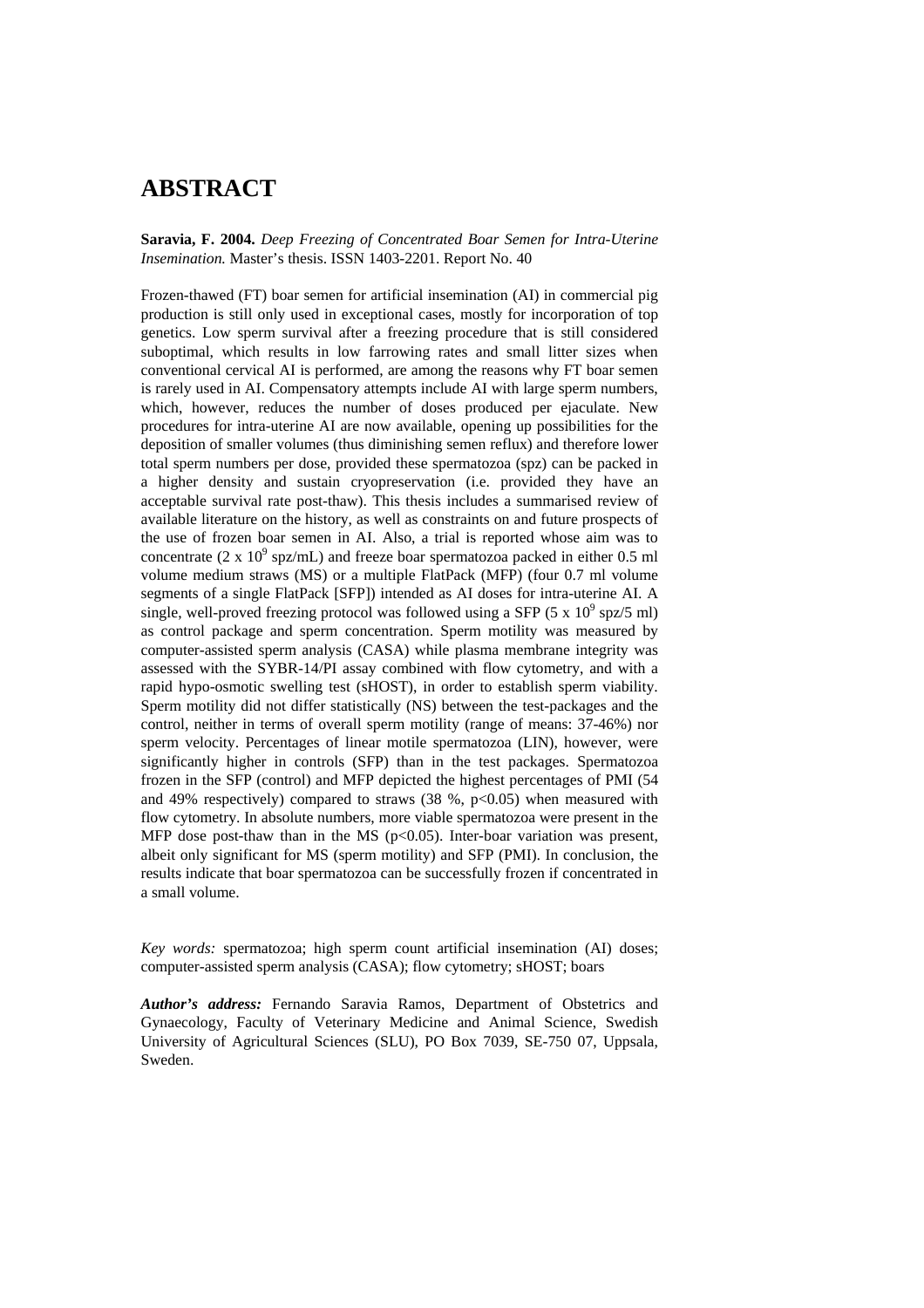## **Contents**

## **Background**, 9

Artificial insemination, 9 Use of frozen semen in porcine artificial insemination, 10 Cryopreservation of boar semen, 11 *Freezing and thawing procedures, 11 Cryo-injuries, 12 Extenders, 14 Inter-boar variation, 15*  Evaluation of the freezing and thawing process: sperm viability, 15 Increasing the use of frozen boar semen: not an easy task, 16

**Introduction to the research report**, 19

**Aim of the study**, 20

## **Research report**, 21

Deep Freezing of Concentrated Boar Semen for Intra-Uterine Insemination: Effects on Sperm Viability *Saravia, F., Wallgren, M., Nagy, S., Johannisson, A., and Rodríguez-Martínez, H. (submitted for publication).* 

**Future prospects**, 37

**General references**, 38

**Acknowledgements**, 46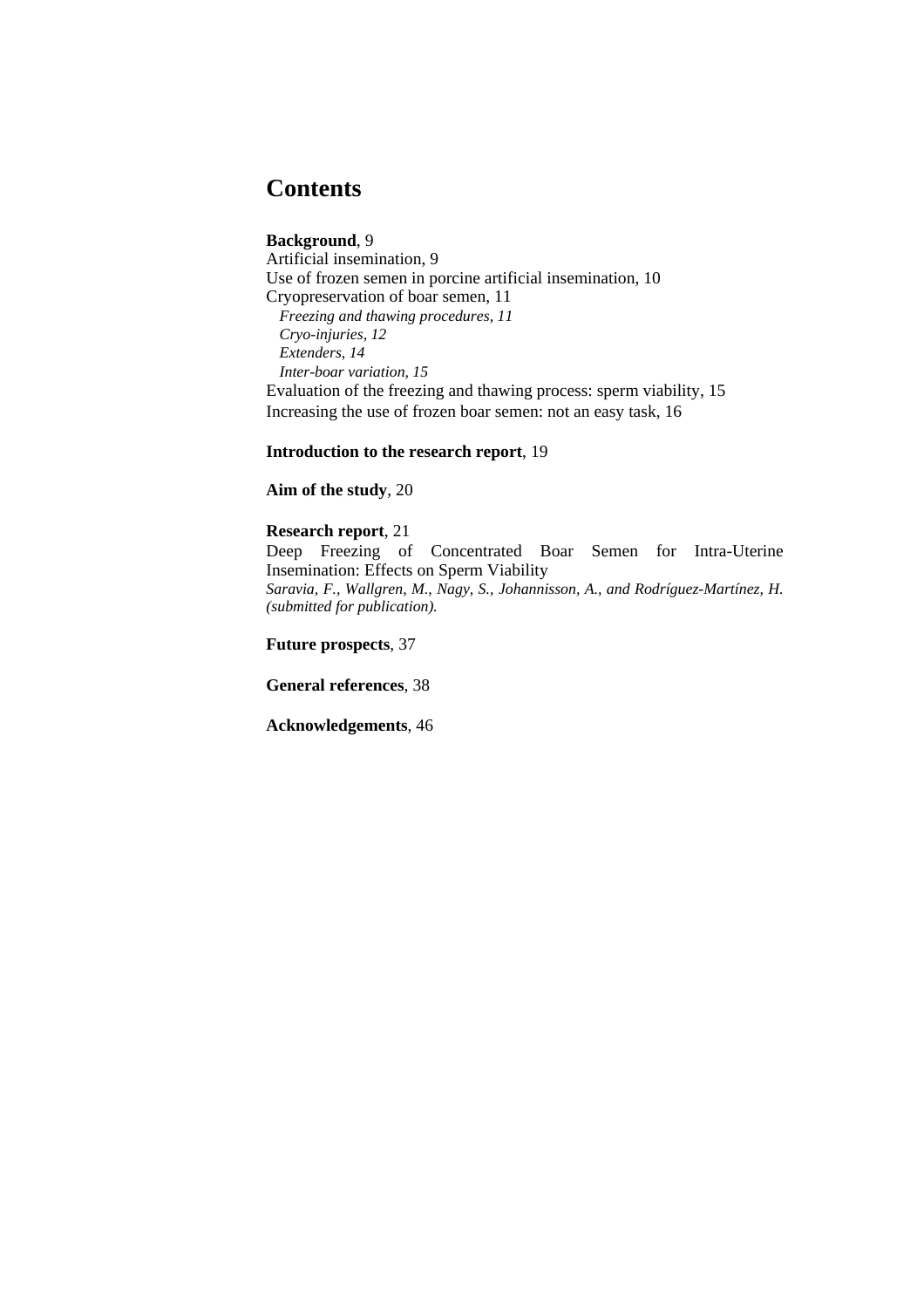## **Background**

## **Artificial insemination**

Artificial insemination (AI) is referred as firstly performed at least 600 years ago. Undocumented Arabic writings, thought to date from 1322, describe (in an epic manner) procedures for collecting stallion semen from a mated mare in order to breed other mares. More than 450 years later, in 1784, Lazzaro Spallanzani scientifically documented a successful AI in a female dog, which whelped three pups 62 days later, making AI the first reproductive biotechnology to have ever been applied to domestic animals (Flowers, 1999).

Artificial insemination is a process of collecting spermatozoa, extending them with appropriate fluids for either short- or long-term preservation, and then manually placing them into the reproductive tract of sexually receptive females. The procedure was primarily designed to avoid spreading of venereal diseases by natural mating, a goal reached beyond expectations. Furthermore, AI is applied to increase the dissemination of genetic material to large numbers of farm animals. Also, AI as the most successful reproductive biotechnology thus far has provided impetus for developing other technologies such as sperm cryopreservation, sperm sorting for chromosomal sex, procedures for semen deposition, control of the oestrous cycle, embryo transfer, embryo production *in vitro* and associated technologies, such as cloning (Foote, 2002). The exponential use of AI has resulted in an accelerated rate of genetic selection and production improvement, most notably in dairy cattle but also, in pigs (Medeiros *et al.*, 2002).

Last but not least, sperm preservation in association with AI is one of the cornerstones of procedures for the preservation and dissemination of genetic resources. It has contributed to the international exchange of genetic lines as well as the conservation of superior genetic individuals, helping to establish genetic resource banks, reserve supplies in response to disease-related disasters and contribute to the conservation of threatened or endangered species (Yoshida, 2000).

Artificial insemination in swine was initiated by Ivanow in Russia in the early 1900s. Russian state farms started to use AI by 1931 (Rodin and Lipatov, 1936). Sows were inseminated with 100–150 mL of fresh, extended semen on the second day of oestrus. Average conception rates of 70% were reported. Despite the importance of these achievements, it was not until after World War II that fresh boar semen was used successfully (Ito *et al.*, 1948; Polge, 1956), extensively from 1975 onwards (Reed, 1985). Use of liquid boar semen for AI, preserved for up to 3–5 days at 16–20ºC, constitutes the core of the AI routinely performed by the pig breeding industry, covering more than 99% of AIs in pigs done around the world (Wagner and Thibier, 2000). The worldwide tendency indicates an increase in the number of AIs in pigs over the next few years (Weitze, 1999) and it is predicted that by 2005, 80% of all pig breeding will be by AI (Burke, 1999).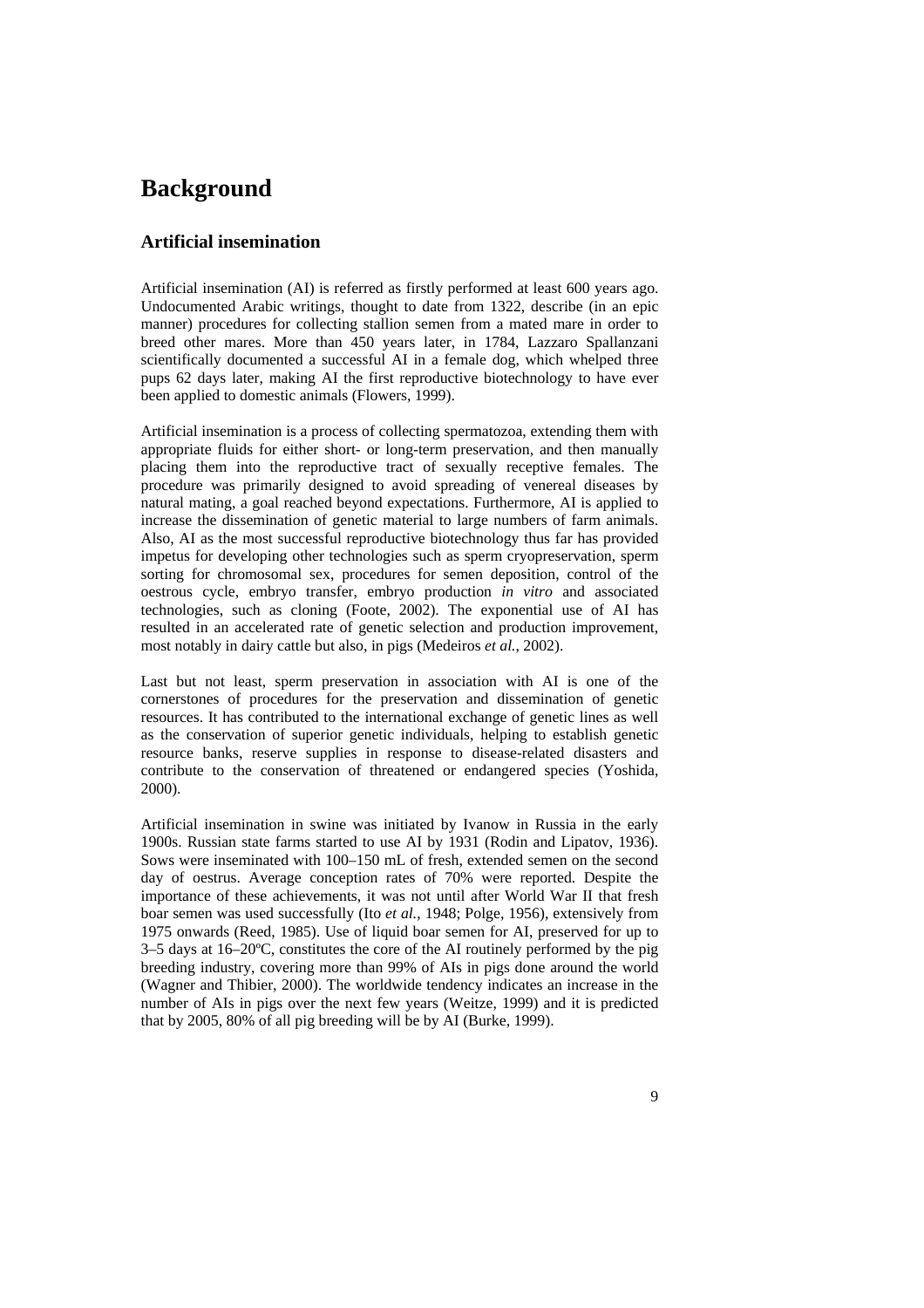Using conventional AI, pigs are often inseminated several times (i.e. two or three times) during oestrus. A large volume of semen (80–100 mL) containing high numbers of spermatozoa (usually  $2-3 \times 10^9$  total spz) is deposited into the posterior region of the cervix by a disposable catheter, emulating the situation that occurs in this species during natural mating. In general, the insemination starts 12 hours after oestrus detection and is repeated every 12–18 hours until the standing oestrous reflex is not longer shown. The standing oestrus can vary widely among individual females (20–64 hours or longer). When proper detection of oestrus is performed, the farrowing rate and litter sizes are comparable with rates/sizes achieved with AI with liquid semen and natural mating, reaching over 90% of farrowing and mean litter sizes of ten to twelve piglets (Johnson *et al.,* 2000).

### **Use of frozen semen in porcine artificial insemination**

In the early trials of freezing boar semen, procedures (Polge, 1956) and extenders (Roy, 1955; King and Macpherson, 1967) as for cattle AI and bull semen were used. Most of the time boar spermatozoa did not reach the rates of post-thaw survival achieved in bovines; furthermore, the surviving spermatozoa seemed unable to keep their fertilising ability intact. In 1970, using surgical insemination in the oviduct, the first successful fertilisation using frozen-thawed (FT) boar semen was reported (Polge, Salamon and Wilmut, 1970), and one year later the first successes, of live offspring from cervical AIs using FT boar semen, were reported by three different groups (Crabo and Einarsson, 1971; Graham *et al.*, 1971; Pursel and Johnson, 1971).

At present, while use of FT semen for AI is considered a basic component for cattle breeding worldwide (Curry, 2000) the situation in the pig industry is diametrically different; use of FT boar semen is limited to no more than 1% of the AIs performed around the world (Wagner and Thibier, 2000). Among the reasons behind this restricted use of FT boar semen are the low survivability of spermatozoa in the face of the freezing-thawing process and the shorter lifespan of the surviving spermatozoa, both resulting in lower farrowing rates and smaller litter sizes compared with AI using semen preserved in liquid form.

To compensate for the effects of a suboptimal freezing methodology an AI dose usually contains excessive spermatozoa, in the order of  $5 \times 10^9$  total spermatozoa (Johnson, 1985; Johnson *et al*., 2000). The procedure for AI follows the above described pattern, a large re-extension of the FT semen dose (to 80–100 ml) with two or more AIs per oestrus. The aim is to deposit a maximal number of shortlived spermatozoa as close as possible to the moment of ovulation (Reed, 1985). Obviously, few (six to eight) AI doses are usually obtained from a single ejaculate, thus contributing to the low efficacy of the methodology.

The lifespan of FT boar semen, then, is shorter than that of its liquid-preserved counterpart, often considered about half that of fresh semen. Properly controlled studies have indicated that FT boar spermatozoa do not usually survive for more than 4 hours after deposition in the genital tract of sows (Waberski *et al.*, 1994)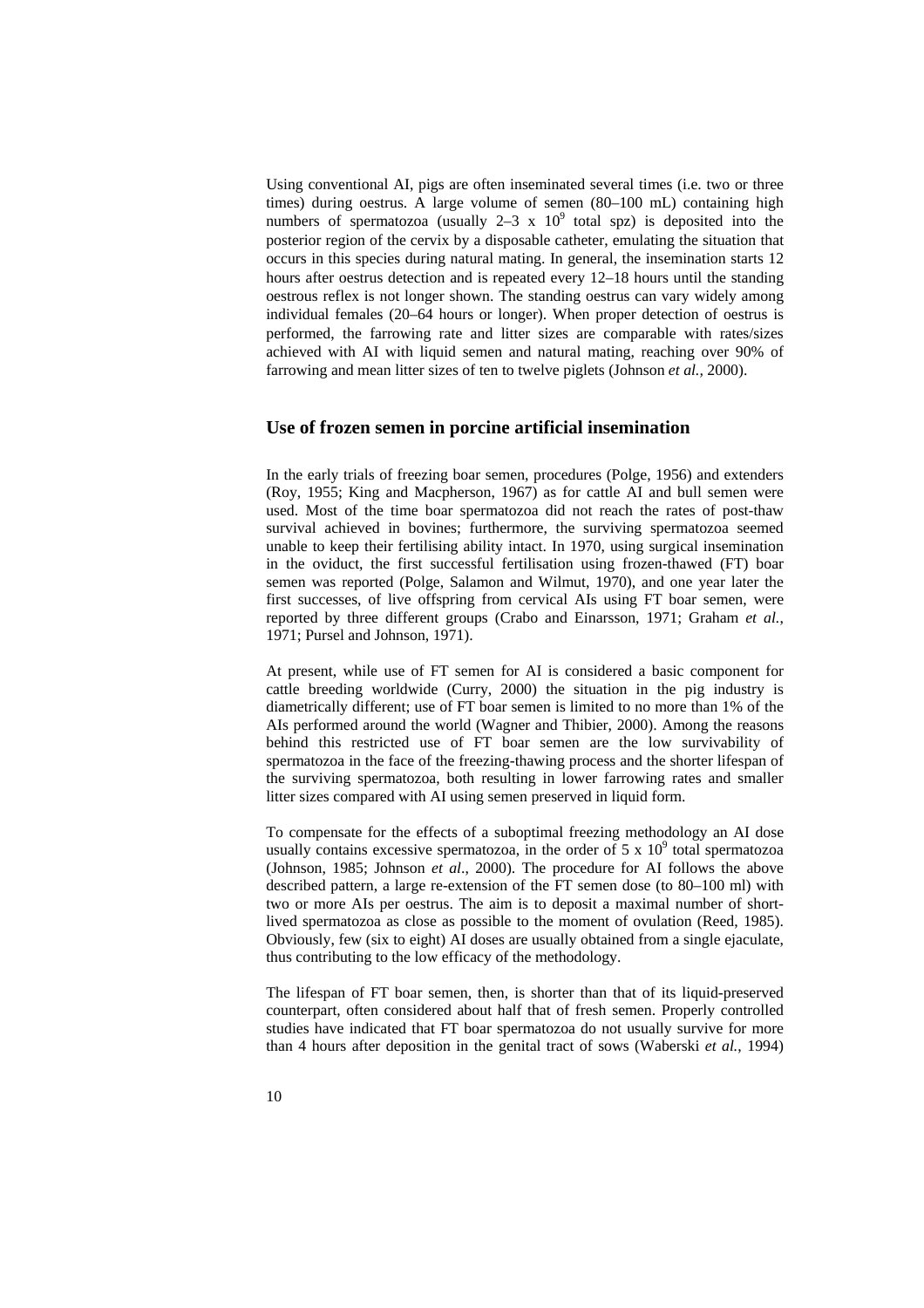this is in accord with earlier studies that determined that FT boar spermatozoa survive between 2–6 hours in the genital tract (Larsson, 1976). Taking into consideration that the fertilising ability of oocytes after ovulation is also short, no more than 6–8 hours, proper timing of sperm deposition in relation to the moment of ovulation is critical when using FT semen. The success of AI programmes is therefore highly dependent upon the availability of good techniques for predicting, controlling and detecting the ovulation (Holt, 2000b). In general, pre-ovulatory insemination is recommended to establish a sperm reservoir in the oviduct and thus ensure that sufficient numbers of spermatozoa are available to fertilise the ovulated oocytes. As mentioned before, the duration of oestrus in sows varies, influenced by different factors, between individuals. Moreover, spontaneous ovulation could occur anywhere between 10 and 85 hours after onset of oestrus (Soede and Kemp, 1997). Obviously, onset of oestrus is not a good predictor for the timing of AI with FT semen. Although it is still practised in some places of the world induction of ovulation through exogenous hormones is not an option, for the sake of safe production of food of animal origin and for animal welfare reasons. Monitoring occurrence of ovulation, for instance by use of transrectal ultrasonography, provides information on the interval between onset of standing oestrus and spontaneous ovulation, a period that is usually maintained between consecutive oestruses within animals; generally, ovulation occurs when two-thirds of the standing oestrus has passed (Soede *et al.*, 1992; Dalin *et al.*, 1995; Mburu *et al.*, 1995).

## **Cryopreservation of boar semen**

### *Freezing and thawing procedures*

Following serendipitous discoveries, spermatozoa were the first mammalian cells to be successfully cryopreserved (Polge, Smith and Parkes, 1949). Following the discovery that glycerol can be used as a cryoprotectant, empirically devised technical adjustments were introduced in sperm cryopreservation protocols with the objective of extending the methodology and improve the efficiency of the process in different species (Graham, 1996; Leboeuf, Restall and Salamon, 2000; Salamon and Maxwell, 2000) including the pig (for a review, see Johnson *et al.*, 2000).

Cryopreservation of boar semen involves subjecting the spermatozoa to a series of closely related steps, mainly extension and reconcentration, temperature reduction, cellular dehydration, freezing and thawing.

Interestingly, the most accepted and successful procedures currently in use for freezing boar semen have common features (Bwanga, 1991; Johnson *et al.*, 2000). Briefly, the steps include: (i) a reduced (1:1) extension with buffer and a period of equilibration in the presence of homologous seminal plasma (SP) to promote the capacity of spermatozoa to withstand thermal shock events (Pursel, Johnson and Schulman, 1973; Watson and Plummer, 1985), usually done while cooling the semen to 15°C; (ii) a separation of the bulk of SP by centrifugation, thus reconcentrating the spermatozoa; (iii) inclusion of chilling protectants (lactose and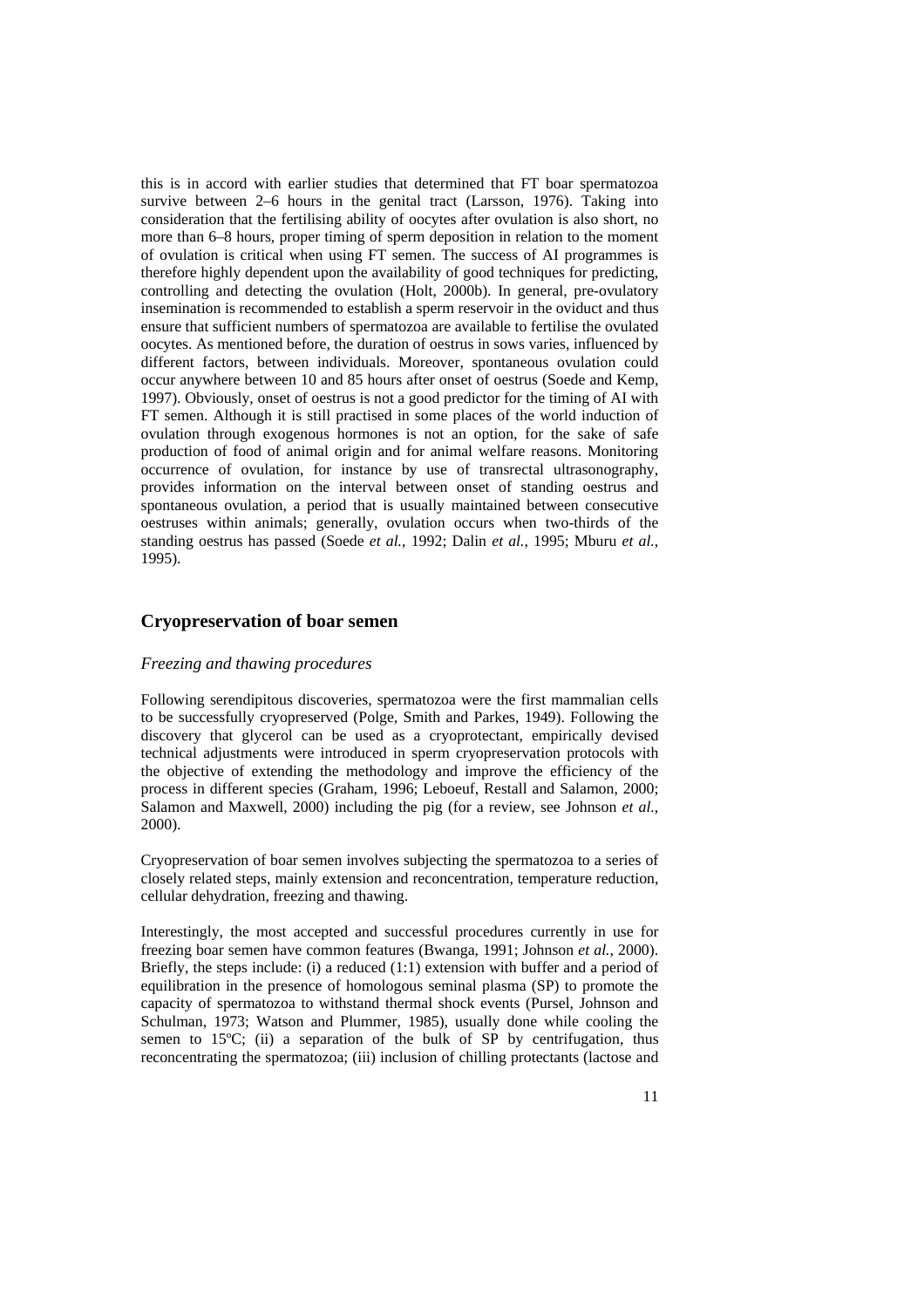egg yolk [LEY]) during cooling to 5ºC; followed by (iv) inclusion of penetrating cryoprotectants (the most commonly used being glycerol at a 3% final concentration) immediately prior to freezing to enable rapid decreases of temperature, which are usually effected by programmable freezers. Boar spermatozoa are frozen at concentrations considered optimal, of about 1 x  $10<sup>9</sup>$ spz/mL.

The proportion of glycerol is kept fairly low compared with other domestic species, in order to preserve both sperm motility and acrosome integrity (Almlid and Johnson, 1988). Also, these concentrations allow for certain rates of cooling which are closely dependent on the cryogenic quality of the container used to pack the semen. For instance, for 0.5 mL plastic straws, the optimum cooling rate appears to be 30ºC/min (Fiser and Fairfull, 1990) while for the 5 mL FlatPack, it seems to be 50ºC/min (Eriksson and Rodriguez-Martinez, 2000b). A relatively quick thawing rate, 200ºC/min, seems to be required for boar spermatozoa independently of the container used (0.5 mL straws [Fiser *et al.*, 1993]; 5 mL Maxi-straws [Westendorf, Richter and Treu, 1975]). In the case of the 5 mL FlatPack the best thawing regime in terms of post-thaw motility has been reported to be around 900ºC/min (Eriksson and Rodriguez-Martinez, 2000b).

### *Cryo-injuries*

Boar spermatozoa seem not well adapted to endure cooling to low temperatures. There is a reduction of their post-thaw viability and consequently their fertility, as a consequence of capacitation-like changes in their plasma membrane (Green and Watson, 2000; 2001; Watson, 2000), as well as accumulated cellular injuries that arise throughout the cryopreservation process (Watson, 2000).

At the beginning of the freezing procedure, the first cellular injury results from rapid cooling from the temperature at which the semen is ejaculated, to temperatures near the freezing point of water. Freshly ejaculated boar spermatozoa in the whole ejaculate will not survive even slow cooling below 15ºC, with an increase in the number of cells affected and the magnitude of the damage as the temperature approaches 0ºC. Such damage can often be significantly reduced (but not entirely prevented) by either adding protective compounds to the semen extenders (Parks, 1997) or cooling the spermatozoa very slowly (by 10ºC/h to around 4ºC; Watson, 1981). Spermatozoa from ungulates appear to be particularly sensitive to cold shock (Wales and White, 1959), with those from boar being most sensitive (Watson, 1981; Parks, 1997). Cold shock aetiology involves damage to the cellular membranes and alterations in the metabolism of the cells, primarily caused by changes in the arrangement of plasma membrane constituents, the phospholipids in particular (Parks, 1997). The most obvious sign of cold shock injury is an irreversible loss of motility upon rewarming (Lasley and Bogart, 1944; Parks, 1997). Other effects are the loss of selectivity in sperm permeability and, ultrastructurally, the disruption of the acrosomal membrane, indicating that although the plasma membrane is the primary site of cooling damage, the phenomenon also affects other sperm organelles, including the mitochondria. Boar spermatozoa seem to acquire a certain resistance to cooling stress upon incubation in their own SP at low extension rates for 1–5 hours at ambient temperature (Pursel, Johnson and Schulman, 1972; 1973; Butler and Roberts, 1975). Holding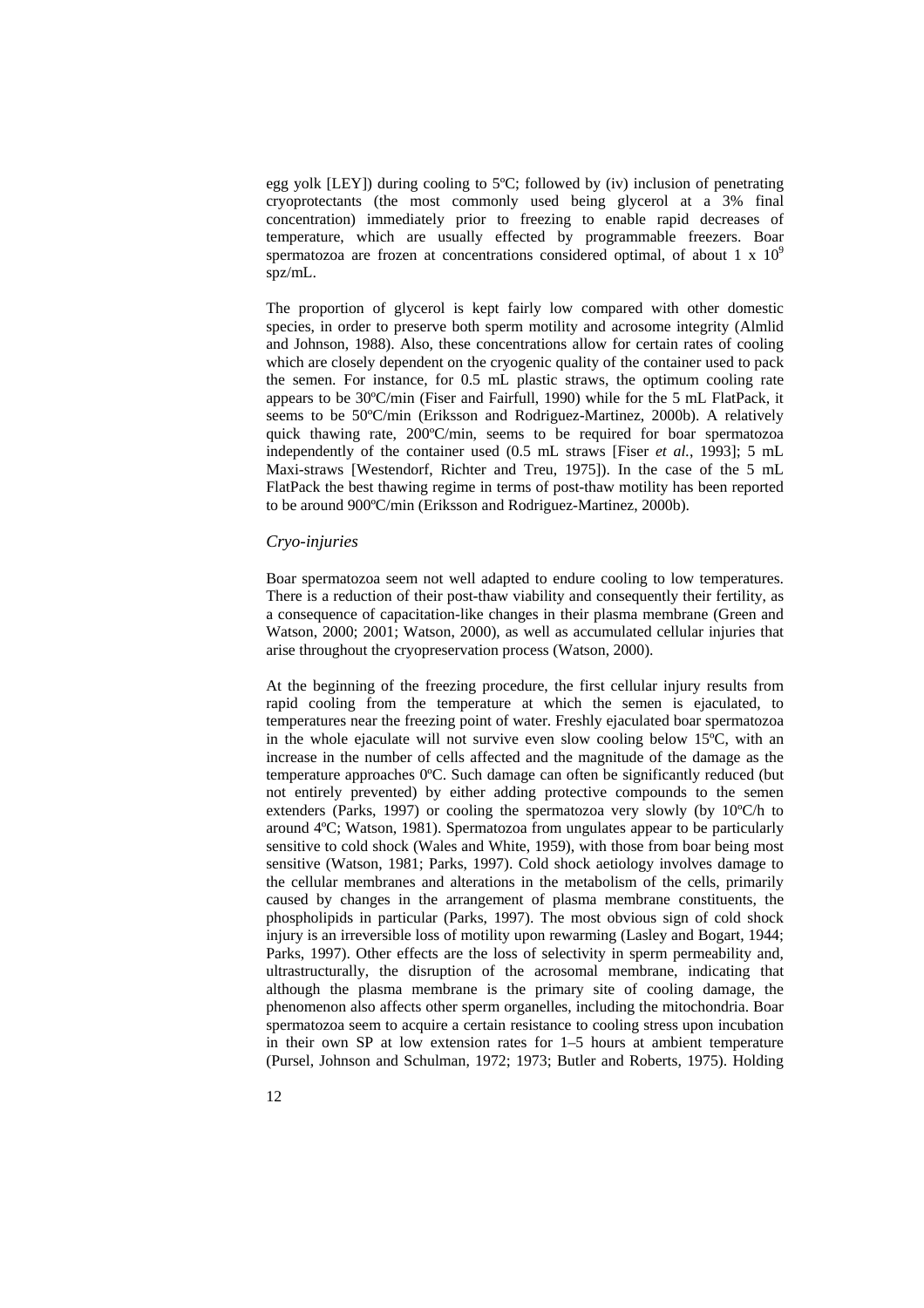periods of over 3 hours have been reported to not show detrimental effects on FT spermatozoa in terms of fertilising ability (Eriksson *et al.*, 2001).

Spermatozoa have very limited biosynthetic activity and are dependent on catabolic processes in order to function (Hammerstedt and Andrews, 1997). Therefore, a decrease in temperature reduces their metabolic activity, allowing some extension of their lifespan. However, the remaining metabolic activity of the spermatozoon eventually leads to death because thermally driven chemical reactions are not stopped unless cells are deeply cooled. To halt metabolism, the cells need to be cooled to below –130ºC.

The biggest challenge to spermatozoa during cryopreservation is the lethality of an intermediate temperature zone of between –15ºC and –60ºC, which the spermatozoon must traverse during both cooling and thawing (Mazur, 1963). As extended semen is cooled to about –5ºC the spermatozoa and the surrounding medium remain unfrozen and super-cooled. Between –5°C and –10°C ice crystals form in the extracellular medium, either spontaneously or as a result of seeding the solution. The cytoplasm of the spermatozoon remains unfrozen or super-cooled, presumably because most of the water is bound to other molecules and not free as in the extracellular medium. The super-cooled water inside the spermatozoon has, by definition, a higher chemical potential than does the water in the partially frozen, extracellular medium, and thus water flows osmotically out of the spermatozoon and freezes externally, increasing the size of the extracellular ice.

The subsequent physical events depend on the cooling rate. If spermatozoa are cooled too rapidly, water is not lost fast enough to maintain equilibrium and the spermatozoa become increasingly super-cooled, eventually attaining equilibrium by freezing inside the cell (Mazur, 1963; 1990). In most cases spermatozoa that do not dehydrate eventually form intracellular ice crystals, being lethally damaged. If cooling is sufficiently slow, the spermatozoa will lose water rapidly enough avoiding formation of intracellular ice. However, if the spermatozoa are cooled too slowly, they will experience severe volume shrinkage and long-time exposure to high-solute concentrations before eutectic equilibrium is achieved, both of which may cause irreversible membrane collapse (Gao, Mazur and Crister, 1997). The changes causing cell injury as a result of deleterious concentrations of solutes have been collectively named "solution effects" (Mazur, Leibo and Chu, 1972).

The mechanical stress and ice formation around the spermatozoa can also convey a certain degree of damage since spermatozoa are pressed, together with highly concentrated unfrozen solutes, in narrow veins of very limited space in between the lakes of frozen ice (Gao, Mazur and Crister, 1997). Sperm viability, as a function of rate of freezing, corresponds graphically to an inverted U-shaped curve, where the most appropriate freezing rate is the fastest rate that allows extracellular water freezing without intracellular ice formation.

Those spermatozoa that survive cooling to low subzero temperatures still face challenges during warming and thawing, which can exert effects on survival comparable to those of cooling (Mazur, 1984). These effects depend on whether the prior rate of cooling has induced intracellular freezing or dehydration. In the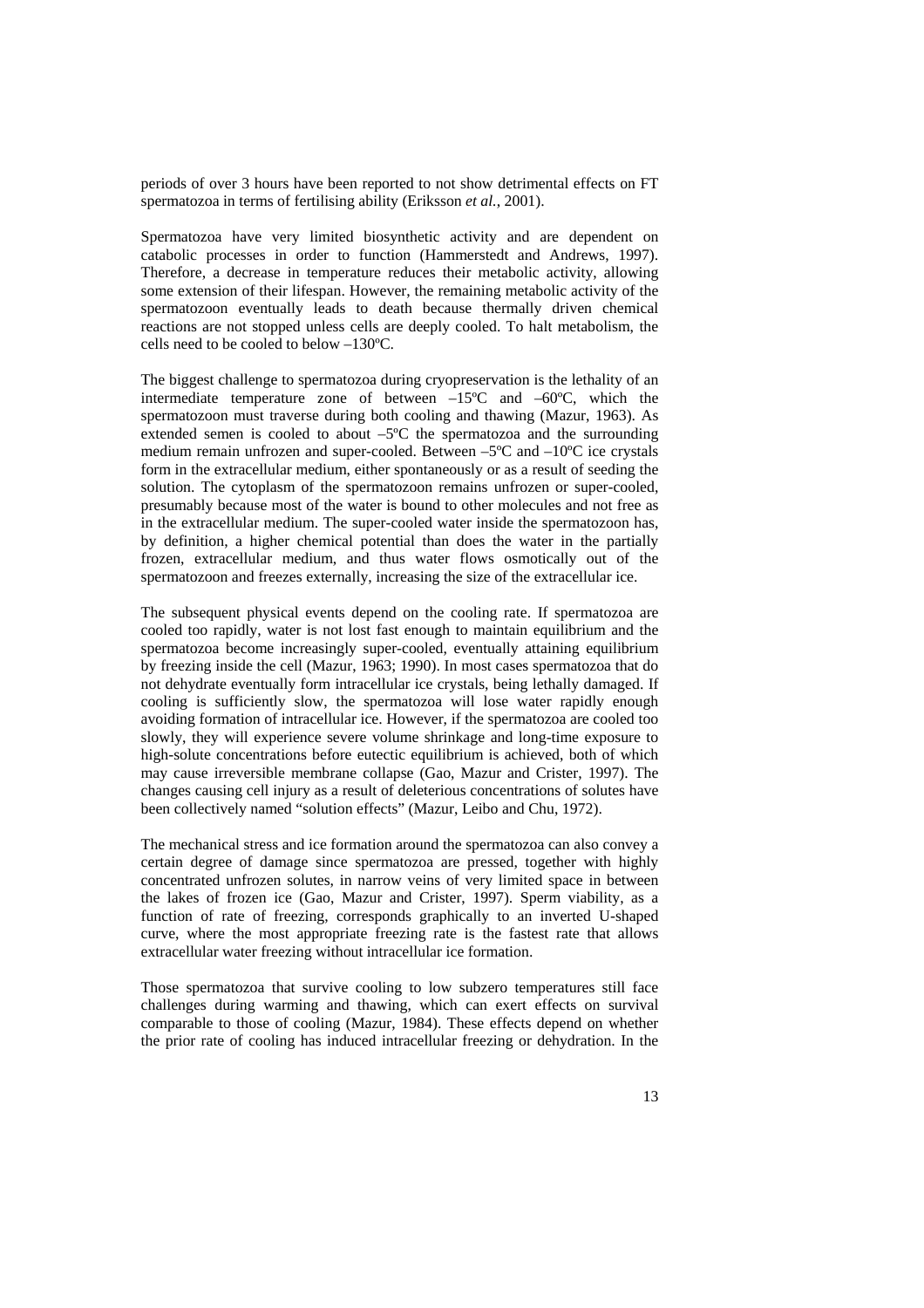former case, rapid thawing can rescue many cells, possibly because it can prevent the harmful formation of small intracellular ice crystals by recrystallisation.

#### *Extenders*

The survival of ejaculated spermatozoa in SP alone is limited to a few hours. In order to freeze semen, extending the sperm suspension with a protective solution is compulsory. In general, semen extenders are composed of sugars, proteins and lipoproteins, buffers, additives and cryoprotective agents. Based on their constituents they may be divided into extenders without buffer, such as egg yolkglucose (Polge, Salamon and Wilmut, 1970), egg yolk-lactose (Richter *et al.*, 1975; Westendorf, Richter and Treu, 1975) and egg yolk-saccharoseethylenediamine tetra-acetic acid (EDTA), Mg and Ca salts (Milovanov *et al.*, 1974), and extenders with buffering capacity, such as glycine-phosphate and glucose-phosphate (Iida and Adachi, 1966), egg yolk-glucose-citrate (Serdiuk, 1970), egg yolk-glucose-citrate-EDTA-potassium-unitol-urea (Shapiev, Moroz and Korban, 1976), Beltsville F3 (Pursel and Johnson, 1971), Beltsville F5 (Pursel and Johnson, 1975), Tes-tris-fructose-citrate-egg yolk, TEST (Graham *et al.*, 1971), Tes-NaK-glucose-egg yolk (Crabo and Einarsson, 1971; Larsson, Einarsson and Swensson, 1977), Tris-fructose-EDTA-egg yolk (Salamon and Visser, 1973) and Tris-glucose-EDTA-egg yolk (Park *et al.*, 1977).

Many cryoprotective agents other than glycerol have been tested but none has proved better at preserving boar spermatozoa (Watson, 1995). The portions of the extender that contain glycerol are usually characterised by a low concentration of this cryoprotective, quickly penetrating agent. As stated previously, concentrations around 3% are commonly used since they have demonstrated the best results in terms of post-thaw viability (Pursel and Johnson, 1975; Westendorf, Richter and Treu, 1975; Wilmut and Polge, 1977; Scheid, Westendorf and Treu, 1980) when added after the semen has been chilled to 5ºC (Almlid and Johnson, 1988).

Among the most commonly used extender additives are sugars, proteins and lipoproteins, detergents, anti-oxidants and SP. The osmotic properties of the sugars provide extracellular protection and their combination with glycerol has been found indispensable in providing protection during freezing (Salamon, Wilmut and Polge, 1973). Sugars do not penetrate plasma membranes and probably act by either raising the percentage of unfrozen water at a given temperature or reducing the concentration of salts in the unfrozen extracellular water (Mazur, 1984). Glucose and lactose are the most commonly used sugars (Pursel and Johnson, 1975; Westendorf, Richter and Treu, 1975; Paquignon and Courot, 1976). Phospholipids and the low-density lipoprotein fraction from egg yolk are considered to be responsible for the cryoprotection of the plasma membrane of bull spermatozoa (Gebauer *et al.*, 1970; Foulkes, 1977) and though it has still not been proved these components could have the same effect on boar spermatozoa. The mechanism of action is unclear (Paquignon, 1985) but the process could be mediated by either a less intense cellular dehydration (Courtens and Paquignon, 1985) or stabilisation of the spermatozoa plasma membrane (Watson, 1975).

Another additive that is included in most egg yolk-containing extenders (Pursel and Johnson, 1975; Westendorf, Richter and Treu, 1975) is a synthetic detergent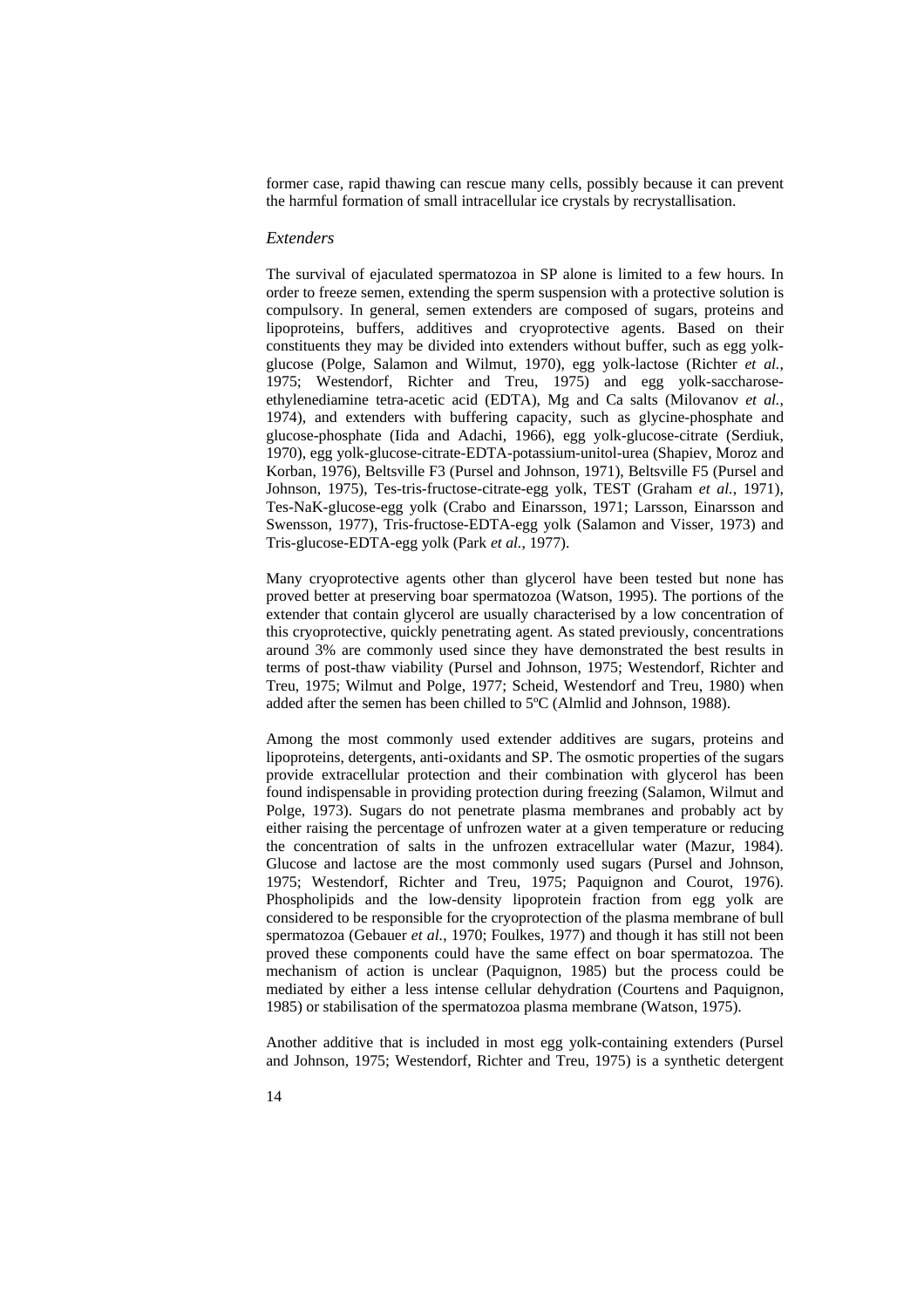and wetting agent based on sodium and triethanolamine lauryl sulphate. Its commercial name is "Orvus Es Paste" (OEP), and it is also known as "Equex STM" (Nova Chemical, Scituate, MA, USA). It was introduced by Graham and co-workers (1971) who found that this detergent decreases post-thaw damage to boar spermatozoa. Although its action is still not fully known, it appears to act by altering some components of the egg yolk rather than by a direct effect on the sperm plasma membrane (Pursel, Schulman and Johnson, 1978; Strzezek *et al.*, 1984).

### *Inter-boar variation*

Another problem constraining the design of a successful freezing protocol is the variability of response of different boars to the process of cryopreservation. Why this difference is present is not yet fully known but a recent report provided evidence that the existence of good and bad freezers has a genetic basis and that freezing quality could be identified prospectively (Thurston *et al.*, 2002). To maximise the use of FT semen, a selection of the males both by genetic merit and according to freezability should be considered.

## **Evaluation of the freezing and thawing process: sperm viability**

The fertilising potential of a sperm population subjected to freezing and thawing depends upon the preservation of a series of sperm attributes, all of which are sooner or later related to fertilisation of the oocyte(s). The intactness of these attributes is dramatically affected after cryopreservation, leading to the death of a large number of spermatozoa, clearly evidenced by the loss of motility shown in the sample, a reflection of the loss of sperm viability. Assessment of sperm motility is therefore still used as the method of choice to quantify sperm survival. Such assessment is most often done subjectively, which is a very quick and inexpensive method. Since the subjectivity of the method has always been regarded as a minus, computer-assisted instruments (the so-called "computerassisted sperm analysis [CASA]" instruments) have been designed. Such instruments can not only examine larger sperm numbers for their motility but also, discriminate among a series of motility patterns and velocities, all of which provide a series of valuable details for analysing the post-thaw *in vitro* sperm viability (Holt *et al.*, 1997; Eriksson and Rodriguez-Martinez, 2000b).

Evidence gathered over the past 10 years clearly indicates that, in general, spermatozoa surviving a freezing-thawing process have an altered membrane structure or altered membrane properties, which may render them functionally similar to capacitated and/or acrosome-reacted spermatozoa (Maxwell and Johnson, 1997; Thundathil *et al.*, 1999; Green and Watson, 2000; Holt, 2000a; Schembri *et al.*, 2000; 2002; Watson, 2000). Apart from its key structural function, the status of the sperm plasma membrane is of utmost importance due to its role during the interactions between spermatozoa, the epithelium of the female tract and the oocyte and its vestments (Rodriguez-Martinez, 2001). Our capability to assess the status of the plasma membrane of spermatozoa subjected to cryopreservation has increased dramatically over the past decade with the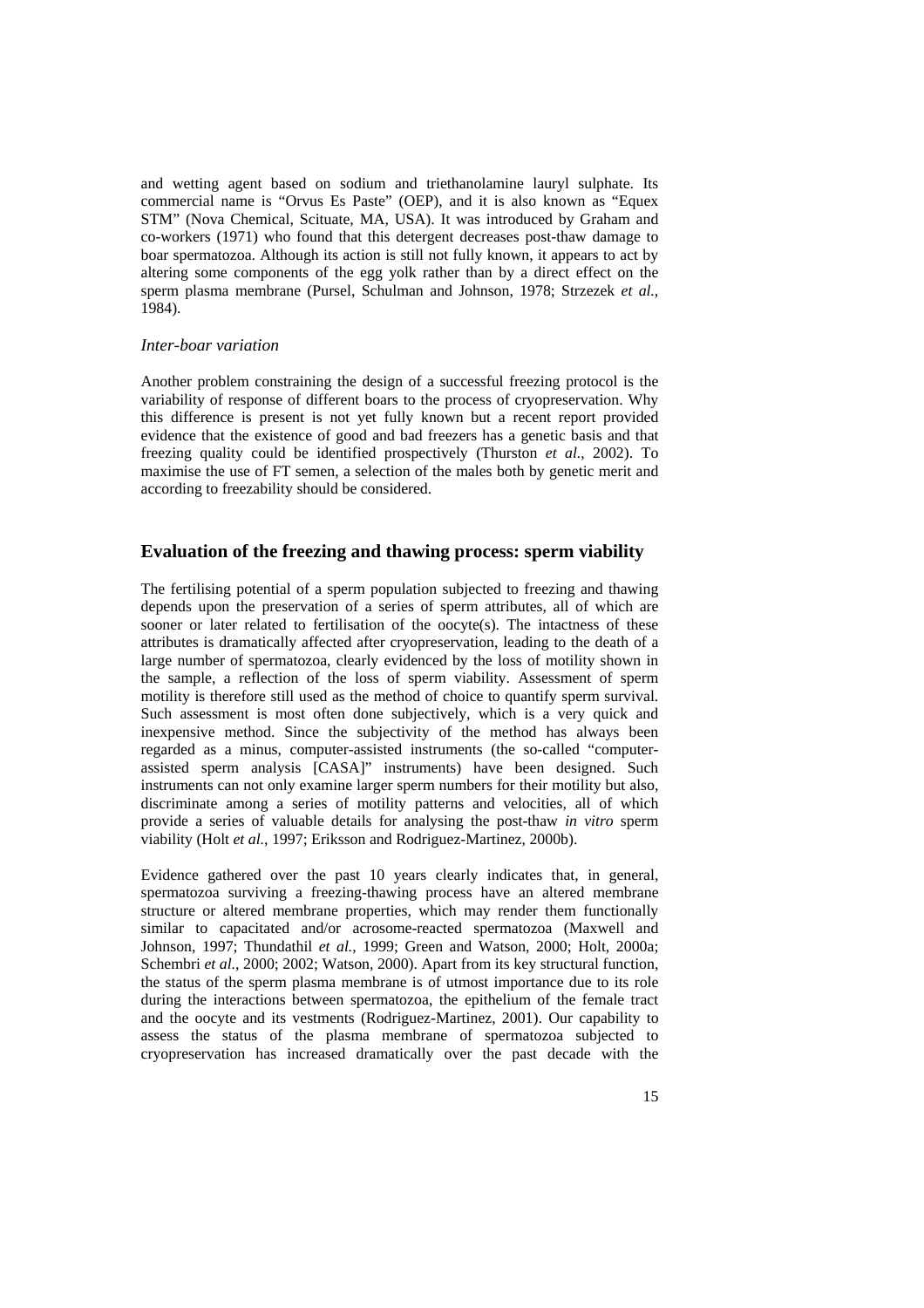development of fluorophore markers for cytoplasmic enzymes, deoxyribonucleic acid (DNA) and/or membrane potential (Rodriguez-Martinez, Larsson and Pertoft, 1997; Peña, Johannisson and Linde-Forsberg, 1999; Johnson *et al.*, 2000). A drawback of the use of these methods is the cost of the reagents and, when flow cytometry rather than fluorescence microscopy is the instrument used to analyse sperm numbers, the cost and availability of the equipment.

An alternative to the above-mentioned assays is the use of a hypo-osmotic swelling test (HOST). Since only spermatozoa with a biochemically active membrane will swell when hypo-osmotically stressed, following influx of water through an intact membrane the HOST can be used to evaluate functional integrity of the sperm membrane (Schrader *et al.*, 1986). Recently a short exposure test (the so-called "sHOST") was used to assess boar spermatozoa and was presented as cheap, sensitive and sufficiently reproducible (Perez-Llano *et al.*, 2001). Obviously the value of the sHOST has to be validated against other types of membrane integrity tests (e.g. fluorophores; see Vazquez *et al.*, 1997) to determine whether the measurements are reliable.

### **Increasing the use of frozen boar semen: not an easy task**

Since boar semen has to be preserved in large volumes, when performing AI researchers have tried, for the sake of practicality, different cooling and thawing regimes, none substantially superior and many dependent upon the type of container used (Pursel and Johnson, 1975; Bamba and Cran, 1985; 1988; Weitze, Rath and Baron, 1987; Almlid and Johnson, 1988; Fiser and Fairfull, 1990; Almlid and Hofmo, 1996; Eriksson and Rodriguez-Martinez, 2000b). Because of the dependency on the container type, attempts have been made to adapt various packaging systems other than the conventional medium (0.5 mL) or large plastic straw (5–6 mL), aiming to find one that is cryogenically best suited as well as being practical at the moment when the semen is to be thawed and inseminated. Cryogenically, the smaller the straw the better so that for instance mini-straws are suitable; however, there is the drawback that several mini- or medium-straws (MS) are needed to make up a conventional AI dose. One of the more recently developed packages has been the FlatPack (Eriksson and Rodriguez-Martinez, 2000b) whose use as single AI dose has yielded acceptable fertility rates in the field (Eriksson, Petersson and Rodriguez-Martinez, 2002).

The thawed semen is re-extended to volumes of 80–100 mL, since such volumes are considered to be required to elicit sperm transport after cervical AI (Baker, Dziuk and Norton, 1968). Although thawing and re-extension can inflict damages to boar spermatozoa (for a review, see Bwanga, 1991) few attempts have been made to establish whether low semen volumes can be conventionally inseminated and transported to the sperm reservoir despite the low volume (Hancock, 1959; Hancock and Hovell, 1961).

Owing to the large sperm losses present post-thaw, boar semen is frozen at concentrations of 1 x  $10^9$  spz/mL in 5–6 mL maxi-straws (single AI dose) (Westendorf, Richter and Treu, 1975), 0.5 mL MS (multiple AI doses) (Mileham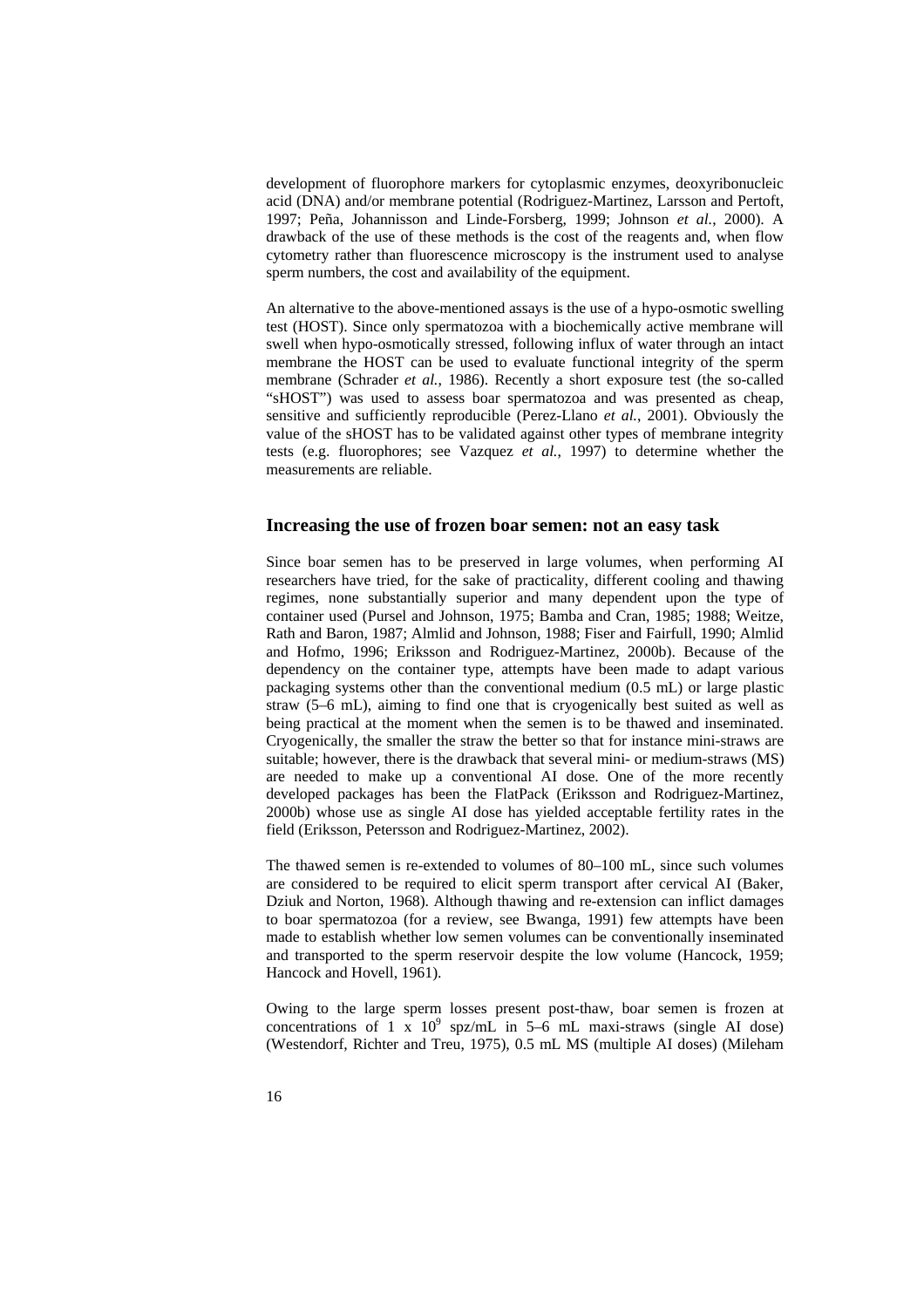*et al.*, 1997) or 5 mL FlatPacks (single AI dose) (Eriksson and Rodriguez-Martinez, 2000b; Eriksson, Petersson and Rodriguez-Martinez, 2002). After reextension to 80–100 mL the FT semen (with a surplus of spermatozoa;  $5-6 \times 10^9$ ) is deposited in the posterior cervical opening using disposable catheters. To achieve acceptable fertility under commercial conditions at least two AIs are performed per oestrus. Unfortunately cervical insemination in pigs with FT spermatozoa frozen in straws has been hampered by low pregnancy rates or low litter size. Inseminating FT semen packaged in FlatPacks  $(5 \times 10^9 \text{ spz/dose})$ , twice during spontaneous oestrus, resulted in a farrowing rate above 70% and an average of 10.7 live born piglets (Eriksson, Petersson and Rodriguez-Martinez, 2002). Despite these good results such numbers of spermatozoa per AI dose allow no more than ten doses per ejaculate (Almlid, Stave and Johnson, 1987; Almlid and Hofmo, 1996; Eriksson, Petersson and Rodriguez-Martinez, 2002). Provided that a 7-day period of sexual rest between collections is allowed, the number of doses could be increased for some boars, up to 15–20 doses per ejaculate. Use of smaller doses may obviously be the solution, provided they are inseminated in a location that ensures effective sperm transport to the fertilisation site, a condition that was not met previously, which may explain the low results obtained thus far with FT semen (Kemp and Soede, 1997).

Procedures for intra-uterine semen deposition have been recently presented. One is a transcervical procedure using a novel inseminating device (Watson and Behan, 2002). The transcervical device allows the cervix to be penetrated in multiparous sows and the insemination dose to be deposited in the uterine body. Using this catheter, an AI dose of liquid semen can be reduced to 1 x  $10^9$  spermatozoa (but still in 80 mL of extender) without significant reduction of fertility (Watson and Behan, 2002). Another recently described procedure for transcervical AI in sows is non-surgical, deep intra-uterine catheterisation (Martinez *et al.*, 2001a; 2002). Using a flexible, long catheter passed through a conventional AI catheter locked in the cervix, semen can in a majority of sows be deposited deep into one of the uterine horns, often close to the utero-tubal junction (UTJ), requiring a similar time as used for traditional AI (Martinez *et al.*, 2001b). Using fresh liquid semen this method would allow a 20 to 60-fold reduction in the number of spermatozoa inseminated, with an eight- to tenfold reduction in dose volume, without jeopardising fertility (Martinez *et al.*, 2001b). When FT semen, frozen in MS (0.5 mL) at concentrations of 1 x  $10^9$  spermatozoa per mL and re-extended to a 7 mL dose, was deeply inseminated with these catheters promising results were obtained. With induced ovulation and a single insemination (with 2 straws per dose) the farrowing rate was 77.5%, with  $9.31 \pm 0.41$  live piglets born; with spontaneous ovulation and two inseminations, the farrowing rate was 70%, with  $9.25 \pm 0.23$ piglets born (Roca *et al.*, 2003).

Sperm transport seems to be effective in either case of intra-uterine insemination, thus calling for the use of smaller AI doses. With conventional AI a distension of the uterine lumen is caused by the infusion of 80–100 mL of fluid (either neat semen or semen with extenders), producing a stimulatory effect on myometrium contractility (Viring and Einarsson, 1980a). Such contractility enables distribution of spermatozoa into both uterine horns and a colonisation of both reservoirs (Viring and Einarsson, 1980b). With intra-uterine catheters it is probable that the deep insertion of an AI catheter could trigger a similar stimulatory effect on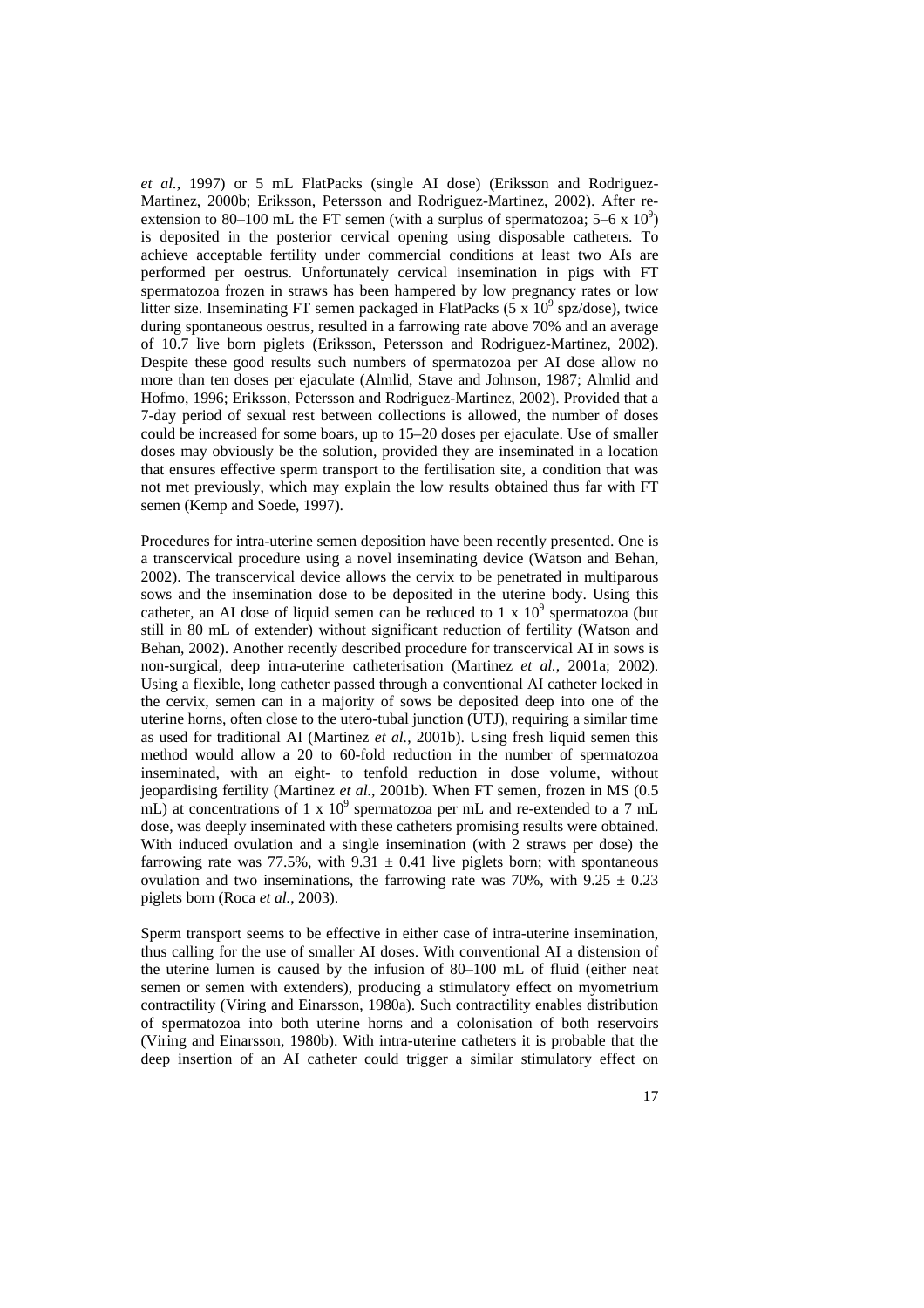uterine musculature and thus cause the redistribution of the smaller volumes of spermatozoa and the colonisation of the sperm reservoirs. A possible concomitant advantage using such small volumes of undiluted semen is the avoidance of any harmful re-extension of the semen dose post-thaw. In addition, use of smaller doses would lead to a higher number of AI doses produced per ejaculate, which would mean cheaper production and a more effective use of genetically superior sires. A cryopreservation method for freezing highly concentrated spermatozoa with acceptable sperm survival rates post-thaw needs to be developed before such strategy can be satisfactorily applied.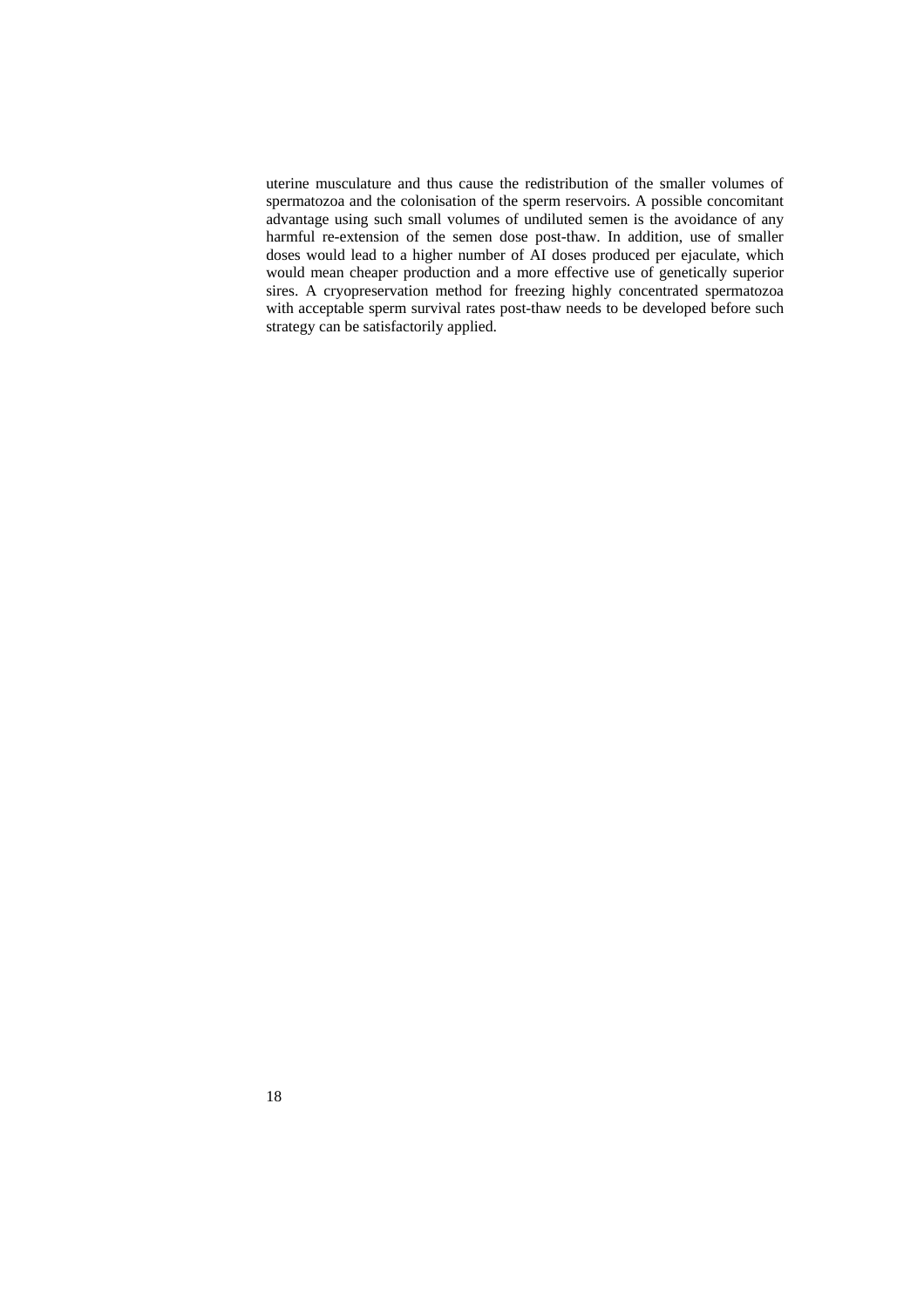## **Introduction to the research report**

Cryopreservation of boar semen is still considered to be a suboptimal methodology, since it kills a substantial part of the processed spermatozoa. As a result there is the need to inseminate compensatory high numbers of spermatozoa per AI dose, which in turn yields few doses produced per ejaculate. Now that new insemination strategies have been devised to deposit semen into the uterus, there is an opportunity for freezing small volumes containing high sperm numbers, which could result in similar or perhaps better fertility output. A basic requirement is, however, that the spermatozoa packed and processed in this manner properly sustain cryopreservation, with an acceptable survival rate post-thaw.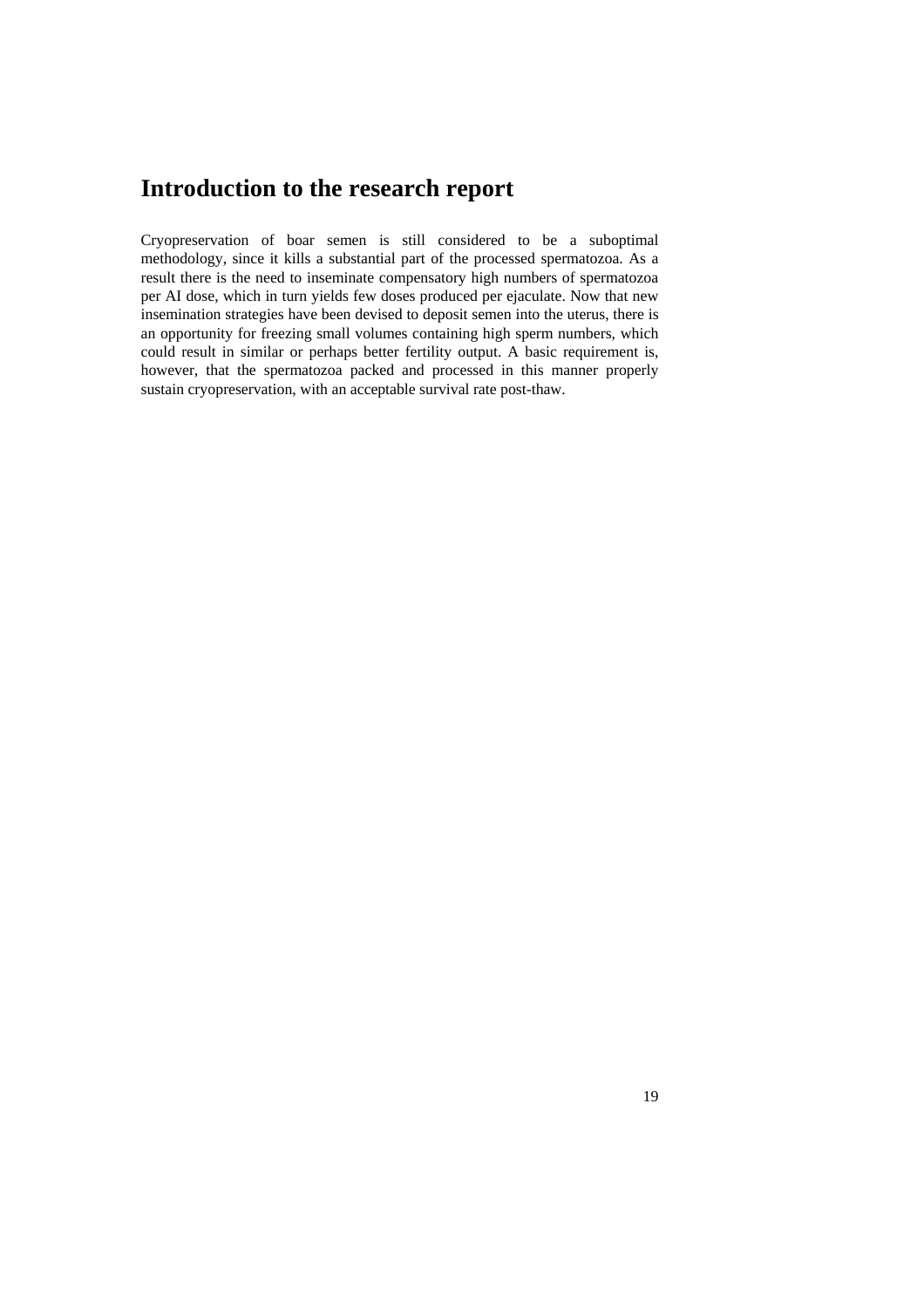# **Aim of the study**

The aim of the present study was to determine the feasibility of freezing high numbers of spermatozoa in small volumes  $(2 \times 10^9 \text{ spz/mL}, \text{ packaged in } 0.5-0.7)$ mL containers) as potentially usable in intra-uterine AI in pigs.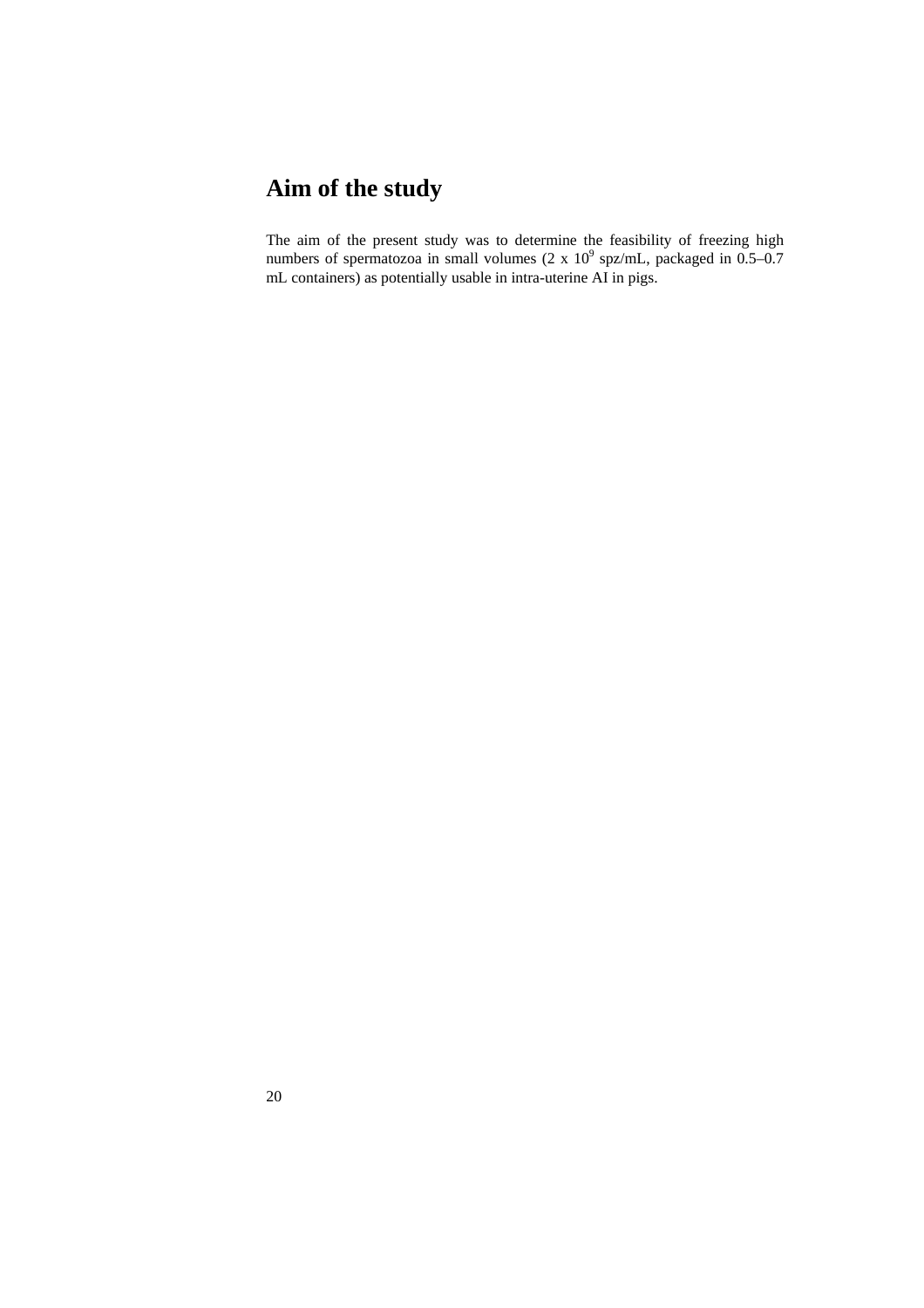## **Research report**

## **Deep Freezing of Concentrated Boar Semen for Intra-Uterine Insemination: Effects on Sperm Viability**

Fernando Saravia<sup>1</sup>, Margareta Wallgren<sup>1,3</sup>, Szabolcs Nagy<sup>2</sup>, Anders Johannisson<sup>2</sup>, Heriberto Rodríguez-Martínez<sup>1</sup>

*1 Department of Obstetrics and Gynaecology, <sup>2</sup> Department of Anatomy and Physiology, Faculty of Veterinary Medicine and Animal Science, Swedish University of Agricultural Sciences (SLU), Ullsvägen 14 C, Clinical Centre, PO Box 7039 Ultuna, SE-750 07 Uppsala, Sweden*

*3 Quality Genetics, Kävlinge, Sweden*

## **ABSTRACT**

The use of deep-frozen boar semen for artificial insemination (AI) is constrained by the need for high sperm numbers per dose, yielding few doses per ejaculate. With the advancement of new, intra-uterine insemination strategies, there is an opportunity for freezing small volumes containing high sperm numbers, provided the spermatozoa properly sustain cryopreservation. The present study aimed to concentrate  $(2 \times 10^{9} \text{ spz/mL})$  and freeze boar spermatozoa packed in a 0.5 ml volume plastic straw (MS) or a multiple FlatPack (MFP) (four 0.7 ml volume segments of a single FlatPack [SFP]) intended as AI doses for intra-uterine AI. A single freezing protocol was employed using a FlatPack (SFP) (5 x  $10^9$  spz/5 mL volume) as control package and concentration. Sperm viability post-thaw was monitored as sperm motility measured by computer-assisted sperm analysis (CASA) and also, plasma membrane integrity (PMI) either assessed by SYBR-14/PI, combined with flow cytometry, or a rapid hypo-osmotic swelling test (sHOST). Sperm motility did not differ statistically (NS) between the testpackages and the control, neither in terms of overall sperm motility (range of means: 37-46%) nor sperm velocity. The percentages of linearly motile spermatozoa were, however, significantly higher in controls (SFP) than in the test packages. Spermatozoa frozen in the SFP (control) and MFP depicted the highest percentages of PMI (54 and 49%, respectively) compared to MS (38 %,  $p<0.05$ ) when assessed with flow cytometry. In absolute numbers, more viable spermatozoa were present in the MFP dose post-thaw than in the MS ( $p<0.05$ ). Inter-boar variation was present, albeit only significant for MS (sperm motility) and SFP (PMI). In conclusion, the results indicate that boar spermatozoa can be successfully frozen when concentrated in a small volume.

**Key words:** spermatozoa; high sperm count artificial insemination (AI) doses; computer-assisted sperm analysis (CASA); flow cytometry; sHOST; boars.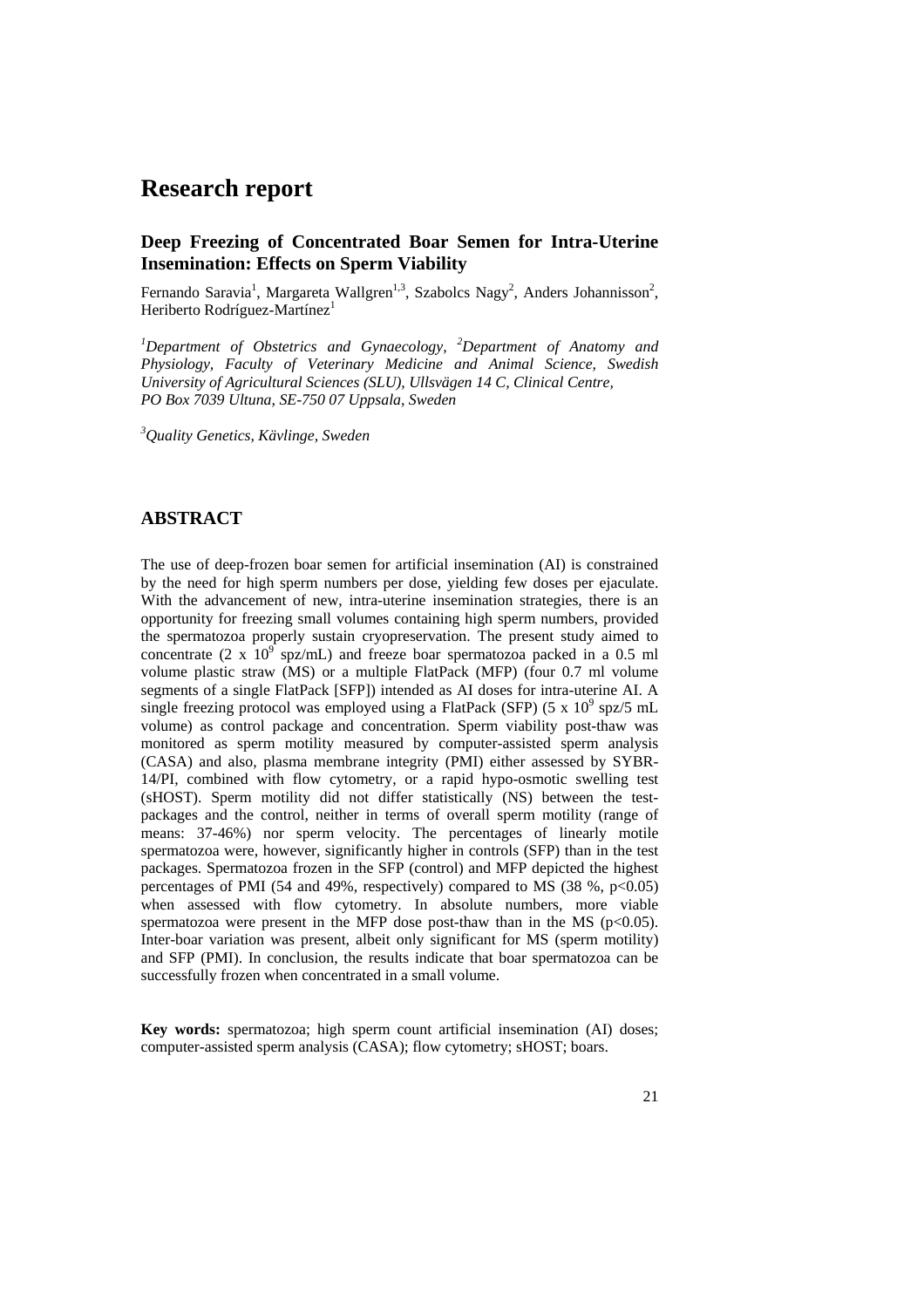## **INTRODUCTION**

Artificial insemination (AI) with frozen-thawed (FT) bull semen is considered to be a core biotechnology of animal breeding and an integral component of the cattle industry worldwide (Curry, 2000). In species such as the pig the use of frozen semen for AI is limited to no more than 1% of the AIs in pigs performed around the world. The other 99% are performed with semen preserved in liquid form at 16–20ºC (Wagner and Thibier, 2000). Among the reasons behind this restricted use of frozen boar semen are the low survivability of spermatozoa in the face of freezing-thawing and the shorter lifespan of the surviving spermatozoa, both resulting in lower farrowing rates and smaller litter sizes than achieved with AI using semen preserved in liquid form. To compensate for the effects of a suboptimal freezing methodology, insemination doses usually contain excessive spermatozoa in the order of 5 billion total spermatozoa which, following reextension with 80–100 mL extender, are deposited in the cervix of the female (Johnson, 1985). It is also routine to perform two or more AIs per oestrus to deposit a maximal number of short-lived spermatozoa as close as possible to the moment of ovulation (Reed, 1985). As a consequence of both these practices, few (six to eight) AI doses can be obtained from a single ejaculate, thus contributing to the low efficacy of the methodology.

Because of the need for preserving large volumes of semen, researchers have tried different cooling and thawing protocols, often empirically (Pursel and Johnson, 1975; Bamba and Cran, 1985; 1988; Weitze, Rath and Baron, 1987; Almlid and Johnson, 1988; Fiser and Fairfull, 1990; Almlid and Hofmo, 1996; Eriksson and Rodriguez-Martinez, 2000b), as well as various packaging systems other than the conventional medium (0.5 mL) or large (5–6 mL) plastic straw. The aim was to find the system that is cryogenically most suitable. One of these recently developed packages has been the FlatPack (Eriksson and Rodriguez-Martinez, 2000b) whose use as single AI dose has provided acceptable fertility rates in the field (Eriksson, Petersson and Rodriguez-Martinez, 2002). In either case the thawed semen, either in multiple FlatPacks (MFPs) or as single-straw FlatPacks (SFPs), is customarily re-extended to a volume considered necessary for eliciting sperm transport through the uterine horns (Baker, Dziuk and Norton, 1968). Thawing and re-extension can inflict damages on boar spermatozoa (for a review, see Bwanga, Ekwall and Rodriguez-Martinez, 1991).

Early protocols for cryopreservation, most still in use, did not consider freezing high sperm concentrations, since they were considered to be of poor performance after thawing (Bwanga, 1991). Spermatozoa are stored in the terminal segment of the ductus epididymis at high concentrations. A physical component accompanies the mechanisms for sperm quiescence at this segment of the male genital tract (for a review, see Rodriguez-Martinez, 1991). To the best of our knowledge, there have been no studies aiming to explore the possibility of freezing concentrations of boar spermatozoa at ranges similar to those present in the epididymal reserves (in the order of 3 x  $10^9$  spz/mL) (Einarsson, 1971). Because of the above constraints on freezing large semen volumes and also, with a potential use of sex-sorted spermatozoa in mind, procedures for intra-uterine semen deposition have recently been presented, with semen being placed either transcervically using a novel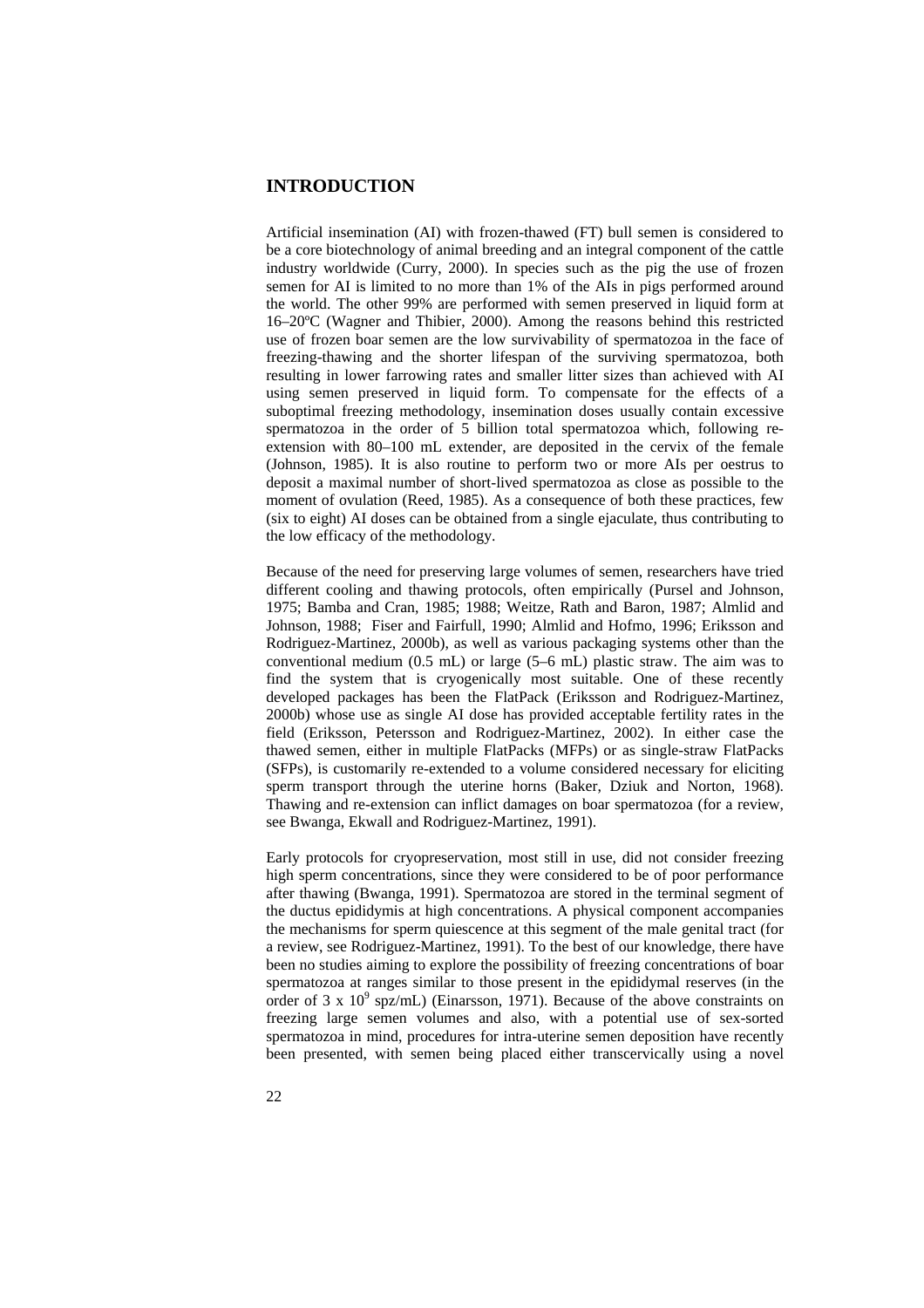inseminating device (Watson and Behan, 2002) or deep into one uterine horn, often close to the tip, using a long, flexible catheter (Martinez *et al.*, 2002). Using semen frozen in MS (0.5 mL) at concentrations of 1 x  $10^9$  spz/mL and a final volume of 7 mL, the latter method yielded promising fertility results (Roca *et al.*, 2003). Although they are still re-extended, these low volumes of semen seem able to provide enough numbers of fertilising spermatozoa during AI. Although it has not yet been proved, the deep insertion of the AI catheter may convey a similar stimulatory effect on myometrium contractility as does distension with 80–100 mL of fluid (Viring and Einarsson, 1980a), allowing for a redistribution of spermatozoa onto the contralateral horn and a colonisation of both reservoirs (Viring and Einarsson, 1980b). If such an effect is present, using a very small dose of highly concentrated spermatozoa may be enough to supersede the deleterious effects of re-extension and permit the colonisation of the tubal sperm reservoirs. Furthermore, more AI doses per ejaculate than customary can be produced, which means a saving in time and hence, in cost, as well as better use of certain sires. However, before such a strategy can be employed, a cryopreservation method of highly concentrated spermatozoa must be developed, with acceptable sperm survival rates post-thaw.

The present study aimed to freeze high numbers  $(1 \times 10^9)$  total), nearly two-thirds of the concentration present in the cauda epididymis (Einarsson, 1971), of spermatozoa per AI dose and establish their survival post-thaw, as potentially usable for intra-uterine AI. The semen was frozen using a single freezing protocol in two different test packages, a 0.5 ml volume plastic straw (MS) and a multiple FlatPack (MFP) (four 0.7 ml volume segments of a single FlatPack (SFP), 1 x  $10^9$ total spz/segment) against a control package (SFP, 5 ml volume, 1 x  $10^9$  spz/mL, total  $5 \times 10^5$  total spz). Sperm viability post-thaw was monitored as sperm motility and also using computer-assisted sperm analysis (CASA, Eriksson and Rodriguez-Martinez, 2000b); as plasma membrane integrity (PMI), assessed by the SYBR-14/PI assay using flow cytometry (Johnson *et al*., 2000) and a rapid hypo-osmotic swelling test (sHOST) (Perez-Llano *et al.*, 2001), respectively.

## **MATERIALS AND METHODS**

### **Animals**

Five mature boars (three Swedish Yorkshire and two Swedish Landrace) 2–5 years old and selected according to normal semen quality and proved fertility were used. No preselection for semen freezability was performed. All boars were kept on straw beds in individual pens at the Department of Obstetrics and Gynaecology, Swedish University of Agricultural Sciences (SLU), Uppsala, Sweden, with females in the close neighbourhood and were fed according to Swedish standards (Simonsson, 1994) and provided with water *ad libitum*. The experimental protocol had previously been reviewed and approved by the Local Ethical Committee for Experimentation with Animals, Uppsala, Sweden.

#### **Semen processing**

On a weekly basis, each boar was allowed to mount a dummy and the sperm-rich fraction of the ejaculate was collected with the gloved-hand technique in a plastic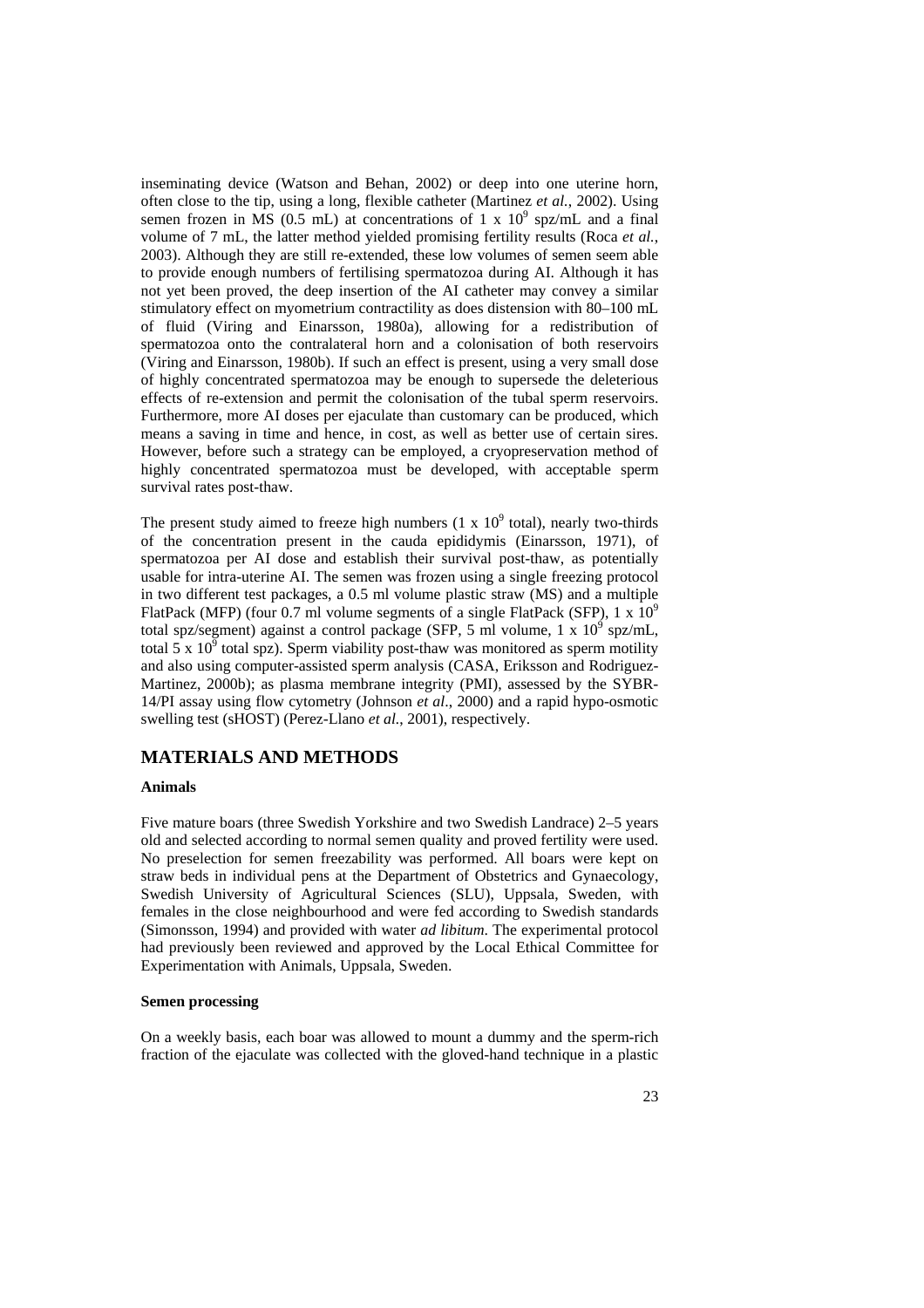bag inside an insulated thermos flask. Only ejaculates with at least 70% motile spermatozoa and 75% morphologically normal spermatozoa were used. From a total of 57 ejaculates collected, only two were discarded, both from the same boar, owing to an occasional low concentration in those particular ejaculates. Semen was processed primarily according to Eriksson and Rodriguez-Martinez (2000a; 2000b). Approximately 60 minutes post-collection, holding time at room temperature (r.t.),  $20-22$ °C, the semen was extended (1:1, v/v) in Beltsville thawing solution  $(BTS(+)^{\circledast})$ , IMV, L'Aigle, France). The BTS-extended semen was allowed to stand in a programmable refrigerated centrifuge (Centra MP4R, IEC, MN, USA) set at  $+16^{\circ}$ C for 3 hours, after which it was centrifuged at 800 x g for 10 minutes. Sperm concentration and motility were determined in aliquots. After double centrifugation at 800 x g for 10 minutes, the supernatant was discarded and the volume (graduated vial) and concentration were measured in a Bürker haemocytometer. The remaining pellets were re-extended with a lactose-egg yolk (LEY) extender (80 mL (80% v/v 310 mM) of  $\beta$ -lactose + 20 mL egg yolk, at a ratio of one to two parts semen to one part extender). After thorough mixing the semen was further cooled to  $+5^{\circ}$ C for 2 hours in the centrifuge. At this temperature the semen was slowly mixed with a third extender consisting of 89.5 mL LEY extender, 9 mL glycerol and 1.5 mL of Equex STM (Nova Chemicals Sales Inc., Scituate, MA, USA), which is equivalent to Orvus Es Paste (Graham *et al.*, 1971), at a ratio of two parts of semen to one part of extender, yielding a final concentration of glycerol of 3%.

Spermatozoa were packaged at 5ºC in a cool cabinet (IMV, L'Aigle, France) in either of two test packages, 0.5 mL polyvinyl chloride (PVC) straws (MS) (Minitüb, Germany) or MFP (four 0.7 mL volume segments of a SFP), at concentrations of  $2 \times 10^9$  spz/mL. As a control, semen was packed in SFP at a concentration of 1 x  $10^9$  spz/mL. The MS were sealed with PVC powder while the FlatPacks were heat-sealed (either end-sealed as SPFs or sealed as segments for the MFP) and placed either in conventional racks (straws) or standing vertically along their long axis on specially made freezing racks (Eriksson and Rodriguez-Martinez, 2000b).

After sealing, all racks were transferred to the chamber of a programmable freezer (Mini Digitcool 1400; IMV, L'Aigle, France) set at 5°C. The cooling/freezing rate was as follows:  $3^{\circ}$ C/min from  $5^{\circ}$ C to  $-5^{\circ}$ C, 1 minute for crystallisation, and thereafter 50°C/min from  $-5$ °C to  $-140$ °C. The samples were then plunged into liquid  $N_2$  (–196°C) for storage.

#### **Computer-assisted sperm analysis**

Sperm doses were thawed in a circulating water-bath at 50°C for 13 seconds (SFP) or 35ºC for 20 seconds (MS and MFP). After thawing, the semen suspension was extended at room temperature (20–25°C) with a 1:20 ratio in prewarmed  $BTS(+)^\circ$ to give a sperm concentration of about  $50-60 \times 10^6$  spz/mL, which is considered optimal for the automated CASA equipment. The inclusion of the LEY extender prevented the spermatozoa from sticking to the chamber glass during motility evaluation. The re-extended, thawed semen was placed into a 38°C incubator for 30–55 minutes before being examined for motility patterns with CASA (SM-CMA, MTM Medical Technologies, Montreaux, Switzerland). Five µL of semen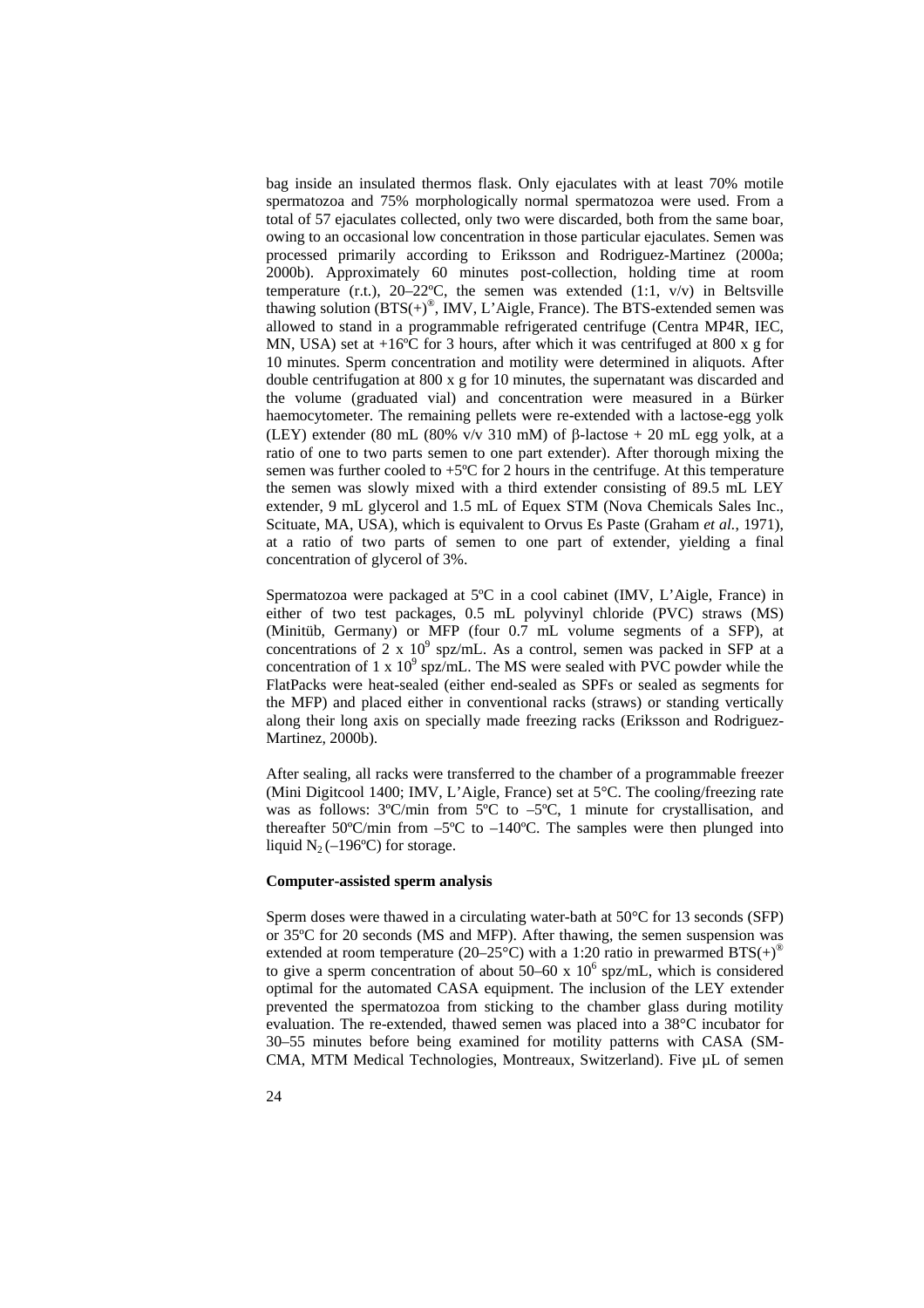were placed in a prewarmed 10 µm deep Makler counting chamber (Sefi Medical Instruments, Haifa, Israel) and warmed to 38ºC. Sperm motility was assessed in a microscope equipped with 38°C microscope stage and phase contrast optics (x 200) (Optiphot-2, Nikon, Japan), both subjectively and using the CASA instrument. For each sample, eight predetermined optical fields around the central reticulum of the chamber were used to count a minimum number of 200 spermatozoa per sample. In conjunction with the percentage of motile spermatozoa, the following motility patterns were recorded: linearly motile spermatozoa (LIN) (%); straight linear velocity (VSL) (µm/s); average path velocity (VAP) ( $\mu$ m/s); and curvilinear velocity (VCL) ( $\mu$ m/s). The parameter settings for the SM-CMA software were: 32 frames with a spermatozoon present in at least 16 in order to be counted; time resolution 20 msec (50 Hz). An object with VAP <10  $\mu$ m/s was considered immotile and objects with a velocity >25 µm/s were deemed as motile. Spermatozoa deviating <10% from a straight line were designated as linearly motile, and those spermatozoa with a radius  $\lt 25 \mu m$ were classified as circularly motile.

### **Assessment of sperm plasma membrane integrity**

Sperm viability was assessed using the LIVE/DEAD® Sperm Viability Kit L-7011 (Molecular Probes Inc., Eugene, OR, USA). Frozen semen samples were thawed and suspended in prewarmed  $BTS+^{\circledast}$  to approximately 5 x 10<sup>6</sup> spz/ml. An amount of 1 000 µl of the sperm suspension was supplemented with 1 µL SYBR-14 and 5 µL PI from a working solution containing 100 nM of SYBR-14 and 12 µM PI, components A and B, respectively, of the sperm viability kit in Falcon tubes (Becton Dickinson, San José, CA, USA) and incubated at 38°C for at least 10 minutes before cytometric analysis.

Flow cytometric analysis was conducted using a LSR flow cytometer (Becton Dickinson, San José, CA, USA). The SYBR-14 and PI dyes were excited by a 20 mW Argon ion 488 nm laser. Whereas SYBR-14 fluorescence was detected on detector FL 1 (530/28 nm BP), PI was detected on detector FL 3 (670 nm LP). Forward and side scatter values were recorded on a linear scale, while fluorescent values were recorded on a logarithmic scale. Acquisitions were done using the CellQuest 3.3 software (Becton Dickinson, San Jose, CA, USA). The flow cytometer was used at low flow rate (6–24 µL/min). Acquisition data were stored for further analyses in list mode. Gates were set according to forward and side scatters to eliminate particles smaller than spermatozoa or cell aggregates. Using SYBR-14 and PI a further gating was used, according to the green and red fluorescent intensities, to eliminate debris particles the size of spermatozoa. Fluorescent data from 10 000 gated events per sample were collected in list mode. Dot plots for offline analyses were drawn by WinMDI 2.8 (free software by J. Trotter, available for downloading at http://facs.scripps.edu/software.html).

#### **Assessment of sperm plasma membrane functionality**

The *in vitro* membrane functionality was evaluated using the rapid hypo-osmotic swelling test (sHOST) as previously described for use in boar spermatozoa (Perez-Llano *et al.*, 2001). The evaluation was performed using the same semen dose as utilised for flow cytometric analysis. After thawing, 100 µL of semen was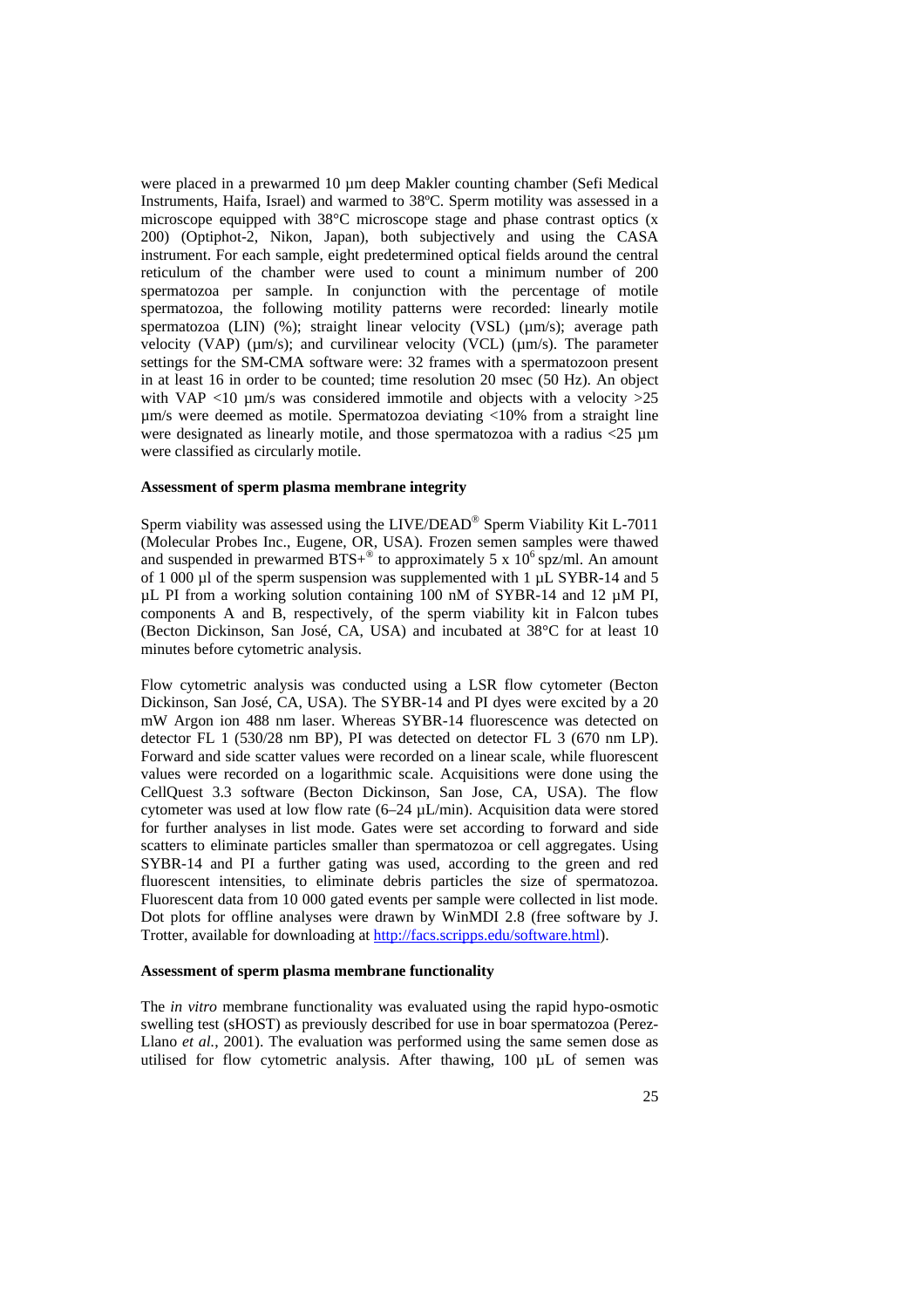immediately added to 1 000  $\mu$ L of BTS(+)<sup>®</sup>, adjusted with distilled water to obtain a hypo-osmotic test solution (75 mOsm) and incubated at 38ºC for 5 minutes. Following this incubation time, 200–300 µL of the semen-hypo-osmotic solution was fixed in 1 000 µL of a solution of hypo-osmotic  $BTS(+)$ <sup>®</sup> plus 5% formaldehyde, for later evaluation. For the sHOST evaluation, two trained operators counted 100 spermatozoa each, using guidelines as described by Jeyendran and co-workers (1984) at 40 x magnification in a microscope equipped with phase-contrast optics (Laborlux 12, Leitz, Jena, Germany). The outcome was accepted only if a <10% difference was encountered between operators. An average obtained from both counts was used for the analyses.

### **Statistical analysis**

Data, as mean values (using angular transformation where necessary) for postthaw CASA parameters, PMI and sHOST, were examined by analysis of variance (ANOVA) using the general linear model (GLM) procedure of the Statistical Analysis Systems software (SAS Institute Inc., Cary, NC, USA, 1994). The statistical model used included the effects of boar, the packaging system and the interaction between boar and package. A Student's *t*-test was used to determine differences between PMI tests. Differences were considered significant at p<0.05.

### **RESULTS**

A mean of 61.7  $\pm$  7.3 x 10<sup>9</sup> spermatozoa were collected per ejaculate, with significant variation among boars ( $p$ <0.05). An ejaculate could therefore provide for approximately 50 sperm doses (as MS or MFP) or 10 sperm doses (as SFP), considering that the sperm losses during the processing could approximately reach 20%.

The results post-thaw for the sperm parameters evaluated in the three packages used in the study are summarised in Table 1. The statistical model showed that there was no interaction between males and packaging system (p>0.05). Consequently, the variables male and package were analysed separately. The results are summarised in Tables 2–5.

#### **Post-thaw sperm motility measurements**

Sperm motility post-thaw did not differ statistically (NS) between the testpackages and the control, neither in terms of overall sperm motility nor sperm velocity (either VSL, VAP or VCL). The percentages of linearly motile spermatozoa (LIN) differed significantly  $(p<0.05)$ , however, among packages; the SFP (control group) displaying the highest percentage of spermatozoa with linear motility, and spermatozoa frozen in MS depicting the lowest mean values (Table 1).

The results for the different packages, discriminated per boar, are summarised in Tables 2 (0.5 mL MS), 3 (MFP) and 4 (SFP) regarding CASA variables while PMI values are presented in Table 5.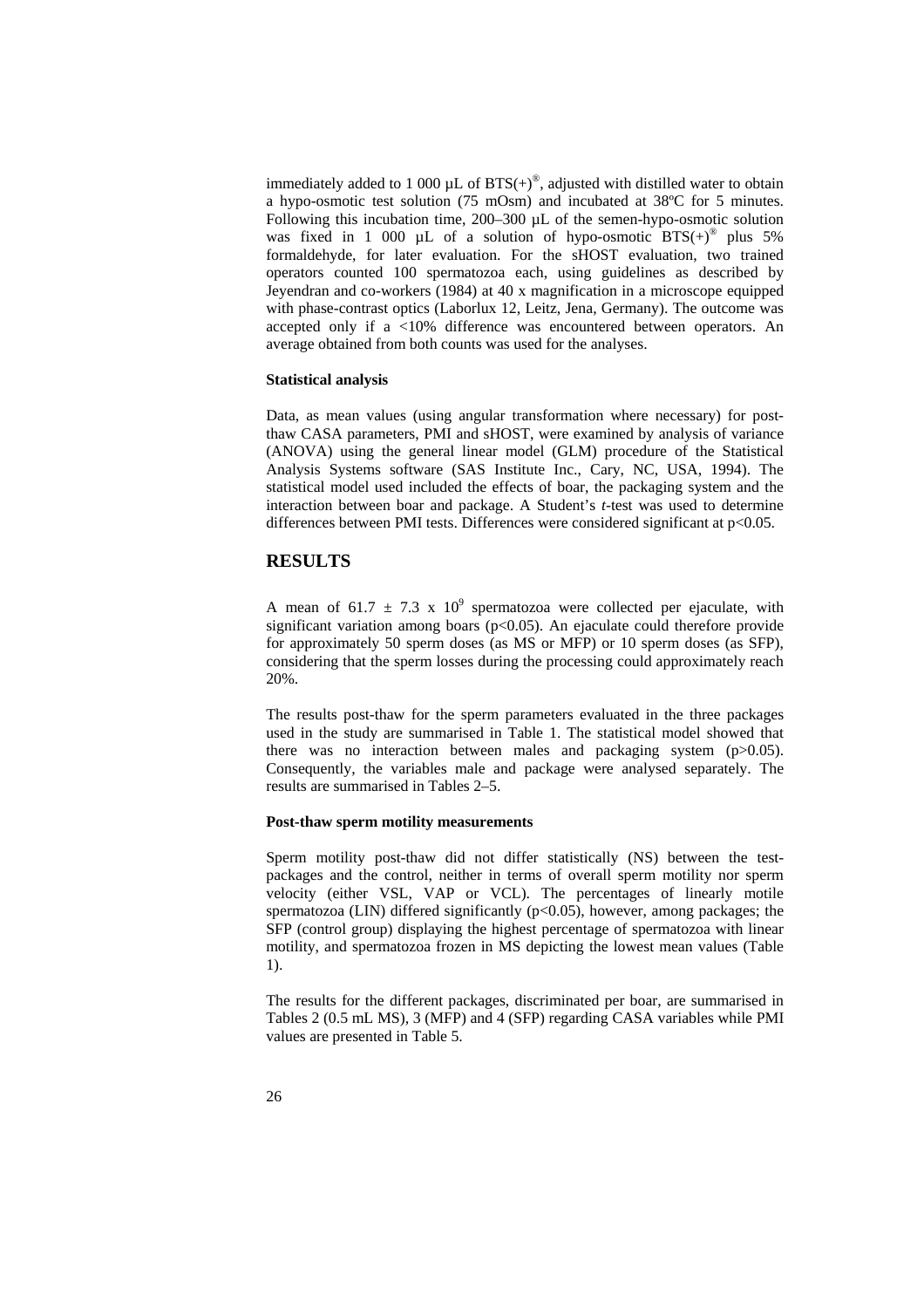Overall sperm motility post-thaw varied significantly  $(p<0.05)$  among boars when semen was frozen in MS (Table 2). Such variation was not detected when using MFP or SFP for freezing (Tables 3 and 4, respectively). The frequency of linearly motile spermatozoa also varied  $(p<0.05)$  among boars, but solely for MS and MFP (Tables 2 and 3).

#### **Post-thaw sperm plasma membrane intactness**

#### *Sperm Viability Test (SYBR-14/PI)*

Spermatozoa frozen in the SFP (control) and MFP depicted the highest percentages of plasma membrane intactness (PMI) compared to straws  $(p<0.05)$ when assessed with flow cytometry and SYBR-14/PI (Table 1). Consequently, more viable spermatozoa e.g. spermatozoa that maintained an intact plasma membrane after thawing, were (in absolute terms) present in the MFP (494.5  $\pm$ 13.5 x10<sup>6</sup>/spz, mean  $\pm$  SEM) than in the MS (381.6  $\pm$  22.1 x10<sup>6</sup>/spz, mean  $\pm$  SEM,  $p < 0.05$ ).

#### *Short Hypo-Osmotic Swelling Test (sHOST)*

The sHOST did not shed significant differences in terms of membrane functionality between either package (Table 1) or boar (Table 5).

Comparing the two *in vitro* tests used (SYBR/PI and sHOST), the outcome was similar between MS and MFP, but differed in the SFP for some boars (control, Tables 1 and 5,  $p<0.05$ , probably owing to the lower number of spermatozoa assayed per sample with sHOST than with flow cytometry.

## **DISCUSSION**

The results of the present study show that it is possible to successfully freeze high numbers of boar spermatozoa in small volumes (0.5–0.7 mL). Post-thaw, these spermatozoa showed comparable viability, in terms of sperm membrane integrity and functionality, to semen frozen at lower concentrations in a higher volume of recognised cryogenic suitability. Between the test-packages, the MFP, of which about 50 doses could be produced per ejaculate, gave the highest total number of post-thaw intact spermatozoa per dose.

One of the major inconveniences of the extensive use of FT boar semen is the large volume and high total number of spermatozoa of a single insemination dose; currently about 5 x  $10^9$  total spermatozoa are required in a final volume of 80–100 mL. This implies freezing the semen at a concentration rate of  $1 \times 10^9$  spz/mL and using several MSs (0.5 mL) or a SFP (5 mL) to obtain a single AI dose. This procedure is time-consuming and implies a redilution of the spermatozoa after thawing, which causes a decrease in their viability (Larsson and Einarsson, 1976). A major goal of a more extensive use of FT semen by the porcine industry is to design a freezing method that permits the use of a unique AI dose with a high sperm concentration and, hopefully, a low volume that would allow easy storage and handling under current conditions.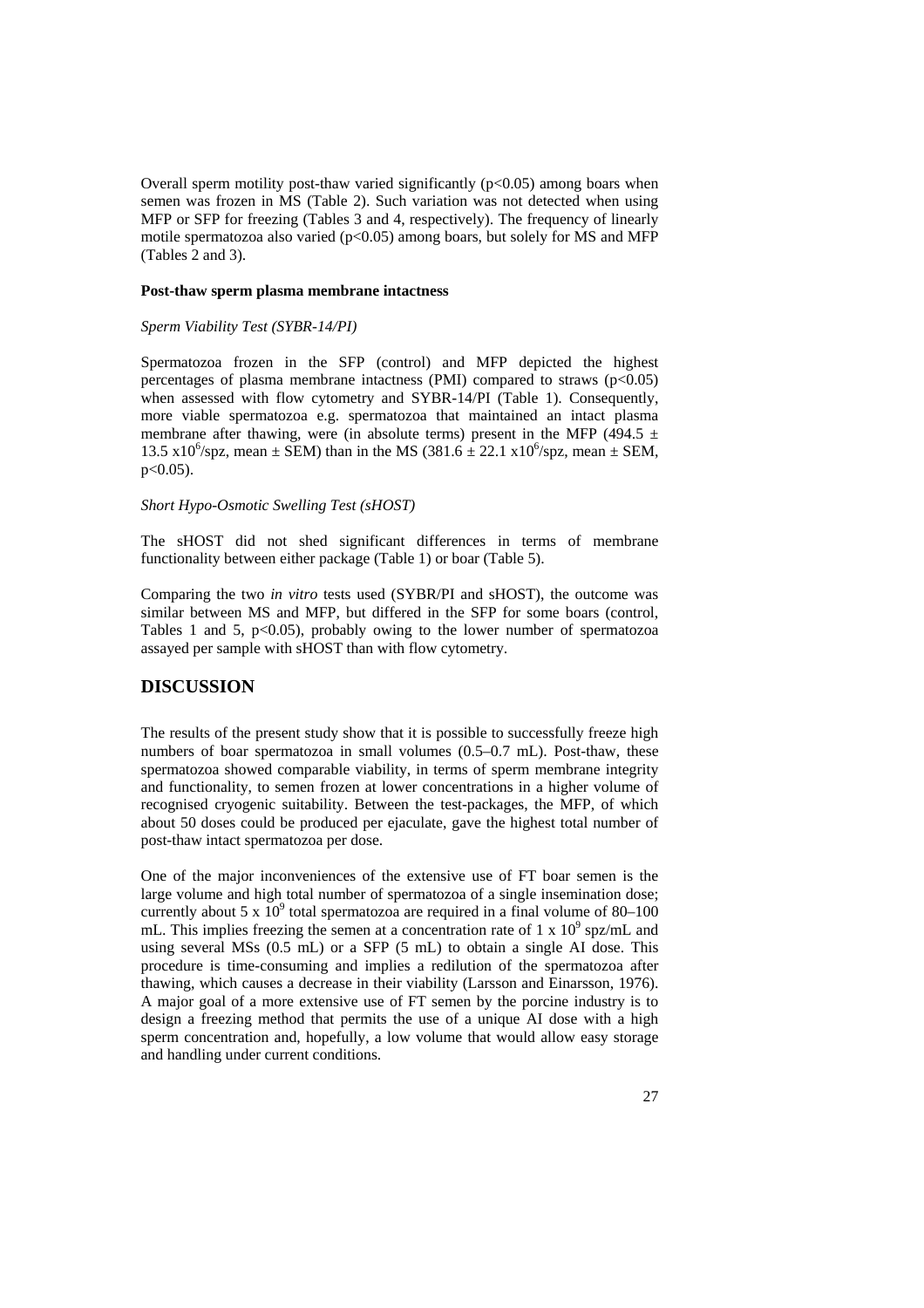During natural mating in pigs the volume of the ejaculate is between 150 mL and 200 mL, with a mean concentration of 100–200 x  $10^6$  spz/mL. The semen is deposited in the cervix and immediately reaches the inside of the sow/gilt's uterus. The deposited volume increases the uterine lumen and triggers a series of contractions that help a minor percentage of the spermatozoa to reach the uterotubal junction (UTJ), the sperm reservoir site where spermatozoa await ovulation, but also, to reflux through the vagina (see below). Recent evidence has indicated that spermatozoa present in the initial portion of the sperm-rich fraction of the ejaculate (i.e. the first 10 mL) largely contribute to building the sperm reservoir (Rodriguez Martinez *et al.*, 2003). This physiological condition may be important when we consider the design of protocols for porcine AI with FT semen. Based on the physiological regulation of sperm transport to the oviduct, it may be advantageous to reduce sperm losses and obtain more AI doses per ejaculate and a high fertilisation rate by depositing the spermatozoa closer to the UTJ and depositing them at a high concentration and in a small volume. Using highly concentrated/low-volume sperm doses, the number of doses produced per ejaculate could be increased 5-6 fold, compared to the  $5x10<sup>9</sup>$  spermatozoa-containing doses, used at present.

The basic essentials about a high volume and sperm concentration of the AI doses have been maintained for more than 30 years, without important modifications, mainly because the pig semen industry is not focused on frozen semen. At present, with the development of deep-insemination methods and the advent of sexed semen, it is imperative to find new freezing protocols that will achieve a higher sperm survival post-thaw and thus improve the fertility results when using FT semen.

The question is which of the packages used is the most suited for storing the spermatozoa. The results on sperm post-thaw PMI obtained from the present flow cytometric analysis showed clear statistical differences  $(p<0.05)$  between semen frozen in MS and semen frozen in either of the two FlatPack packages, favouring the FlatPacks. If we take into account only the MFP the sperm PMI was similar to the results obtained in previous studies (Eriksson *et al.*, 2001; Eriksson, Petersson and Rodriguez-Martinez, 2002) where semen was frozen in SFP but at a lower concentration (1 x  $10^9$  spz/mL) and where PMI was established by optic microscopy, a less objective method than flow cytometry. The difference seen between MS and MFP may not be attributable to the number of spermatozoa frozen, since MS and MFP had the same sperm concentration and quite the same volume. The results confirm that the FlatPack concept provides the best cryogenics for freezing and thawing. The average post-thaw sperm motility was about 36% for MS, and between 42 to 46% for either FlatPack used. Using this variable as a measure of sperm viability, the MFP appears superior to the MS in terms of cryogenic ability. Cryopreservation dramatically affects sperm motility, impairing sperm function and destroying a series of sperm components as a result of cooling and rewarming (Watson, 2000). Therefore, although thawed boar spermatozoa often show low motility when examined in ordinary diluents (Larsson, 1985), the motility achieved using the MFP is higher than what is generally considered acceptable for FT semen (Johnson *et al.*, 1981). There are several explanations for the low sperm motility recorded, including sperm damage due to a lower amount of water to reflow into the spermatozoa post-thaw, leading to solute-effect damage.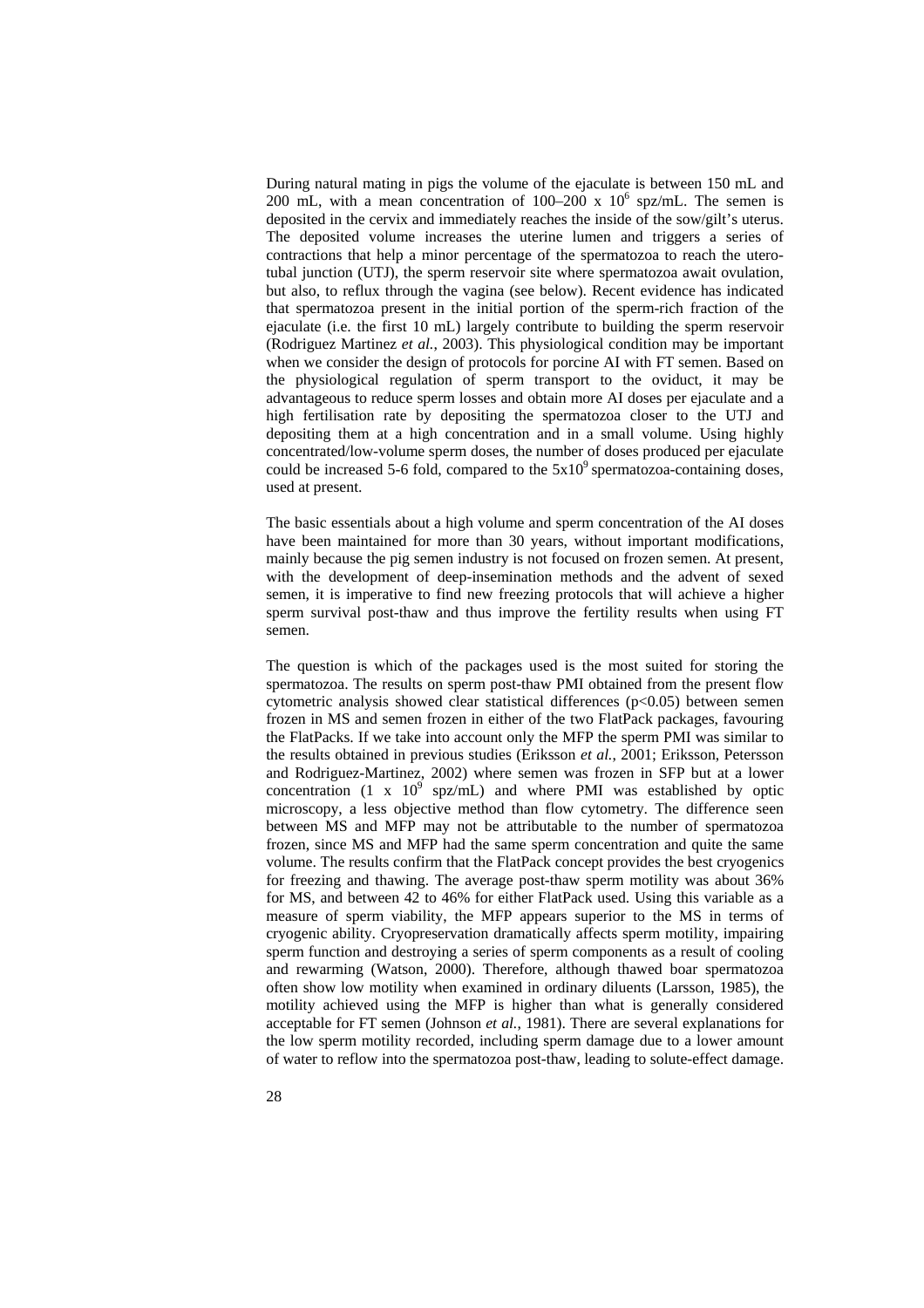Also, a high sperm concentration could cause a major agglutination between spermatozoa and probably require a longer incubation time to separate from each other after thawing. The latter speculation could explain that the few spermatozoa frozen in the SFP had a better linearity  $(p<0.05)$  than the spermatozoa frozen at a high concentration. The linearity found in the SFP was similar to that reported in previous studies (Eriksson *et al.*, 2001; Eriksson, Petersson and Rodriguez-Martinez, 2002). Moreover, linearity was the variable that presented the highest variation among boars when the semen was frozen in MS or MFP, but not when it was frozen in the control package (i.e. the SFP).

A relevant boar effect on post-thaw sperm viability variables, such as *in vitro* fertilising capacity, embryo survival and fertility *in vivo*, has been repeatedly reported (Larsson and Einarsson, 1976; Larsson and Ersmar, 1980; Johnson *et al.*, 1981; Almlid, Stave and Johnson, 1987; Almlid and Johnson, 1988; Berger and Parker, 1989; Martinez *et al.*, 1993; Eriksson and Rodriguez-Martinez, 2000a; 2000b; Eriksson, Petersson and Rodriguez-Martinez, 2002). This variation in postthaw semen quality between males can be related to different semen handling procedures and methods of freezing and thawing but may also have a genetic background (Thurston *et al.*, 2002). Therefore, the existence of good and bad freezers has to be always considered until a selection procedure for semen freezability is carried out, as has been the case with AI bull sires. The boars used for these experiments were not preselected for freezing capability and clearly responded differently to the freezing method used, as determined *in vitro*. These differences were particularly significant in the high concentration protocol. Since sperm membranes are very susceptible to cryo-injury (Watson, 2000) their evaluation is an appropriate indicator of the success of freezing-thawing. Membrane integrity can be assessed using supravital fluorescent stains such as the combination of deoxyribonucleic acid (DNA)-binding fluorophores and SYBR-14/PI. Used in combination with flow cytometry, these allow the assessment of thousands of cells within a short interval and the methodology appears invaluable. The major drawback, however, is the high cost of the flow cytometer. Other techniques such as hypo-osmotic tests, which analyse the ability of the plasma membrane to respond to media with other osmolarity than the spermatozoa, discriminate between dead and living cells (for a review, see Rodriguez Martinez and Larsson, 1998). The sHOST used in the present study often showed statistically comparable results to the SYBR/PI assay for the PMI of the semen frozen in MS or MFP, indicating that either method can be used for this purpose, although the sHOST is subjective and only hundred/s of spermatozoa are counted, in contrast to the 10,000 accounted for in the flow cytometer. The advantage of the sHOST is that the procedure is cheaper and could be easily performed at any laboratory equipped for basic sperm analysis.

In general these *in vitro* results are comparable to those obtained with semen frozen in the SFP and tested for fertility either *in vitro* (Eriksson *et al.,* 2001) or *in vivo* (Eriksson, Petersson and Rodriguez-Martinez, 2002). A major point to emphasise is that this method of freezing highly concentrated boar spermatozoa, particularly in MFP, provides a suitable sperm number of viable spermatozoa that can be deposited in the female at a single time, in a low volume, close to the oviduct, if intra-uterine deep insemination is practiced. Obviously, there is a need to check the fertility of these small volumes of highly concentrated sperm doses.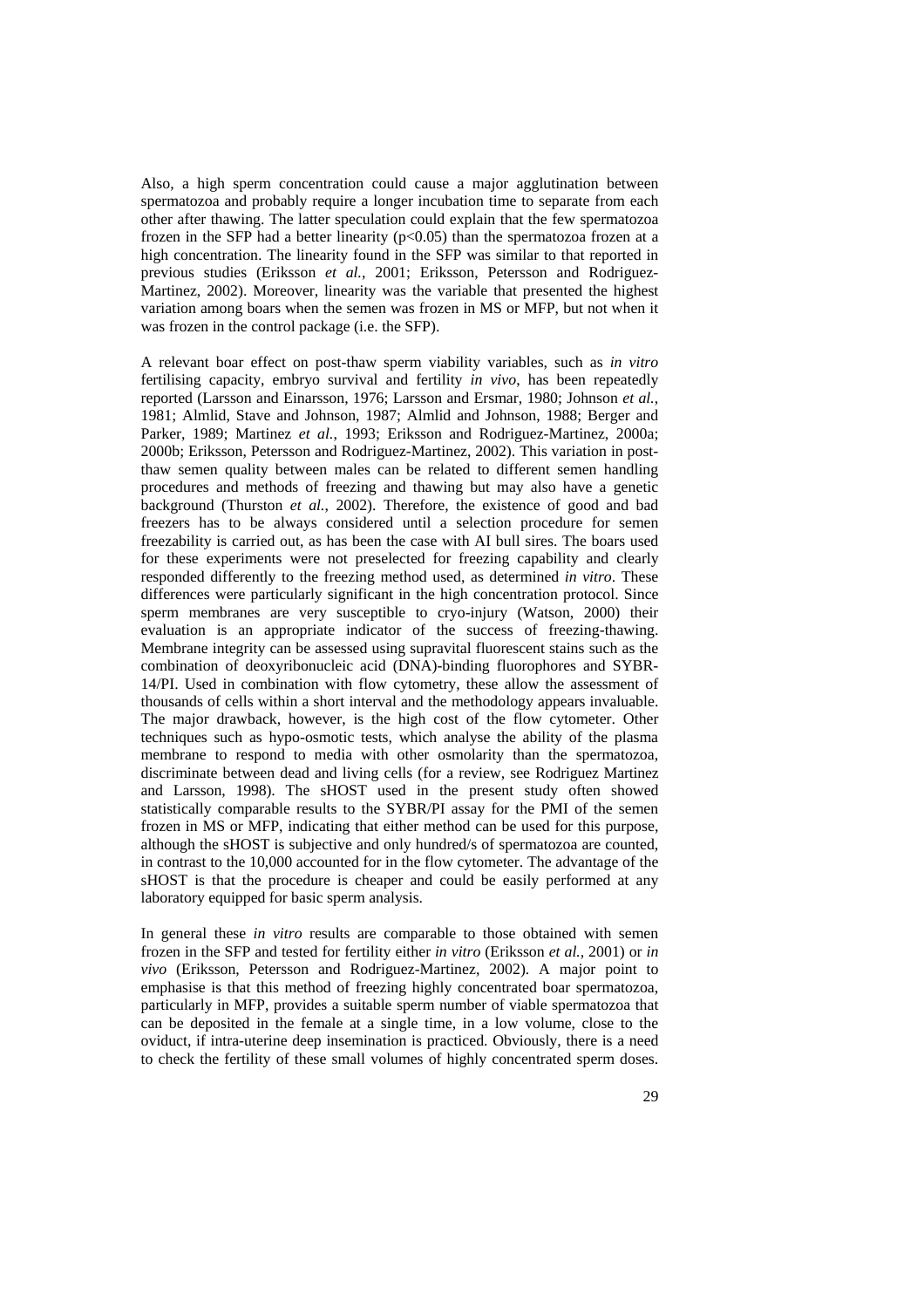We recently used deep intra-uterine insemination catheters (Martinez *et al.*, 2002) to test the fertility of boar semen frozen by this method. Inseminations were performed in weaned sows, once during a spontaneous oestrus, to deposit the semen close to the expected spontaneous ovulation (monitored by transrectal ultrasonography). Semen doses (MS or MFP) were thawed and inseminated without any re-extension but since the volume of the dose did not fill the channel of the catheter, 2 mL of BTS extender were used to flush the catheter clean and ensure that the entire dose was deposited deep inside the uterus. Preliminary results collected thus far show that normal pregnancies could be obtained in this way (seven pregnancies, four with MFP and three with MS, resulted; with an average of 9.5 and three foetuses present, respectively, when sows were slaughtered at 35–55 days of gestation) (Saravia *et al*., unpublished data). Although these are only preliminary data, they demonstrate that the FT spermatozoa reached the sperm reservoir at the UTJ despite the low volume of unextended FT semen.

These preliminary results are comparable to results of another study using FT semen and deep intra-uterine insemination with small (5 mL)-volume doses (Roca *et al.*, 2003). This group achieved a 72.5% pregnancy rate and 9.25 piglets per litter born on average. However, they used two MSs, and rediluted a volume of 5 mL of extender by an additional 2 mL of extender to flush the catheter, plus two AIs per oestrus (Roca *et al.*, 2003). Boar spermatozoa traverse the uterus and reach the sperm reservoirs aided by myometrial contractions, mainly elicited by the distension of the uterine lumen. This is a rational explanation for the requirement of 80–100 mL volume of current cervical AI doses (Baker, Dziuk and Norton, 1968). How the present low volumes can be transported is as yet unknown, but the stimulation of the myometrium could simply be elicited by the insertion of the long, deep AI catheter. Furthermore, the frequently seen reflux of semen inseminated when cervical AI of large volumes is performed (attaining up to 35% of the volume, with the subsequent sperm losses it implies (Viring and Einarsson, 1981) is not present with these intra-uterine AIs, an advantage that should not be disregarded. Further research is needed to explain the degree of intra-uterine sperm transport using unilateral deep inseminations.

Semen frozen in FlatPacks was used in a field fertility study (Eriksson, Petersson and Rodriguez-Martinez, 2002), yielding satisfactory results with two inseminations per oestrus. In another field fertility study (Roca *et al.*, 2003), using deep intra-uterine insemination with FT semen, results similar to results achieved with the controls (fresh semen) were only achieved when ovulation was hormonally induced in the sows. Further research is, therefore, required to determine the most appropriate moment of insemination in relation to spontaneous ovulation, as well as whether more than one AI is required to reach optimal fertilisation. The ultimate goal is to use the present (or a better) freezing method and inseminate a single, undiluted AI dose into the uterus once per spontaneous oestrus. Such practice requires the use of frequent transrectal ultrasonography to establish the interval from the onset of oestrus to ovulation and confirm the occurrence of the ovulation. Such strategy is still far from being put into commercial practice.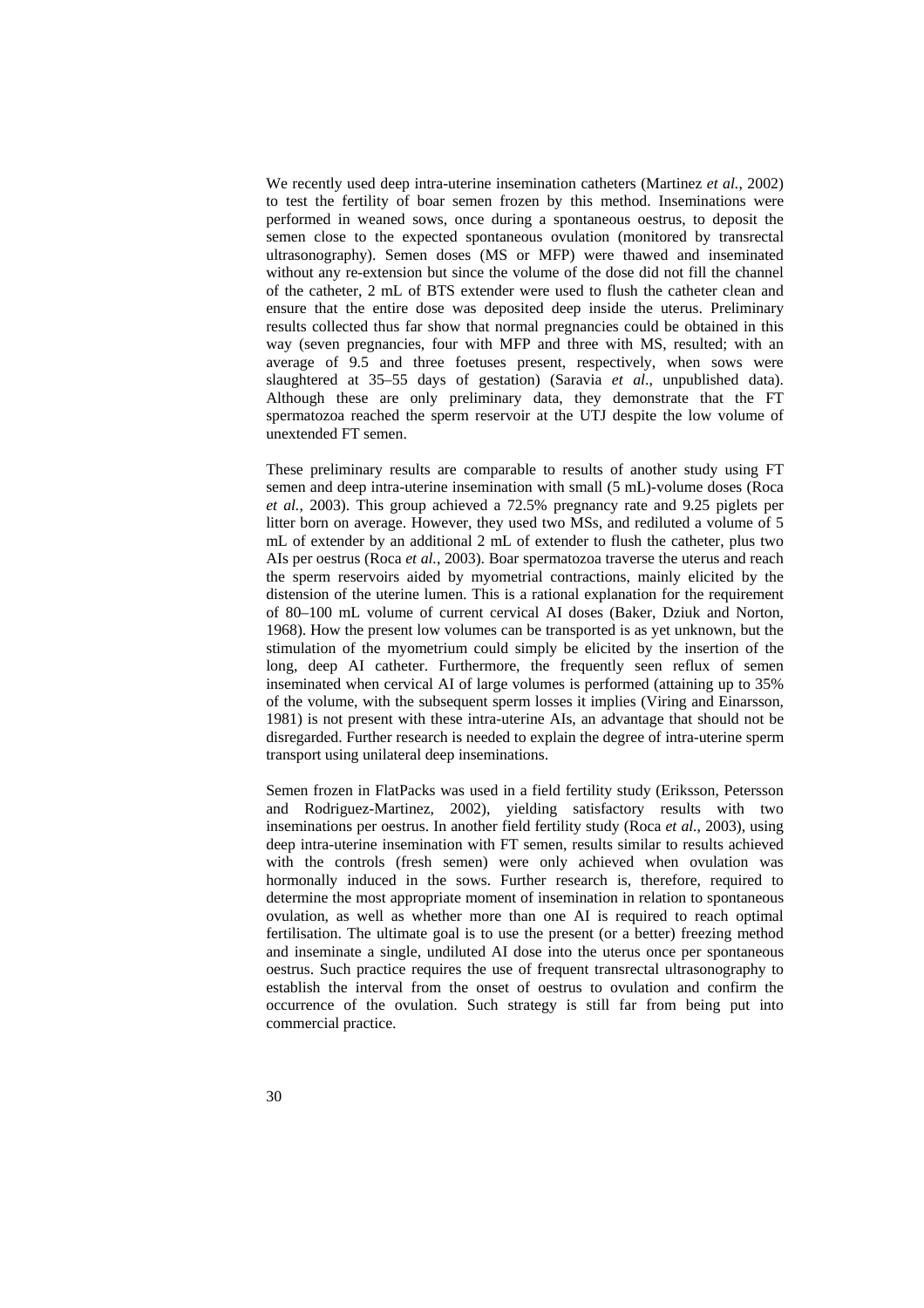## **ACKNOWLEDGEMENTS**

This study was supported by The Swedish Research Council for Environment, Agricultural Sciences and Spatial Planning (FORMAS), the Swedish Farmers' Foundation for Research in Agriculture (SLF) and the Swedish Institute (SI, S. Nagy). The authors would like thank the Faculty of Veterinary Medicine, University of Concepción, Chillán, Chile, for granting study leave to Dr Fernando Saravia.

## **REFERENCES**

- Almlid T, Hofmo PO. A brief review of frozen semen applications under Norwegian AI swine conditions. Reprod Domest Anim 1996; 31: 169–173.
- Almlid T, Johnson LA. Effects of glycerol concentration, equilibration time and temperature of glycerol addition on post-thaw viability of boar spermatozoa frozen in straws. J Anim Sci 1988; 66: 2899–2905.
- Almlid T, Stave SE, Johnson LA. Fertility evaluation of the straw freezing technique for boar semen under practical insemination conditions. Zuchthyg 1987; 22: 193–202.
- Baker RD, Dziuk PJ, Norton HW. Effect of volume of semen, number of sperm and drugs on transport of sperm in artificially inseminated gilts. J Anim Sci 1968; 27: 88–93.
- Bamba K, Cran DG. Effect of rapid warming of boar semen on sperm morphology and physiology. J Reprod Fertil 1985; 75: 133–138.
- Bamba K, Cran DG. Further studies on rapid dilution and warming of boar semen. J Reprod Fertil 1988; 82: 509–518.
- Berger T, Parker K. Modification of the zona-free hamster ova bioassay of boar sperm fertility and correlation with in vivo fertility. Gamete Res 1989; 22: 385–397.
- Bwanga CO. Cryopreservation of boar semen. I: A literature review. Acta Vet Scand 1991; 32: 431-453.
- Bwanga CO, Ekwall H, Rodriguez-Martinez H. Cryopreservation of boar semen. III: Ultrastructure of boar spermatozoa frozen ultra-rapidly at various stages of conventional freezing and thawing. Acta Vet Scand 1991; 32: 463–471.
- Curry MR. Cryopreservation of semen from domestic livestock. Rev Reprod 2000; 5: 46–52.
- Einarsson S. Studies on the composition of epididymal content and semen in the boar. Acta Vet Scand Suppl 1971; 36: 1–80.
- Eriksson BM, Rodriguez-Martinez H. Deep-freezing of boar semen in plastic film 'cochettes'. Zentralbl Veterinarmed A 2000a; 47: 89–97.
- Eriksson BM, Rodriguez-Martinez H. Effect of freezing and thawing rates on the post-thaw viability of boar spermatozoa frozen in FlatPacks and Maxi-straws. Anim Reprod Sci 2000b; 63: 205–220.
- Eriksson BM, Petersson H, Rodriguez-Martinez H. Field fertility with exported boar semen frozen in the new flatpack container. Theriogenol 2002; 58: 1065– 1079.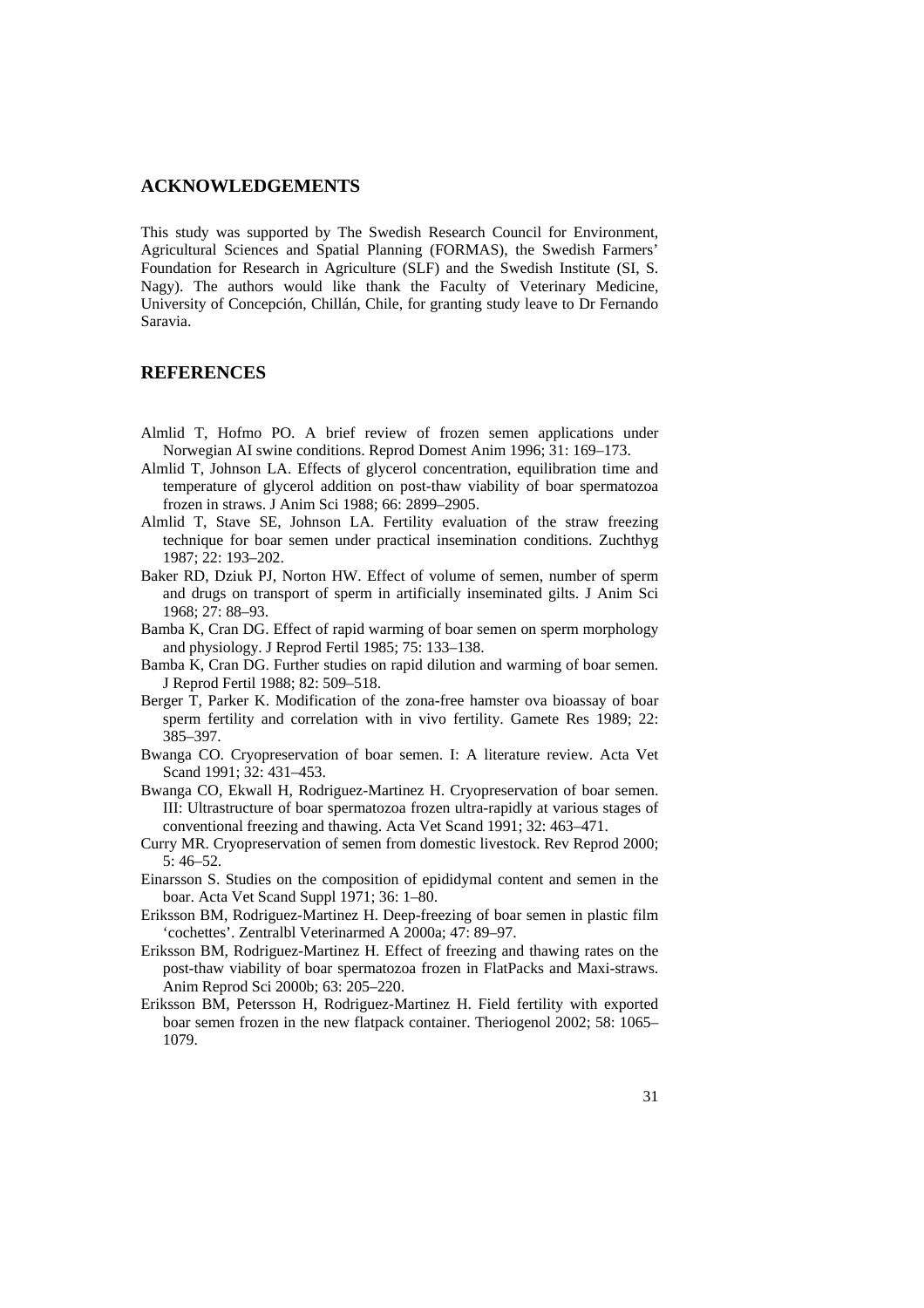- Eriksson BM, Vazquez JM, Martinez EA, Roca J, Lucas X, Rodriguez-Martinez H. Effects of holding time during cooling and of type of package on plasma membrane integrity, motility and in vitro oocyte penetration ability of frozenthawed boar spermatozoa. Theriogenol 2001; 55: 1593–1605.
- Fiser PS, Fairfull RW. Combined effect of glycerol concentration and cooling velocity on motility and acrosomal integrity of boar spermatozoa frozen in 0.5 ml straws. Mol Reprod Dev 1990; 25: 123–129.
- Graham EF, Rajamannan AHJ, Schmehl MKL, Maki-Laurila M, R.E. B. Preliminary report on procedure and rationale for freezing boar spermatozoa. AI Digest 1971; 19: 12–14.
- Jeyendran RS, Van der Ven HH, Perez-Pelaez M, Crabo BG, Zaneveld LJ. Development of an assay to assess the functional integrity of the human sperm membrane and its relationship to other semen characteristics. J Reprod Fertil 1984; 70: 219–228.
- Johnson LA. Fertility results using frozen boar spermatozoa: 1970 to 1985. In: Deep freezing of boar semen (Johnson LA and Larsson K, eds.). Uppsala, Sweden: Swedish Univ Agric Sci, 1985; 199–222.
- Johnson LA, Aalbers JG, Willems CM, Sybesma W. Use of spermatozoa for artificial insemination. I. Fertilizing capacity of fresh and frozen spermatozoa in sows on 36 farms. J Anim Sci 1981; 52: 1130–1136.
- Johnson LA, Weitze KF, Fiser P, Maxwell WM. Storage of boar semen. Anim Reprod Sci 2000; 62: 143–172.
- Larsson K. Boar semen viability after freezing and thawing. In: Deep freezing of boar semen (Johnson LA and Larsson K, eds.). Uppsala, Sweden: Swedish Univ Agric Sci, 1985; 177–187.
- Larsson K, Einarsson S. Fertility of deep frozen boar spermatozoa: influence of thawing diluents and of boars. Acta Vet Scand 1976; 17: 43–62.
- Larsson K, Ersmar M. Laboratory studies on frozen-thawed boar semen in relation to contemporary fertility with liquid semen of AI boars. Zuchthyg 1980; 15: 111–117.
- Martinez EA, Vasquez JM, Matas C, Roca J, Coy P, Gadea J. Evaluation of boar spermatozoa penetrating capacity using pig oocytes at the germinal vesicle stage. Theriogenol 1993; 40: 547–557.
- Martinez EA, Vazquez JM, Roca J, Lucas X, Gil MA, Parrilla I, Vazquez JL, Day BN. Minimum number of spermatozoa required for normal fertility after deep intrauterine insemination in non-sedated sows. Reproduction 2002; 123: 163– 170.
- Perez-Llano B, Lorenzo JL, Yenes P, Trejo A, Garcia-Casado P. A short hypoosmotic swelling test for the prediction of boar sperm fertility. Theriogenol 2001; 56: 387–398.
- Pursel VG, Johnson LA. Freezing of boar spermatozoa: fertilizing capacity with concentrated semen and a new thawing procedure. J Anim Sci 1975; 40: 99– 102.
- Reed HC. Current use of frozen boar semen future need of frozen boar semen. In: Deep freezing of boar semen (Johnson LA and Larsson K, eds.). Uppsala, Sweden: Swedish Univ Agric Sci, 1985; 225–237.
- Roca J, Carvajal G, Lucas X, Vazquez JM, Martinez EA. Fertility of weaned sows after deep intrauterine insemination with a reduced number of frozen-thawed spermatozoa. Theriogenol 2003; 60: 77–87.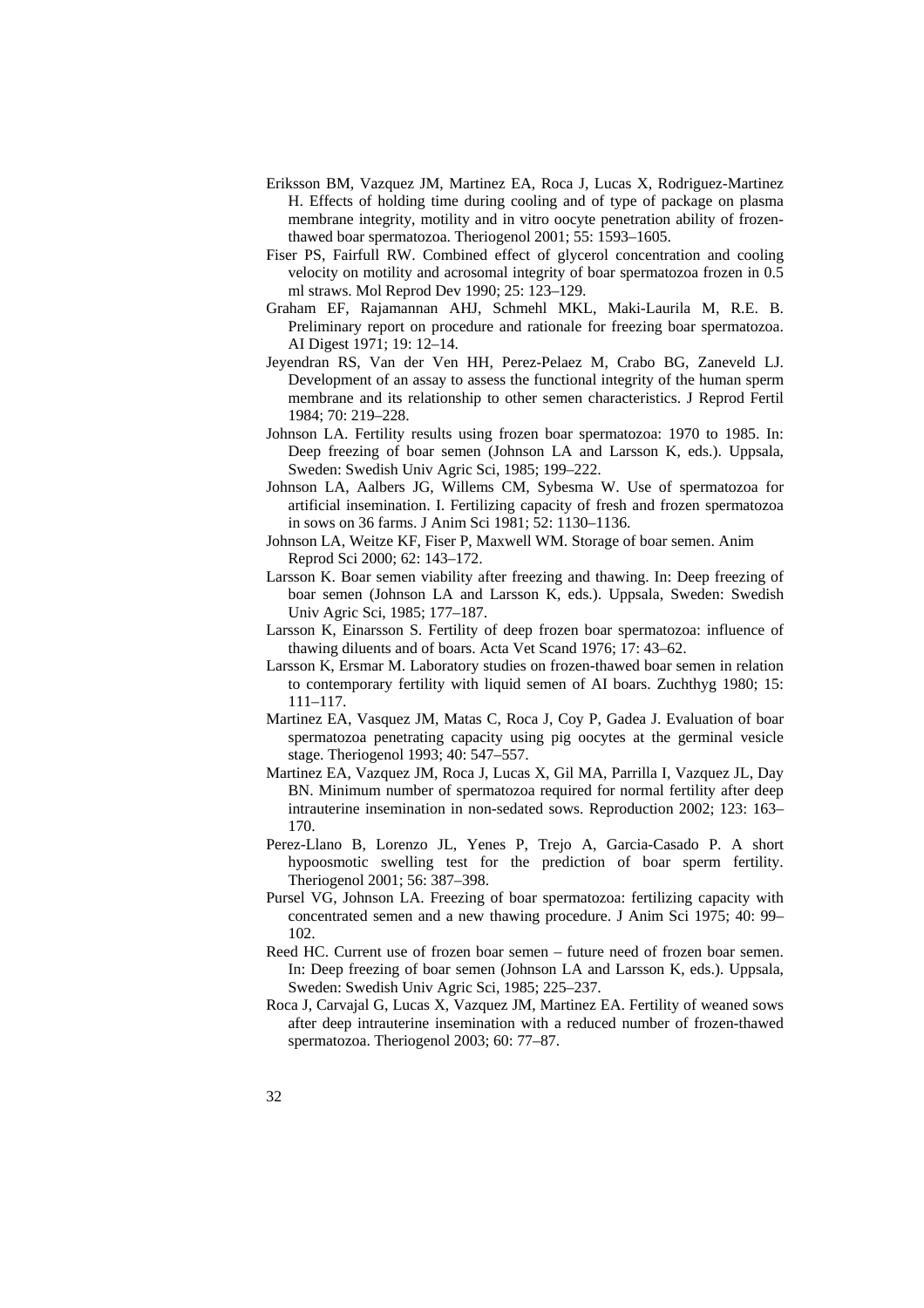- Rodriguez-Martinez H, Larsson B. Assessment of sperm fertilizing ability in farm animals. Acta Agric Scand Sect A 1998; Suppl 29: 12–18.
- Rodriguez-Martinez H, Saravia F, Wallgren M, Tienthai P, Johannisson A, Vazquez JM, Martinez EA, Roca J, Sanz L, Calvete JJ. Boar spermatozoa in the oviduct. Proceedings of the 5th International Conference on Boar Semen Preservation, Doorwerth, The Netherlands, 2003.
- Rodriguez-Martinez H. Aspects of the electrolytic composition of boar epididymal fluid with reference to sperm maturation and storage. Reprod Domest Anim 1991; Suppl 1: 13–27.
- Simonsson A. Näringsrekommendatiorer och fodermedelstabeller till svin (Nutritional recommendations and feedstuff for swine). Uppsala, Sweden: Swedish Univ Agric Sci, 1994; 71.
- Thurston LM, Siggins K, Mileham AJ, Watson PF, Holt WV. Identification of amplified restriction fragment length polymorphism markers linked to genes controlling boar sperm viability following cryopreservation. Biol Reprod 2002; 66: 545–554.
- Viring S, Einarsson S. Effect of boar seminal plasma on uterine and oviductal motility in oestrous gilts. Acta Vet Scand 1980a; 21: 607–616.
- Viring S, Einarsson S. Influence of boar seminal plasma on the distribution of spermatozoa in the genital tract of gilts. Acta Vet Scand 1980b; 21: 598–606.
- Viring S, Einarsson S. Sperm distribution within the genital tract of naturally inseminated gilts. Nord Vet Med 1981; 33: 145–149.
- Wagner HG, Thibier M. World statistics for artificial insemination in small ruminants and swine. Proceedings of the 14th International Congress of Animal Reproduction, Stockholm, Sweden, 2000; Abstracts vol. 2, 15: 3.
- Watson PF. The causes of reduced fertility with cryopreserved semen. Anim Reprod Sci 2000; 60–61: 481–492.
- Watson PF, Behan JR. Intrauterine insemination of sows with reduced sperm numbers: results of a commercially based field trial. Theriogenol 2002; 57: 1683–1693.
- Weitze KF, Rath D, Baron G. New aspects of preservation of boar sperm by deep freezing in plastic tubes [in German]. Dtsch Tierärztl Wochenschr 1987; 94: 485–486.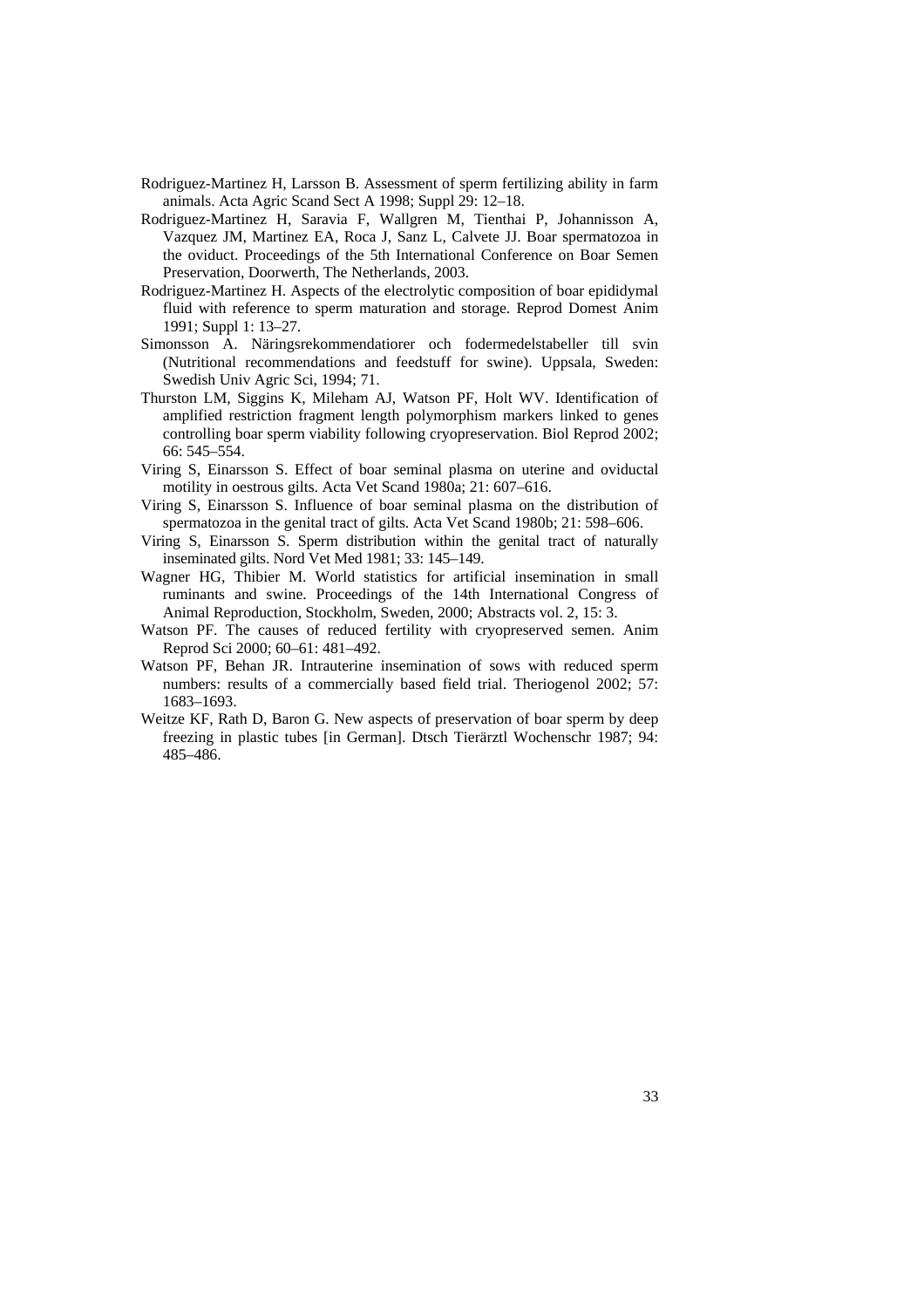**Table 1**: Post-thaw sperm motility patterns obtained by CASA analysis and plasma membrane intactness (PMI) monitored by SYBR-14/PI and sHOST, of boar semen frozen in three different packages (MS: 0.5 mL plastic straw; MFP: Multiple FlatPack; SFP: Single Flat-Pack, control; means ± SEM).

a-c: Values with different superscripts in the same column differ significantly. A-B: Values for PMI with different subscripts in the same row differ significantly. CASA: Computer-Assisted Sperm Analysis, sHOST: short Hypo Osmotic Swelling Test.

LIN: linearly motile spermatozoa, VSL: straight linear velocity, VAP: average path velocity, VCL: curvilinear velocity.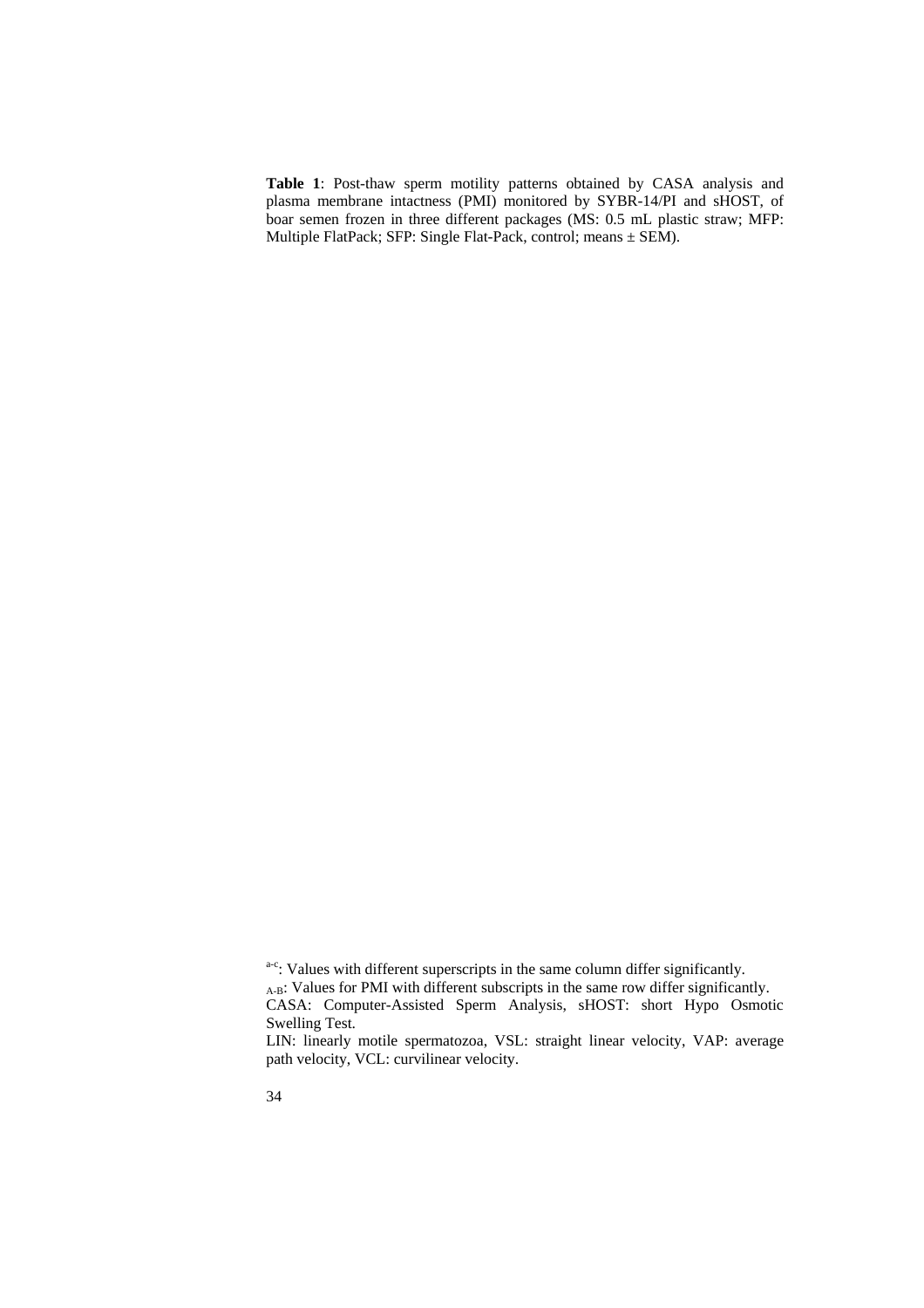| Boar | Replicate | Motility                     | LIN                          | VSL                         | <b>VAP</b>           | VCL                        |
|------|-----------|------------------------------|------------------------------|-----------------------------|----------------------|----------------------------|
|      | (n)       | (%)                          | $(\%)$                       | $\mu$ m/s)                  | $\mu$ m/s)           | $\text{(µm/s)}$            |
| 343  | 6         | $51.1 \pm 4.0^a$             | $10.5 \pm 1.3^{ab}$          | $75.9 \pm 1.4^{\mathrm{a}}$ | $80.2 + 1.4^a$       | $118.8 \pm 1.4^{\text{a}}$ |
| 407  |           | $39.9 \pm 4.7^{ab}$          | $7.0 \pm 1.0^a$              | $71.1 + 4.4^a$              | $75.6 + 4.5^{\circ}$ | $122.7 + 5.6^a$            |
| 415  |           | $29.8 \pm 5.0^b$             | $14.1 \pm 0.8^{\rm b}$       | $71.0 + 2.2^a$              | $74.7 + 2.4^a$       | $119.3 + 5.9^a$            |
| 1303 | 6         | $29.0 \pm 5.1^{\rm b}$       | $10.0 \pm 1.2$ <sup>ab</sup> | $69.2 + 3.3^a$              | $72.8 + 3.6^a$       | $114.4 \pm 6.5^{\text{a}}$ |
| 1352 |           | $34.1 \pm 5.8$ <sup>ab</sup> | $28.7 \pm 3.0^{\circ}$       | $77.5 + 2.5^{\mathrm{a}}$   | $81.0 + 2.5^{\circ}$ | $116.7 + 2.2^a$            |

**Table 2**: Post-thaw sperm motility parameters (CASA) of the semen frozen from individual boars in medium straws  $(MS, \text{means} \pm \text{SEM})$ .

a-c: Values with different superscripts in the same column differ significantly. CASA: Computer-Assisted Sperm Analysis

LIN: linearly motile spermatozoa, VSL: straight linear velocity, VAP: average path velocity, VCL: curvilinear velocity.

| <b>Table 3:</b> Post-thaw sperm motility parameters (CASA) of the semen frozen from |  |
|-------------------------------------------------------------------------------------|--|
| individual boars in a Multiple Dose Flat-Pack (MFP, means $\pm$ SEM).               |  |

| Boar | Replicate<br>(n) | Motility<br>$(\% )$    | LIN<br>$(\%)$             | VSL<br>$\mu$ m/s)      | VAP<br>$\mu$ m/s)    | <b>VCL</b><br>$\text{(µm/s)}$ |
|------|------------------|------------------------|---------------------------|------------------------|----------------------|-------------------------------|
| 343  | 5                | $41.6 \pm 6.0^a$       | $17.1 + 2.4^{\mathrm{a}}$ | $69.3 \pm 5.0^{\circ}$ | $73.4 + 5.3^{\circ}$ | $114.8 + 6.9^a$               |
| 407  | 5                | $49.3 + 3.5^{\circ}$   | $13.5 + 5.6^a$            | $76.2 + 4.6^a$         | $80.2 + 4.9^a$       | $128.5 + 5.7^{\circ}$         |
| 415  | 5                | $45.5 \pm 7.1^{\circ}$ | $14.0 + 1.4^a$            | $70.4 + 3.4^a$         | $74.2 + 3.6^a$       | $117.0 + 4.8^a$               |
| 1303 | 5                | $31.1 \pm 7.5^{\circ}$ | $14.5 \pm 1.3^{\circ}$    | $68.5 + 6.2^a$         | $72.3 + 6.7^a$       | $114.3 + 8.6^a$               |
| 1352 | 3                | $41.7 + 4.1a$          | $36.5 \pm 6.3^b$          | $73.7 + 5.5^{\circ}$   | $76.9 + 5.5^{\circ}$ | $114.5 + 5.6^a$               |

a-b: Values with different superscripts in the same column differ significantly. CASA: Computer-Assisted Sperm Analysis

LIN: linearly motile spermatozoa, VSL: straight linear velocity, VAP: average path velocity, VCL: curvilinear velocity.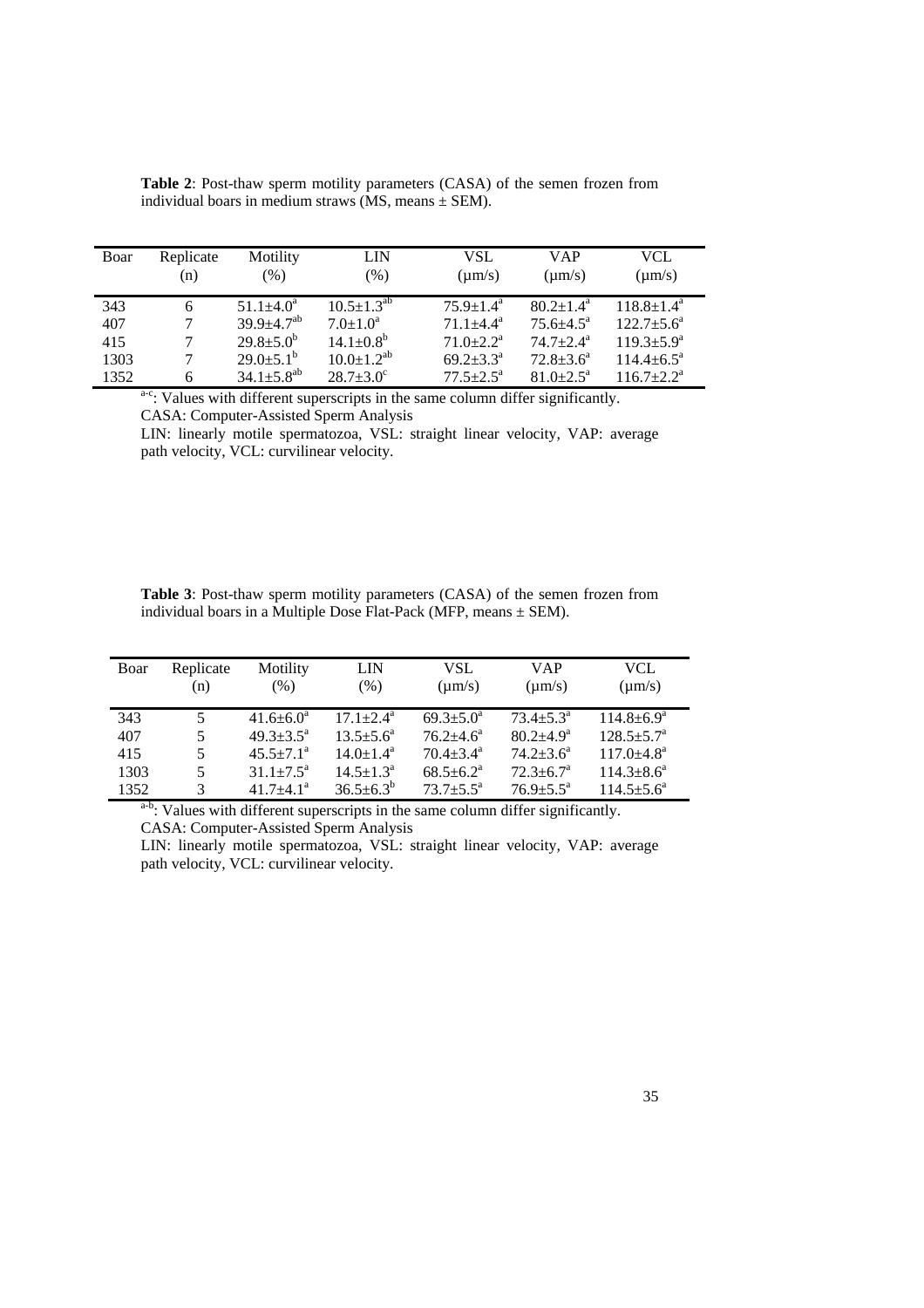| Boar | Replicate   | Motility                    | LIN                       | VSL                         | VAP                       | VCL                         |
|------|-------------|-----------------------------|---------------------------|-----------------------------|---------------------------|-----------------------------|
|      | (n)         | $(\%)$                      | (% )                      | $\mu$ m/s)                  | $\text{(µm/s)}$           | $\text{(µm/s)}$             |
| 343  | 2           | $33.7 \pm 29.5^{\text{a}}$  | $29.8 + 8.3^a$            | $67.3 + 8.2^{\mathrm{a}}$   | $70.9 + 8.7^{\circ}$      | $103.0 \pm 13.1^{\circ}$    |
| 407  | 2           | $54.6 \pm 7.7$ <sup>a</sup> | $27.8 \pm 5.4^{\circ}$    | $78.3 \pm 0.2^{\text{a}}$   | $82.4 \pm 0.1^{\circ}$    | $123.3 \pm 7.6^{\circ}$     |
| 415  | 2           | $46.4 + 14.2^a$             | $32.1 \pm 14.9^a$         | $68.8 \pm 3.6^{\circ}$      | $72.2 + 4.0^a$            | $112.0 \pm 12.7^{\text{a}}$ |
| 1303 | 3           | $41.3 \pm 6.7$ <sup>a</sup> | $22.9 \pm 1.3^{\text{a}}$ | $64.5 \pm 0.1^{\text{a}}$   | $68.0 \pm 0.3^{\text{a}}$ | $104.3 \pm 1.9^a$           |
| 1352 | $2^{\circ}$ | $54.9 \pm 19.4^{\text{a}}$  | $49.6 \pm 8.1^{\circ}$    | $76.0 \pm 2.9^{\mathrm{a}}$ | $78.9 + 3.0^a$            | $104.7 \pm 0.0^{\text{a}}$  |

**Table 4**: Post-thaw sperm motility parameters (CASA) of the semen frozen from individual boars in a Single Dose Flat-Pack (SFP, means ± SEM).

<sup>a</sup>: Values within column did not differ significantly.

CASA: Computer-Assisted Sperm Analysis.

LIN: linearly motile spermatozoa, VSL: straight linear velocity, VAP: average path velocity, VCL: curvilinear velocity.

**Table 5**: Post-thaw sperm plasma membrane intactness (PMI) assessed with SYBR-14/PI and sHOST, respectively, for the different boars and package systems used (means  $\pm$  SEM).

| Boar                              | Medium-straws (MS)                                                                                                                        |                                                                                                                                                        | Multiple FlatPack (MFP)                                                                                                            |                                                                                                                                                 | Single FlatPack (SFP)                                                                                                                                              |                                                                                                                                  |
|-----------------------------------|-------------------------------------------------------------------------------------------------------------------------------------------|--------------------------------------------------------------------------------------------------------------------------------------------------------|------------------------------------------------------------------------------------------------------------------------------------|-------------------------------------------------------------------------------------------------------------------------------------------------|--------------------------------------------------------------------------------------------------------------------------------------------------------------------|----------------------------------------------------------------------------------------------------------------------------------|
|                                   | SYBR-<br>$14/PI$ (%)                                                                                                                      | <b>SHOST</b><br>(% )                                                                                                                                   | SYBR-<br>$14/PI$ (%)                                                                                                               | <b>SHOST</b><br>(% )                                                                                                                            | SYBR-14/PI<br>(% )                                                                                                                                                 | sHOST(%)                                                                                                                         |
| 343<br>407<br>415<br>1303<br>1352 | $49.6 \pm 4.7^a$<br>$41.5 \pm 6.0^a$ <sub>A</sub><br>$30.8 \pm 4.6^a$ <sub>A</sub><br>$32.5 \pm 5.2^a$ <sub>A</sub><br>$38.2 \pm 7.4^a_A$ | $48.7 \pm 3.7^a$ <sub>A</sub><br>$47.8 \pm 2.2^a$ <sub>A</sub><br>$37.9 \pm 4.7^a$ <sub>A</sub><br>$45.4 \pm 5.6^a_A$<br>$39.6 \pm 4.8^a$ <sub>A</sub> | $48.8 \pm 3.5^a$ <sub>A</sub><br>$51.1 \pm 2.4^a$ <sub>A</sub><br>$42.7 \pm 5.6^a_A$<br>$46.8 \pm 3.6^a_A$<br>52.4 $\pm$ 4.9 $a_A$ | 44.1 $\pm 2.5^a$ <sub>A</sub><br>$50.0 \pm 3.7^a$ <sub>A</sub><br>44.1 $\pm$ 4.2 $a_A$<br>$37.1 \pm 4.9^a$ <sub>A</sub><br>49.8 $\pm$ 4.3 $a_A$ | $44.9 \pm 9.0^a$ <sub>A</sub><br>59.2 $\pm$ 6.0 <sup>a</sup> <sub>A</sub><br>$42.9 \pm 10.1^a$ <sub>A</sub><br>$56.5 \pm 1.5^a$ <sub>A</sub><br>$63.6{\pm}2.4^a_A$ | $45.8 \pm 6.3^a_A$<br>$39.8 \pm 2.3^a_A$<br>$46.8 \pm 9.3^a_A$<br>$42.7 \pm 2.4^a$ <sub>B</sub><br>$42.8 \pm 1.3^a$ <sub>B</sub> |

<sup>a</sup>: Values within column did not differ significantly.

A-B: Values for PMI between methods within packages. Values with different subscripts in the same row differ significantly.

sHOST: short Hypo-Osmotic Swelling Test.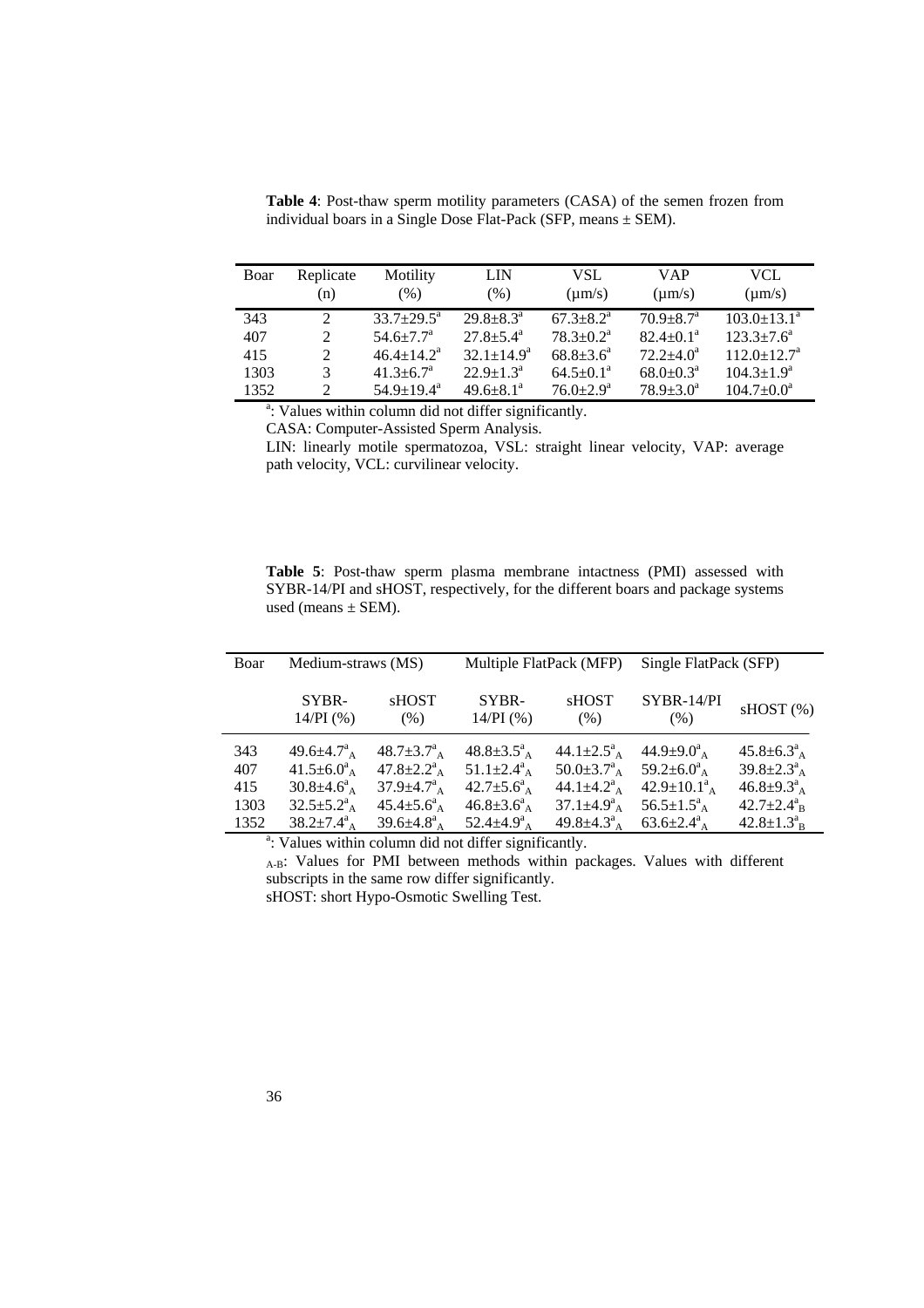## **Future prospects**

A major goal for widespread application of frozen boar semen in commercial pig AI would be to use a single, small AI dose, inseminated once per oestrus, close to spontaneous ovulation. Obviously several points need to be further researched and developed before this goal can be reached. Some of these points are listed below:

1. The survivability of the spermatozoa after freezing should be increased to yield better results than obtained in this study.

2. The minimal numbers of spermatozoa needed for maximal fertility should be determined, taking into consideration the need to decrease the numbers of spermatozoa in the AI doses.

3. The best location for deep AI needs to be determined, in terms of delivering a minimal amount of spermatozoa able to colonise both sperm reservoirs.

4. To increase sperm viability and other parameters, and augment the viscosity of the inseminate in order to promote factors such as the sperm transport through the uterine horns, the placing of additives before freezing should be considered.

5. There should be more specific selection of boars for semen freezability.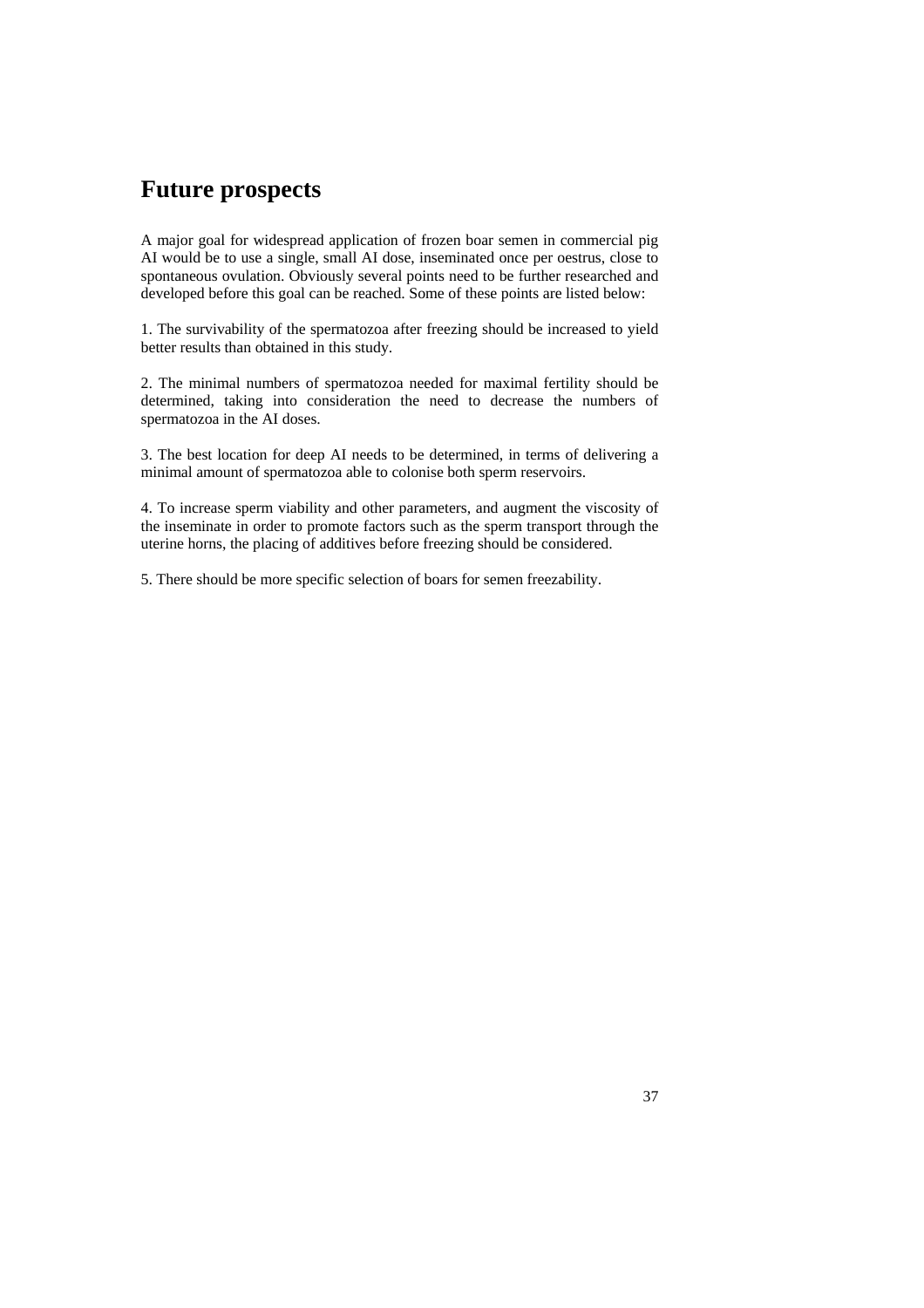## **General references**

- Almlid, T., and Hofmo, P.O. 1996. A brief review of frozen semen applications under Norwegian AI swine conditions. *Reproduction in Domestic Animals 31*, 169–173.
- Almlid, T., and Johnson, L.A. 1988. Effects of glycerol concentration, equilibration time and temperature of glycerol addition on post-thaw viability of boar spermatozoa frozen in straws. *Journal of Animal Science 66*, 2899– 2905.
- Almlid, T., Stave, S.E., and Johnson, L.A. 1987. Fertility evaluation of the straw freezing technique for boar semen under practical insemination conditions. *Zuchthygiene 22*, 193–202.
- Baker, R.D., Dziuk, P.J., and Norton, H.W. 1968. Effect of volume of semen, number of sperm and drugs on transport of sperm in artificially inseminated gilts. *Journal of Animal Science 27*, 88–93.
- Bamba, K., and Cran, D.G. 1985. Effect of rapid warming of boar semen on sperm morphology and physiology. *Journal of Reproduction and Fertility 75*, 133– 138.
- Bamba, K., and Cran, D.G. 1988. Further studies on rapid dilution and warming of boar semen. *Journal of Reproduction and Fertility 82*, 509–518.
- Berger, T., and Parker, K. 1989. Modification of the zona-free hamster ova bioassay of boar sperm fertility and correlation with in vivo fertility. *Gamete Research 22*, 385–397.
- Burke, P. 1999. Productivity assessment of liquid boar semen usage. 149–150. In: Johnson, L.A., Guthrie, H.D. (Eds.), *Boar semen preservation IV*, vol. 1. Lawrence, KS: Allen Press Inc. 265 pp.
- Butler, W.J., and Roberts, T.K. 1975. Effects of some phosphatidyl compounds on boar spermatozoa following cold shock or slow cooling. *Journal of Reproduction and Fertility 43*, 183–187.
- Bwanga, C.O. 1991. Cryopreservation of boar semen. I: A literature review. *Acta Veterinaria Scandinavica 32*, 431–453.
- Bwanga, C.O., Ekwall, H., and Rodriguez-Martinez, H. 1991. Cryopreservation of boar semen. III: Ultrastructure of boar spermatozoa frozen ultra-rapidly at various stages of conventional freezing and thawing. *Acta Veterinaria Scandinavica 32*, 463–471.
- Courtens, J.L., and Paquignon, M. 1985. Ultrastructure of fresh, frozen and frozenthawed spermatozoa of the boar. 61–87. In: Johnson, L.A., Larsson, K. (Eds.), *Deep freezing of boar semen, vol. 1*. Uppsala, Sweden: Swedish University of Agricultural Sciences, 310 pp.
- Crabo, B., and Einarsson, S. 1971. Fertility of deep frozen boar spermatozoa. *Acta Veterinaria Scandinavica 12*, 125–127.
- Curry, M.R. 2000. Cryopreservation of semen from domestic livestock. *Reviews of Reproduction 5*, 46–52.
- Dalin, A-M., Nanda, T., Hultén, F., and Einarsson, S. 1995. Ovarian activity at naturally attained oestrus in sow: an ultrasonographic and LH study. *Acta Veterinaria Scandinavica 36*, 377-382.
- Einarsson, S. 1971. Studies on the composition of epididymal content and semen in the boar. *Acta Veterinaria Scandinavica Suppl 36*, 1–80.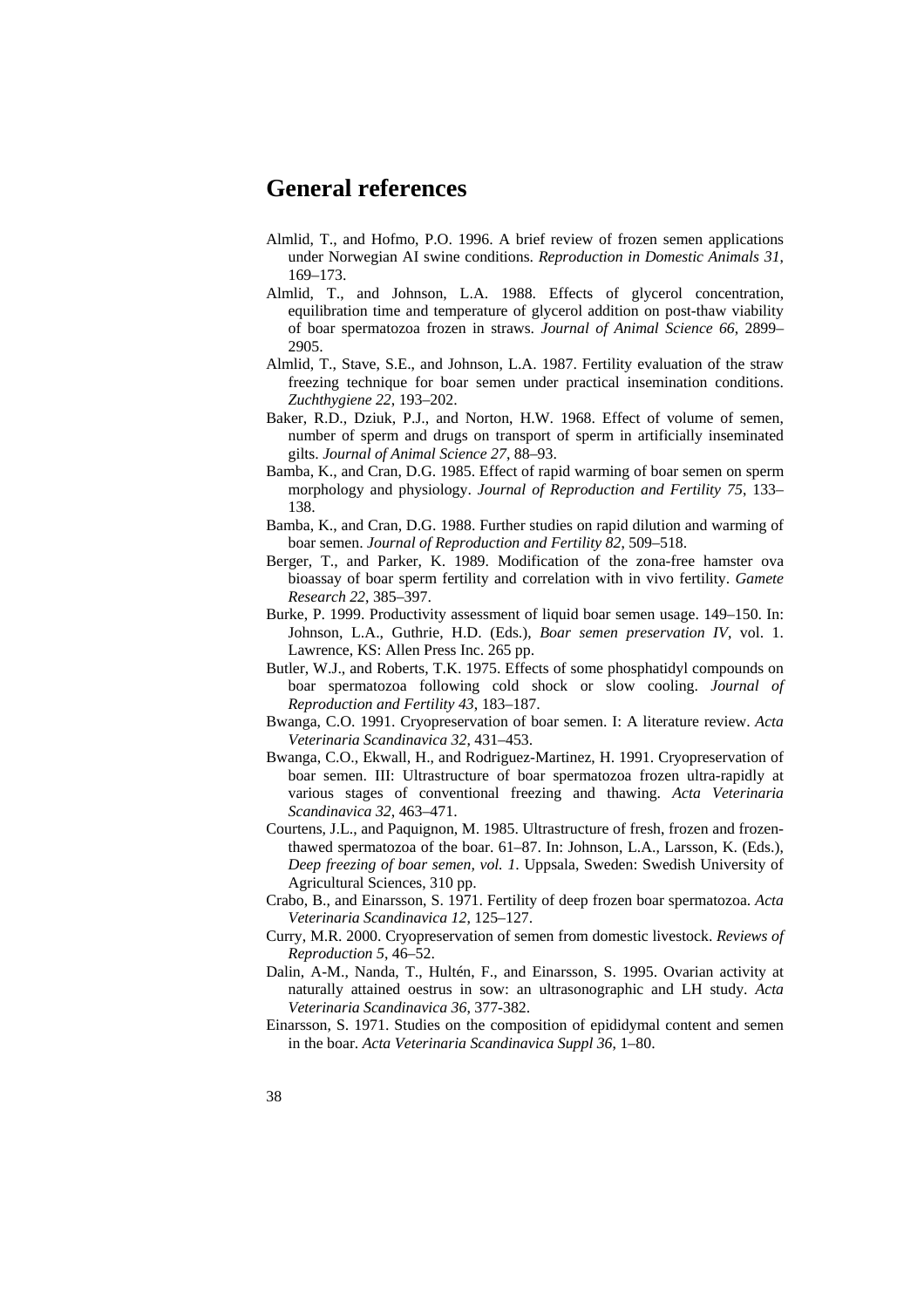- Eriksson, B.M., and Rodriguez-Martinez, H. 2000a. Deep-freezing of boar semen in plastic film 'cochettes'. *Zentralblatt für Veterinärmedizin A47*, 89–97.
- Eriksson, B.M., and Rodriguez-Martinez, H. 2000b. Effect of freezing and thawing rates on the post-thaw viability of boar spermatozoa frozen in FlatPacks and Maxi-straws. *Animal Reproduction Science 63*, 205–220.
- Eriksson, B.M., Petersson, H., and Rodriguez-Martinez, H. 2002. Field fertility with exported boar semen frozen in the new FlatPack container. *Theriogenology 58*, 1065–1079.
- Eriksson, B.M., Vazquez, J.M., Martinez, E.A., Roca, J., Lucas, X., and Rodriguez-Martinez, H. 2001. Effects of holding time during cooling and of type of package on plasma membrane integrity, motility and in vitro oocyte penetration ability of frozen-thawed boar spermatozoa. *Theriogenology 55*, 1593–1605.
- Fiser, P.S., and Fairfull, R.W. 1990. Combined effect of glycerol concentration and cooling velocity on motility and acrosomal integrity of boar spermatozoa frozen in 0.5 ml straws. *Molecular Reproduction and Development 25*, 123– 129.
- Fiser, P.S., Fairfull, R.W., Hansen, C., Panich, P.L., Shrestha, J.N., and Underhill, L. 1993. The effect of warming velocity on motility and acrosomal integrity of boar sperm as influenced by the rate of freezing and glycerol level. *Molecular Reproduction and Development 34*, 190–195.
- Flowers, W.L. 1999. Artificial insemination, in animals. 291-302. In: Knobil E. and Neill J.D. (Eds.) *Encyclopedia of Reproduction*. *Vol. I*, Academic Press, San Diego. 1103 pp.
- Foote, R.H. 2002. The history of artificial insemination: selected notes and notables. *Journal of Animal Science 80*.
- Foulkes, J.A. 1977. The separation of lipoproteins from egg yolk and their effect on the motility and integrity of bovine spermatozoa. *Journal of Reproduction and Fertility 49*, 277–284.
- Gao, D., Mazur, P., and Crister, J.K. 1997. Fundamental cryobiology of mammalian spermatozoa. 263–327. In: Karow, A.M., Crister, J.K. (Eds.), *Reproductive tissue banking*. San Diego, CA:, Academic Press. 472 pp.
- Gebauer, M.R., Pickett, B.W., Komarek, R.J., and Gaunya, W.S. 1970. Motility of bovine spermatozoa extended in "defined" diluents. *Journal of Dairy Science 53*, 817–823.
- Graham, E.F., Rajamannan, A.H.J., Schmehl, M.K.L., Maki-Laurila, M., and R.E., B. 1971. Preliminary report on procedure and rationale for freezing boar spermatozoa. *A.I. Digest 19*, 12–14.
- Graham, J.K. 1996. Cryopreservation of stallion spermatozoa. *Veterinary Clinics of North America, Equine Practice 12*, 131–147.
- Green, C.E., and Watson, P.F. 2000. Calcium-related modulation of the "capacitation-like" changes occasioned by cooling in boar spermatozoa. *Proceedings of the 14th International Congress on Animal Reproduction*, vol. 1. Stockholm, Sweden, 93.
- Green, C.E., and Watson, P.F. 2001. Comparison of the capacitation-like state of cooled boar spermatozoa with true capacitation. *Reproduction 122*, 889–898.
- Hammerstedt, R.H., and Andrews, J.C. 1997. *Metabolic support of normothermia*. In: Karow, A.M., Crister, J.K. (Eds.). Reproductive tissue banking. San Diego, CA: Academic Press, pp. 139–166.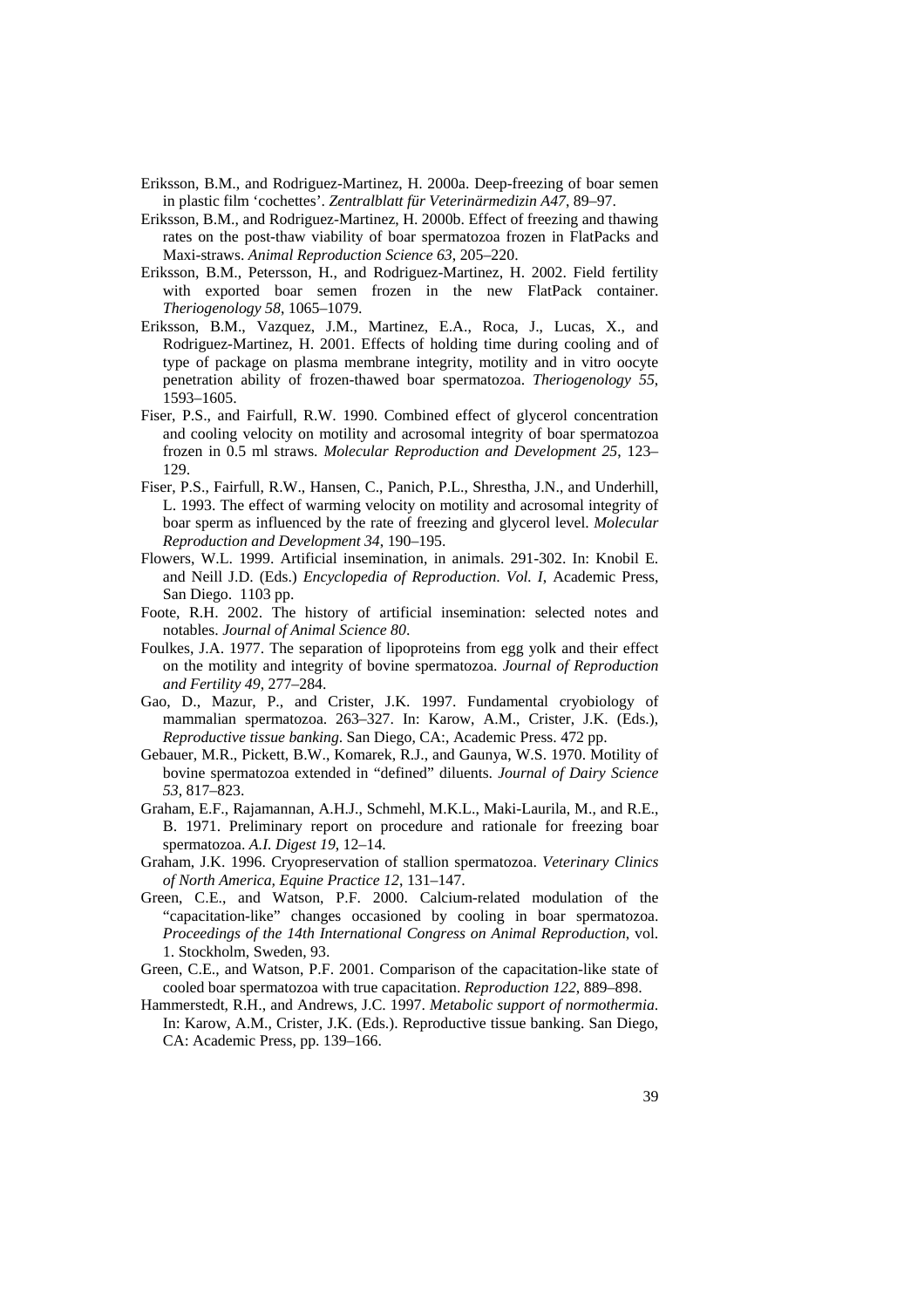- Hancock, J.L. 1959. Pig insemination technique. *The Veterinary Record 71*, 523- 527.
- Hancock, J.L., and Hovell, G.J.R. 1961. The effect of semen volume and number of spermatozoa on the fertility of intra–uterine inseminations of pigs. *Animal Production 3*, 153–160.
- Holt, C., Holt, W.V., Moore, H.D., Reed, H.C., and Curnock, R.M. 1997. Objectively measured boar sperm motility parameters correlate with the outcomes of on-farm inseminations: results of two fertility trials. *Journal of Andrology 18*, 312–323.
- Holt, W.V. 2000a. Basic aspects of frozen storage of semen. *Animal Reproduction Science 62*, 3–22.
- Holt, W.V. 2000b. Fundamental aspects of sperm cryobiology: the importance of species and individual differences. *Theriogenology 53*, 47–58.
- Iida, I., and Adachi, T. 1966. Studies on deep-freezing of boar semen. I. Effect of various diluents, glycerol levels and glycerol equilibration periods on deepfreezing of boar semen. *Japanese Journal of Zootechnical Sciences 37*, 411– 416.
- Ito, S., Niwa, T., Kudo, A., and Mizuho, A. 1948. Studies on the artificial insemination in swine. *Research Bulletin Chiba Zootechnical Experimental Station 55*, 1–74.
- Jeyendran, R.S., Van der Ven, H.H., Perez-Pelaez, M., Crabo, B.G., and Zaneveld, L.J. 1984. Development of an assay to assess the functional integrity of the human sperm membrane and its relationship to other semen characteristics. *Journal of Reproduction and Fertility 70*, 219–228.
- Johnson, L.A. 1985. Fertility results using frozen boar spermatozoa: 1970 to 1985. 199–222. In: Larsson, K. (Ed). *Deep freezing of boar semen, vol. 1.* Uppsala, Sweden: Swedish University of Agricultural Sciences. 310 pp.
- Johnson, L.A., Aalbers, J.G., Willems, C.M.T., and Sybesma, W. 1981. Use of spermatozoa for artificial insemination. I. Fertilizing capacity of fresh and frozen spermatozoa in sows on 36 farms. *Journal of Animal Science 52*, 1130– 1136.
- Johnson, L.A., Weitze, K.F., Fiser, P., and Maxwell, W.M. 2000. Storage of boar semen. *Animal Reproduction Science 62*, 143–172.
- Kemp, B., and Soede, N.M. 1997. Consequences of variation in interval from insemination to ovulation on fertilization in pigs. *Journal of Reproduction and Fertility Suppl 52*, 79–89.
- King, G.T., and Macpherson, J.W. 1967. Boar semen studies. II. Laboratory and fertility results of a method for deep-freezing. *Canadian Journal of Comparative Medicine and Veterinary Sciences 31*, 46–47.
- Larsson, K. 1976. Fertility of deep frozen boar spermatozoa at various intervals between insemination and induced ovulation: influence of boars and thawing diluents. *Acta Veterinaria Scandinavica 17*, 63–73.
- Larsson, K. 1985. Boar semen viability after freezing and thawing. 177–187. In: Larsson, K. (Ed). *Deep freezing of boar semen vol. 1*. Uppsala, Sweden: Swedish University of Agricultural Sciences, 310 pp.
- Larsson, K., and Einarsson, S. 1976. Fertility of deep frozen boar spermatozoa: influence of thawing diluents and of boars. *Acta Veterinaria Scandinavica 17*, 43–62.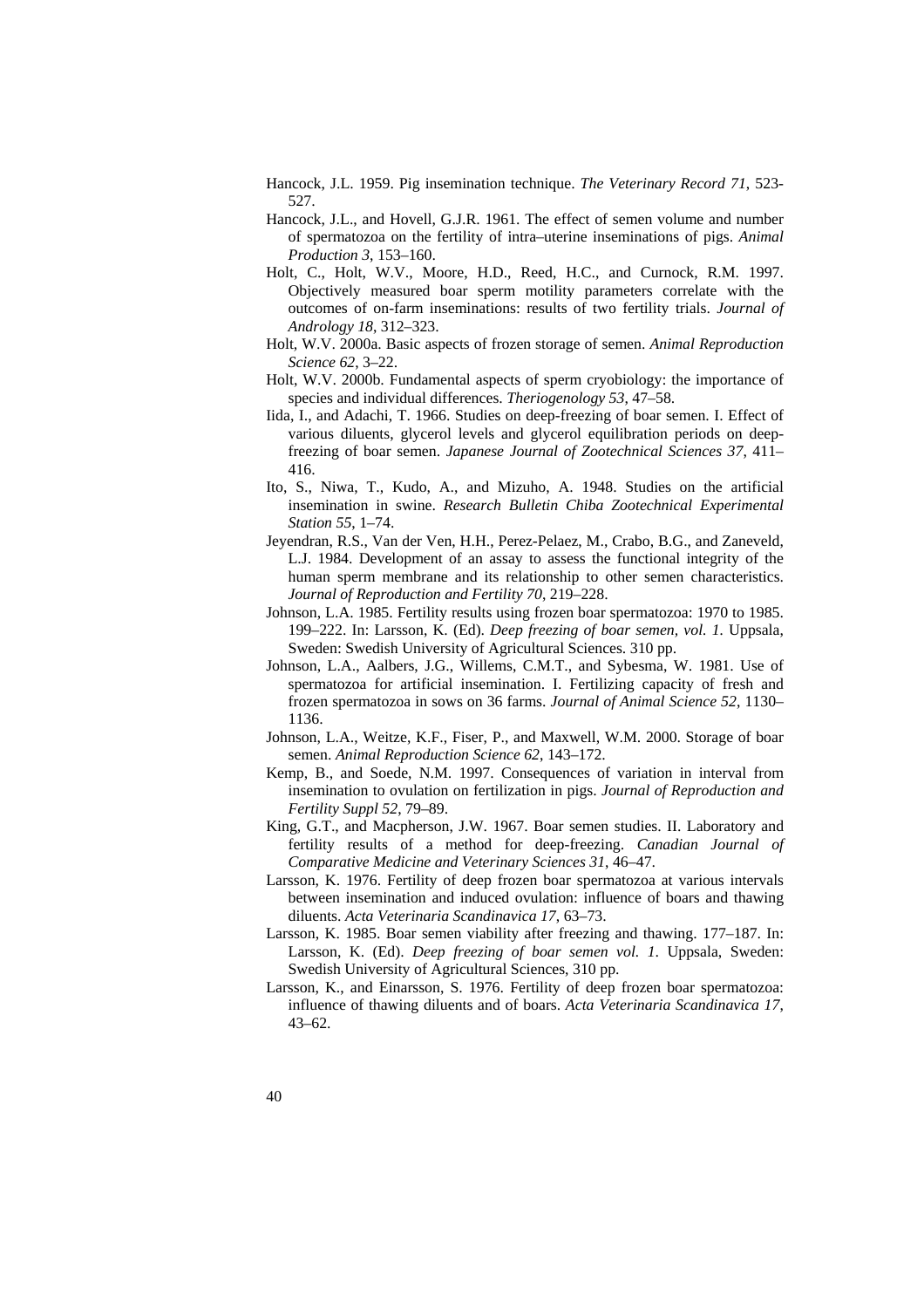- Larsson, K., and Ersmar, M. 1980. Laboratory studies on frozen-thawed boar semen in relation to contemporary fertility with liquid semen of AI boars. *Zuchthygiene 15*, 111–117.
- Larsson, K., Einarsson, S., and Swensson, T. 1977. The development of a practicable method for deep-freezing of boar spermatozoa. *Nordisk Veterinär Medicin 29*, 113–118.
- Lasley, J.F., and Bogart, R. 1944. Some factors affecting the resistance of ejaculated and epididymal spermatozoa of the boar to different environmental conditions. *American Journal of Physiology 141*, 619–624.
- Leboeuf, B., Restall, B., and Salamon, S. 2000. Production and storage of goat semen for artificial insemination. *Animal Reproduction Science 62*, 113–141.
- Martinez, E.A., Vasquez, J.M., Matas, C., Roca, J., Coy, P., and Gadea, J. 1993. Evaluation of boar spermatozoa penetrating capacity using pig oocytes at the germinal vesicle stage. *Theriogenology 40*, 547–557.
- Martinez, E.A., Vazquez, J.M., Roca, J., Lucas, X., Gil, M.A., Parrilla, I., Vazquez, J.L., and Day, B.N. 2001a. Successful non-surgical deep intrauterine insemination with small numbers of spermatozoa in sows. *Reproduction 122*, 289–296.
- Martinez, E.A., Vazquez, J.M., Roca, J., Lucas, X., Gil, M.A., and Vazquez, J.L. 2001b. Deep intrauterine insemination and embryo transfer in pigs. *Reproduction Suppl 58*, 301–311.
- Martinez, E.A., Vazquez, J.M., Roca, J., Lucas, X., Gil, M.A., Parrilla, I., Vazquez, J.L., and Day, B.N. 2002. Minimum number of spermatozoa required for normal fertility after deep intrauterine insemination in non-sedated sows. *Reproduction 123*, 163–170.
- Maxwell, W.M., and Johnson, L.A. 1997. Chlortetracycline analysis of boar spermatozoa after incubation, flow cytometric sorting, cooling, cryopreservation. *Molecular Reproduction and Development 46*, 408–418.
- Mazur, P. 1963. Kinetics of water loss from cells at subzero temperatures and the likelihood of intracellular freezing. *Journal of General Physiology 47*, 347– 369.
- Mazur, P. 1984. Freezing of living cells: mechanisms and implications. *American Journal of Physiology 247*, C125–142.
- Mazur, P. 1990. Equilibrium, quasi-equilibrium, and nonequilibrium freezing of mammalian embryos. *Cell Biophysics 17*, 53–92.
- Mazur, P., Leibo, S.P., and Chu, E.H. 1972. A two-factor hypothesis of freezing injury. Evidence from Chinese hamster tissue-culture cells. *Experimental Cell Research 71*, 345–355.
- Mburu, J.N., Einarsson, S., Dalin, A.M., and Rodriguez-Martinez, H. 1995. Ovulation as determined by transrectal ultrasonography in multiparous sows: relationships with oestrous symptoms and hormonal profiles. *Zentralblatt Veterinärmedizin A42*, 285–292.
- Medeiros, C.M., Forell, F., Oliveira, A.T., and Rodrigues, J.L. 2002. Current status of sperm cryopreservation: why isn't it better? *Theriogenology 57*, 327–344.
- Mileham, A.J., Haven, D., Rohl, J. and Van der Steen, H.A.M. 1997. Porcine semen cryopreservation in a commercial setting. *Proceedings of the fifth International Conference on Pig Reproduction,* Kerkrade, The Netherlands, 128 pp.
- Milovanov, V.K., Baranov, F.A., Zhiltsova, L.S., and Oivadis, R.N. 1974. Methods of freezing boar semen [in Russian]. *Zhivotnovodstvo 3*, 66–71.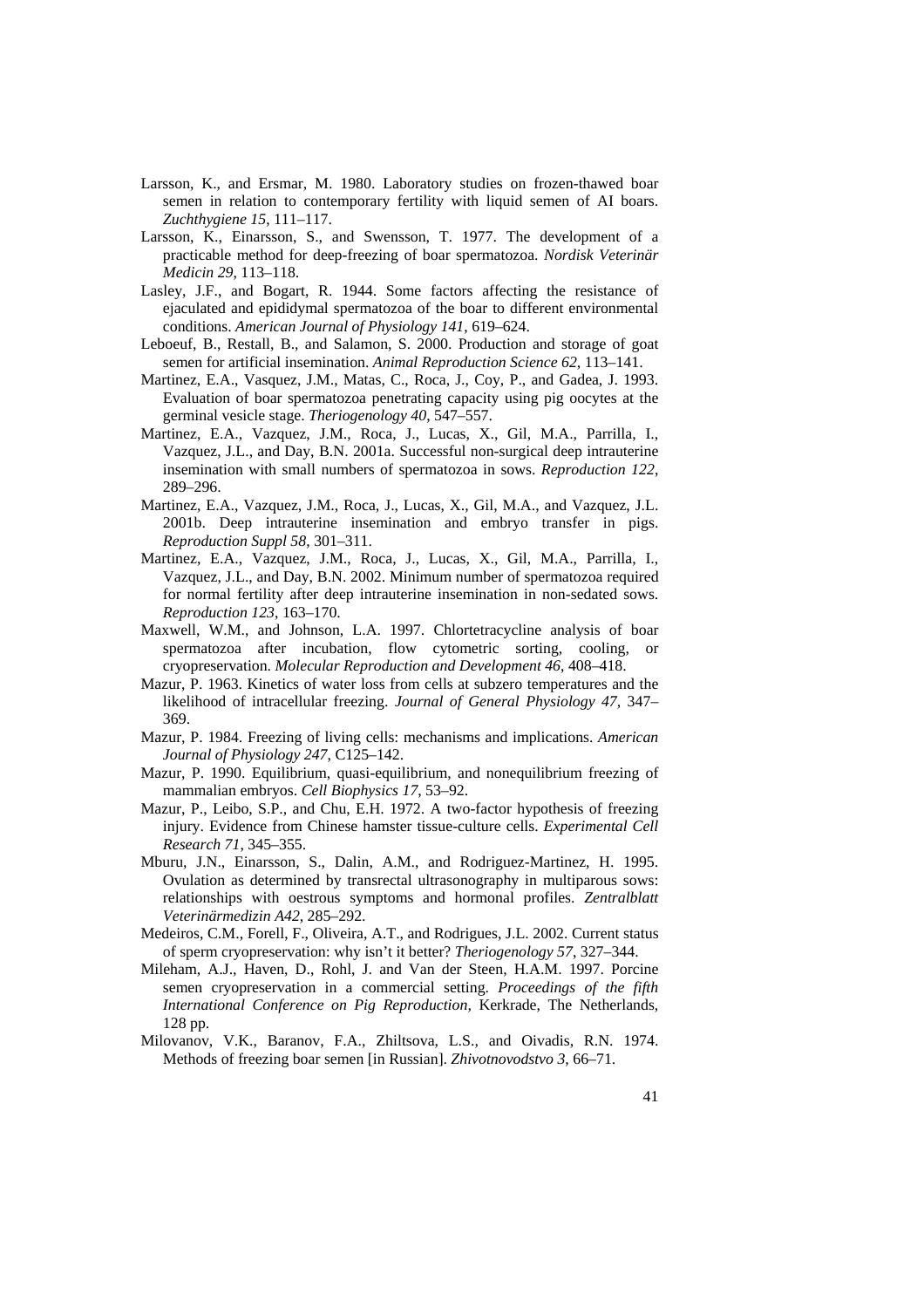- Paquignon, M. 1985. Freezing and thawing extenders for boar spermatozoa*.* 129– 145. In: Johnson, L.A., Larsson, K. (Eds.). *Deep freezing of boar semen, vol. 1*, Uppsala, Sweden: Swedish University of Agricultural Sciences. 310 pp.
- Paquignon, M., and Courot, M. 1976. Fertilizing capacity of frozen boar spermatozoa. 1041–1044. In: Tischner, M., Pilch, J. (Eds.). *Proceedings of the VIIIth International Congress of Animal Reproduction and Artificial Insemination*, vol. 4, Cracow, Poland. 1114 pp.
- Park, H.K., Kim, S.H., Kim, K.J., and Choi, K.M. 1977. Studies on the frozen boar semen. 1. Studies on the development of diluents for freezing of boar semen. *Korean Journal of Animal Science 19*, 260–266.
- Parks, J.E. 1997. Hypothermia and mammalian gametes. 229–261. In: Crister, J.K. (Ed.). Reproductive tissue banking. San Diego, CA: , Academic Press. 472 pp.
- Peña, A., Johannisson, A., and Linde-Forsberg, C. 1999. Post-thaw evaluation of dog spermatozoa using new triple fluorescent staining and flow cytometry. *Theriogenology 52*, 965–980.
- Perez-Llano, B., Lorenzo, J.L., Yenes, P., Trejo, A., and Garcia-Casado, P. 2001. A short hypoosmotic swelling test for the prediction of boar sperm fertility. *Theriogenology 56*, 387–398.

Polge, C. 1956. Artificial Insemination in Pigs. *The Veterinary Record 68*, 62–76.

- Polge, C., Salamon, S., and Wilmut, I. 1970. Fertilizing capacity of frozen boar semen following surgical insemination. *The Veterinary Record 87*, 424–428.
- Polge, C., Smith, A.U., and Parkes, A.S. 1949. Revival of spermatozoa after vitrification at low temperatures. *Nature 164*, 666.
- Pursel, V.G., and Johnson, L.A. 1971. Procedure for the preservation of boar spermatozoa by freezing. *USDA, ARS Bulletin Notes 44–227*, 1–5.
- Pursel, V.G., and Johnson, L.A. 1975. Freezing of boar spermatozoa: fertilizing capacity with concentrated semen and a new thawing procedure. *Journal of Animal Science 40*, 99–102.
- Pursel, V.G., Johnson, L.A., and Schulman, L.L. 1972. Interaction of extender composition and incubation period on cold shock susceptibility of boar spermatozoa. *Journal of Animal Science 35*, 580–584.
- Pursel, V.G., Johnson, L.A., and Schulman, L.L. 1973. Effect of dilution, seminal plasma and incubation period on cold shock susceptibility of boar spermatozoa. *Journal of Animal Science 37*, 528–531.
- Pursel, V.G., Schulman, L.L., and Johnson, L.A. 1978. Effect of Orvus ES Paste on acrosome morphology, motility and fertilizing capacity of frozen-thawed boar sperm. *Journal of Animal Science 47*, 198–202.
- Reed, H.C. 1985. Current use of frozen boar semen future need of frozen boar semen. 225–237. In: Johnson, L.A., Larsson, K. (Eds.). Deep freezing of boar semen, vol. 1. Uppsala, Sweden: Swedish University of Agricultural Sciences. 310 pp.
- Richter, L., Romeny, E., Weitze, K.F., and Zimmermann, F. 1975. Deep freezing of boar sperm. VII. Laboratory and field experiments using the Hulsenberg VIII extender [in German]. *Deutsche Tierärztliche Wochenschrift 82*, 155–162.
- Roca, J., Carvajal, G., Lucas, X., Vazquez, J.M., and Martinez, E.A. 2003. Fertility of weaned sows after deep intrauterine insemination with a reduced number of frozen-thawed spermatozoa. *Theriogenology 60*, 77–87.
- Rodin, I.M., and Lipatov, V.I. 1936. Artificial insemination of pigs. *Animal Breeding Abstracts 4*, 205.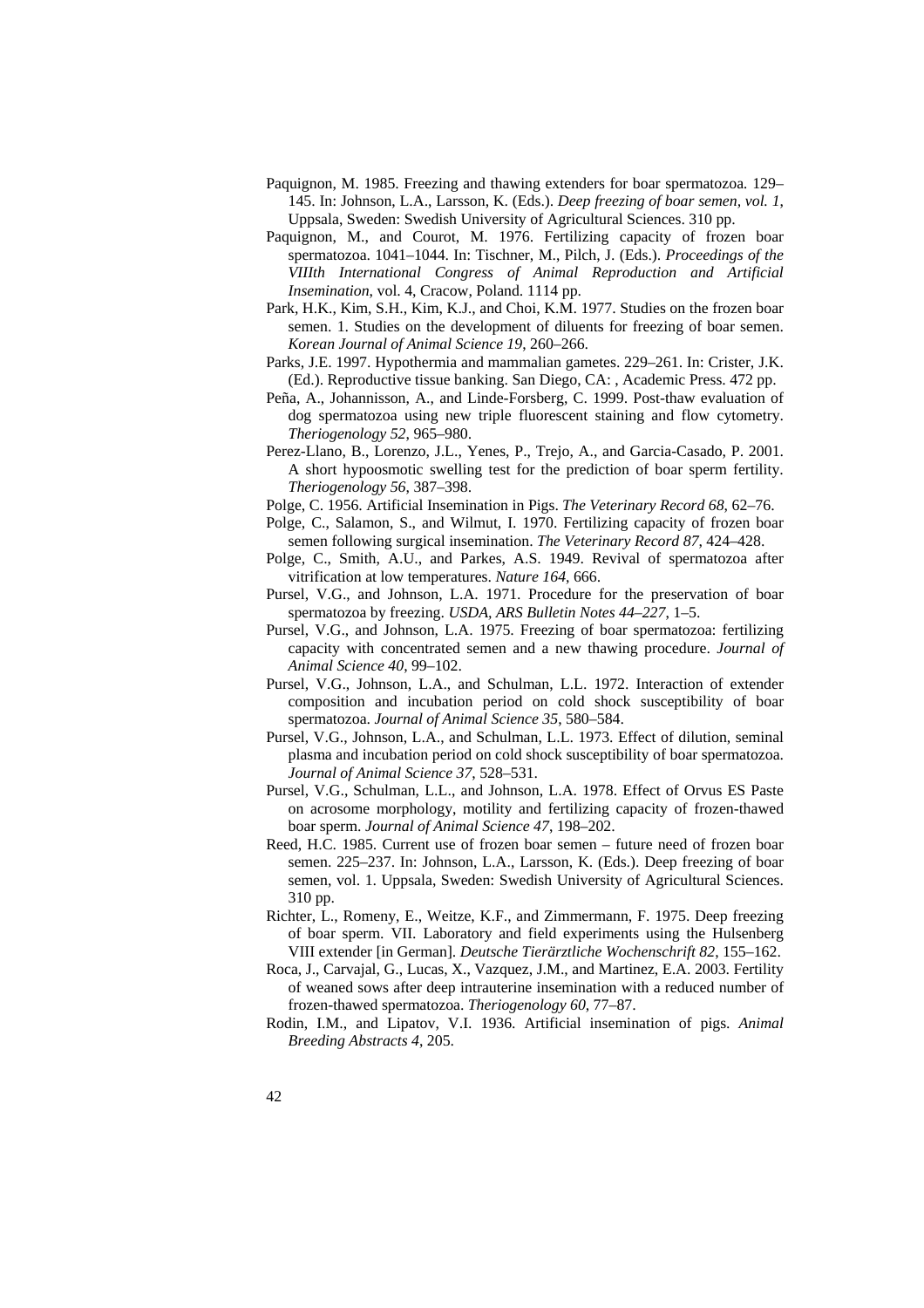- Rodriguez-Martinez, H., and Larsson, B. 1998. Assessment of sperm fertilizing ability in farm animals. *Acta Agriculturae Scandinavica Sect. Suppl A29*, 12– 18.
- Rodriguez-Martinez, H., Saravia, F., Wallgren, M., Tienthai, P., Johannisson, A., Vazquez, J.L., Martinez, E.A., Roca, J., Sanz, L., and Calvete, J.J. 2003. Boar spermatozoa in the oviduct. *Proceedings of the 5th International Conference on Boar Semen Preservation*. Doorwerth, The Netherlands: IV-O43.
- Rodriguez-Martinez, H. 1991. Aspects of the electrolytic composition of boar epididymal fluid with reference to sperm maturation and storage. *Reproduction in Domestic Animals, Suppl 1*, 13–27.
- Rodriguez-Martinez, H. 2001. Sperm function in cattle and pigs: morphological and functional aspects. *Archives of Animal Breeding 44*, 102–113.
- Rodriguez-Martinez, H., Larsson, B., and Pertoft, H. 1997. Evaluation of sperm damage and techniques for sperm clean-up. *Reproduction Fertility and Development 9*, 297–308.
- Roy, A. 1955. Storage of boar semen and stallion spermatozoa in glycine-egg-yolk medium. *The Veterinary Record 67*, 330–331.
- Salamon, S., and Maxwell, W.M. 2000. Storage of ram semen. *Animal Reproduction Science 62*, 77–111.
- Salamon, S., and Visser, D. 1973. Fertility test of frozen boar spermatozoa. *Australian Journal of Biological Sciences 26*, 291–293.
- Salamon, S., Wilmut, I., and Polge, C. 1973. Deep freezing of boar semen. I. Effects of diluent composition, protective agents, and method of thawing on survival of spermatozoa. *Australian Journal of Biological Sciences 26*, 219– 230.
- Scheid, I.R., Westendorf, P., and Treu, H. 1980. Deep freezing of boar semen in plastic tubes: Effect of different glycerol concentrations*. Proceedings of the VIth International Pig Veterinary Congress*, Copenhagen, Denmark.
- Schembri, M.A., Major, D.A., Suttie, J.J., Maxwell, W.M.C., and Evans, G. 2000. Capacitation-like changes in stallion sperm during different stages of cryopreservation. *Proceedings of the 14th International Congress on Animal Reproduction*, vol. 2. Stockholm, Sweden, 137.
- Schembri, M.A., Major, D.A., Suttie, J.J., Maxwell, W.M., and Evans, G. 2002. Capacitation-like changes in equine spermatozoa throughout the cryopreservation process. *Reproduction Fertility and Development 14*, 225– 233.
- Schrader, S.M., Platek, S.F., Zaneveld, L.J., Perez-Pelaez, M., and Jeyendran, R.S. 1986. Sperm viability: a comparison of analytical methods. *Andrologia 18*, 530–538.
- Serdiuk, S.I. 1970. Artificial insemination of pigs [in Russian]. Moscow, Russia: Kolos, p. 144.
- Shapiev, I.S., Moroz, L.G., and Korban, I.V. 1976. Technology of freezing boar semen [in Russian]. *Zhivotnovodstvo 12*, 60–62.
- Simonsson, A. 1994. Näringsrekommendationer och fodermedelstabeller till svin (Nutritional recommendations and feedstuff for swine), vol. 75. Uppsala, Sweden: Swedish University of Agricultural Sciences, Research Information Centre, p. 71.
- Soede, N.M., Noordhuizen, J.P.T.M. and Kemp, B. 1992. The duration of ovulation in pigs, studied by transrectal ultrasonography, is not related to early embryonic diversity. *Theriogenology 38*, 653-666.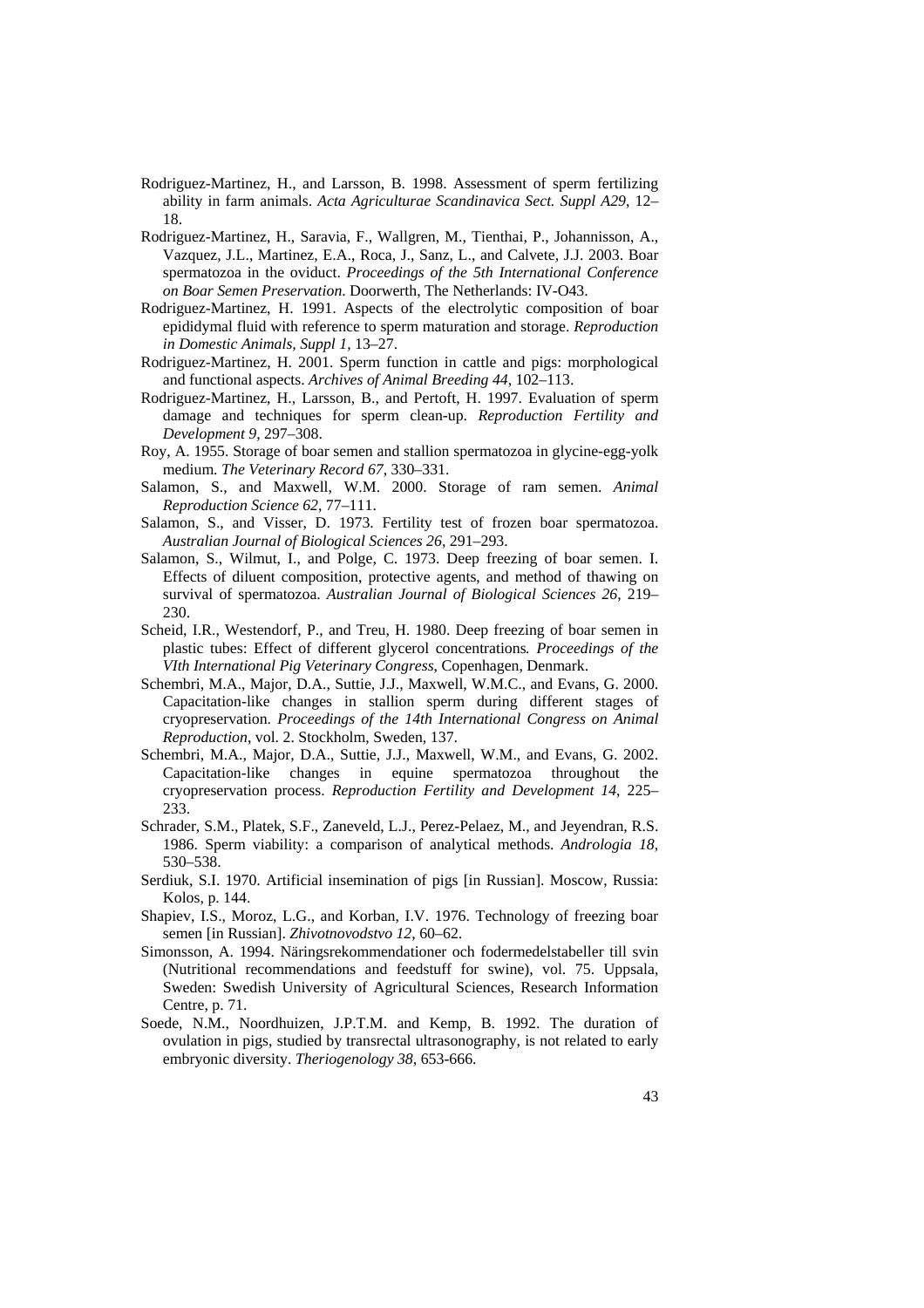- Soede, N.M., and Kemp, B. 1997. Expression of oestrus and timing of ovulation in pigs. *Journal of Reproduction and Fertility Suppl 52*, 91–103.
- Strzezek, J., Glogowski, J., Magierska, E., Luberda, Z., and Jablonowska, C. 1984. Some aspects of cryobiochemistry of boar semen. *Proceedings of the Xth International Congress on Animal Reproduction and Artificial Insemination*, Urbana, USA, pp. 244.
- Thundathil, J., Gil, J., Januskauskas, A., Larsson, B., Soderquist, L., Mapletoft, R., and Rodriguez-Martinez, H. 1999. Relationship between the proportion of capacitated spermatozoa present in frozen-thawed bull semen and fertility with artificial insemination. *International Journal of Andrology 22*, 366–373.
- Thurston, L.M., Siggins, K., Mileham, A.J., Watson, P.F., and Holt, W.V. 2002. Identification of amplified restriction fragment length polymorphism markers linked to genes controlling boar sperm viability following cryopreservation. *Biology of Reproduction 66*, 545–554.
- Vazquez, J.M., Martinez, E.A., Martinez, C., Garcia-Artiga, C., and Roca, J. 1997. Hypoosmotic swelling of boar spermatozoa compared to other methods for analyzing sperm membrane. *Theriogenology 47*, 913–922.
- Viring, S., and Einarsson, S. 1980a. Effect of boar seminal plasma on uterine and oviductal motility in oestrous gilts. *Acta Veterinaria Scandinavica 21*, 607– 616.
- Viring, S., and Einarsson, S. 1980b. Influence of boar seminal plasma on the distribution of spermatozoa in the genital tract of gilts. *Acta Veterinaria Scandinavica 21*, 598–606.
- Waberski, D., Weitze, K.F., Gleumes, T., Schwarz, M., Willmen, T., and Petzold, R. 1994. Effect of time of insemination relative to ovulation on fertility with liquid and frozen boar semen. *Theriogenology 42*, 831–840.
- Wagner, H.G., and Thibier, M. 2000. World statistics for artificial insemination in small ruminants and swine. *Proceedings of the 14th International Congress on Animal Reproduction*, Stockholm, Sweden. Abstracts vol. 2, 15:3.
- Wales, R.G., and White, I.G. 1959. The susceptibility of spermatozoa to temperature shock. *Journal of Andrology 19*, 211–220.
- Watson, P.F. 1975. The interaction of egg yolk and ram spermatozoa studied with a fluorescent probe. *Journal of Reproduction and Fertility 42*, 105–111.
- Watson, P.F. 1981. The effects of cold shock on sperm cell membranes. 189–218. In: Morris, G.J., Clarke, A. (Eds.). *Effects of low temperature on biological membranes*. London, UK: Academic Press.
- Watson, P.F. 1995. Recent developments and concepts in the cryopreservation of spermatozoa and the assessment of their post-thawing function. *Reproduction Fertility and Development 7*, 871–891.
- Watson, P.F. 2000. The causes of reduced fertility with cryopreserved semen. *Animal Reproduction Science 60–61*, 481–492.
- Watson, P.F., and Behan, J.R. 2002. Intrauterine insemination of sows with reduced sperm numbers: results of a commercially based field trial. *Theriogenology 57*, 1683–1693.
- Watson, P.F., and Plummer, J.M. 1985. The responses of boar sperm membranes to cold shock and cooling. 113–127. In: Johnson, L.A., Larsson, K. (Eds.). *Deep freezing of boar semen, vol. 1*. Uppsala, Sweden: Swedish University of Agricultural Sciences. 310 pp.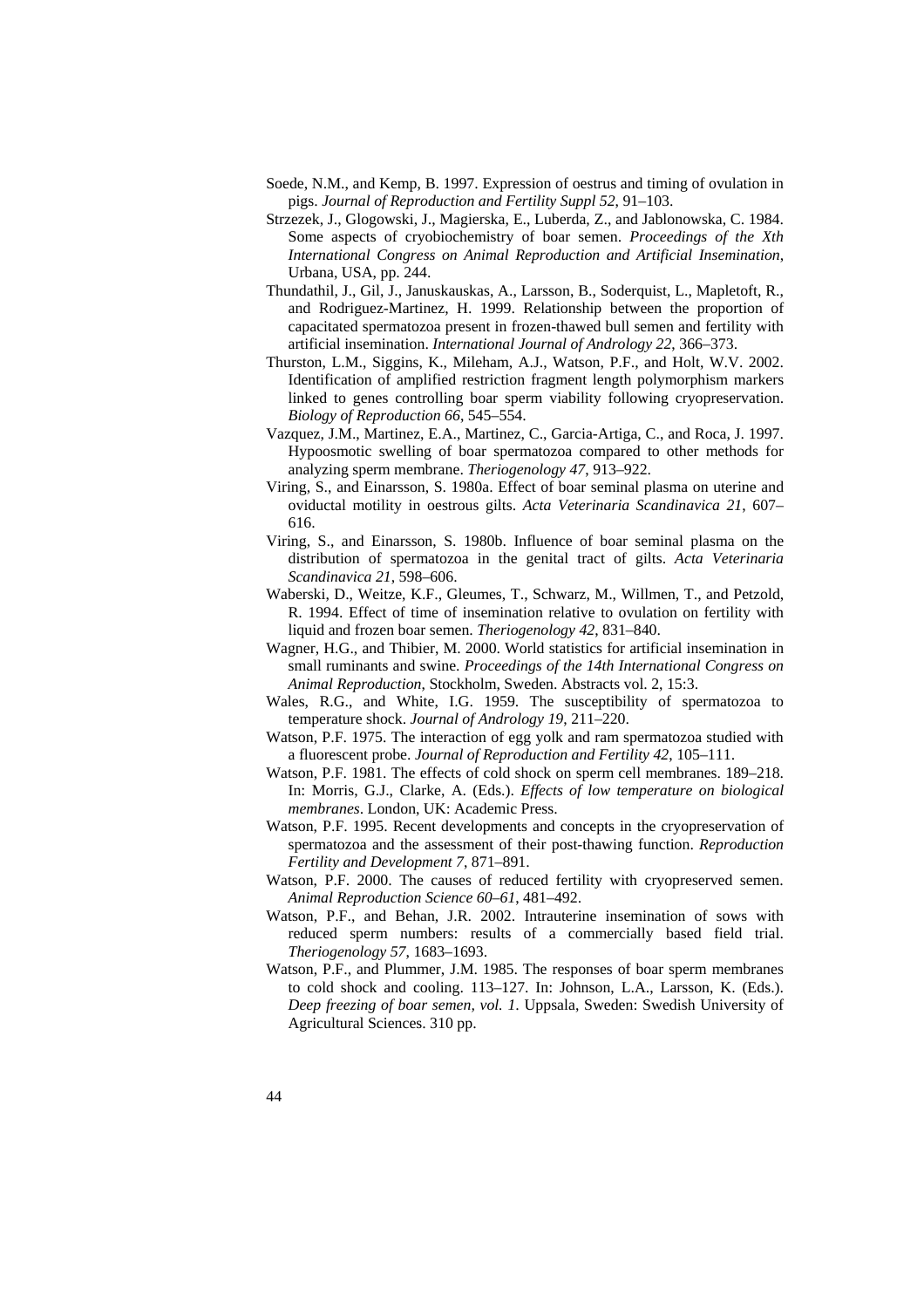- Weitze, K.F. 1999. Update on the worldwide application of swine AI. 141–145 In: Johnson, L.A., Guthrie, H.D. (Eds.). *Boar semen preservation IV, vol. 1*. Lawrence, KS: Allen Press, Inc. 267 pp.
- Weitze, K.F., Rath, D., and Baron, G. 1987. New aspects of preservation of boar sperm by deep freezing in plastic tubes [in German]. *Deutsche Tierärztliche Wochenschrift 94*, 485–486, 488.
- Westendorf, P., Richter, L., and Treu, H. 1975. Deep freezing of boar sperm. Laboratory and insemination results using the Hulsenberger paillete method [in German]. *Deutsche Tierärztliche Wochenschrift 82*, 261–267.
- Wilmut, I., and Polge, C. 1977. The low temperature preservation of boar spermatozoa. 2. The motility and morphology of boar spermatozoa frozen and thawed in diluent which contained only sugar and egg yolk. *Cryobiology 14*, 479–482.
- Yoshida, M. 2000. Conservation of sperms: current status and new trends. *Animal Reproduction Science 60–61*, 349–355.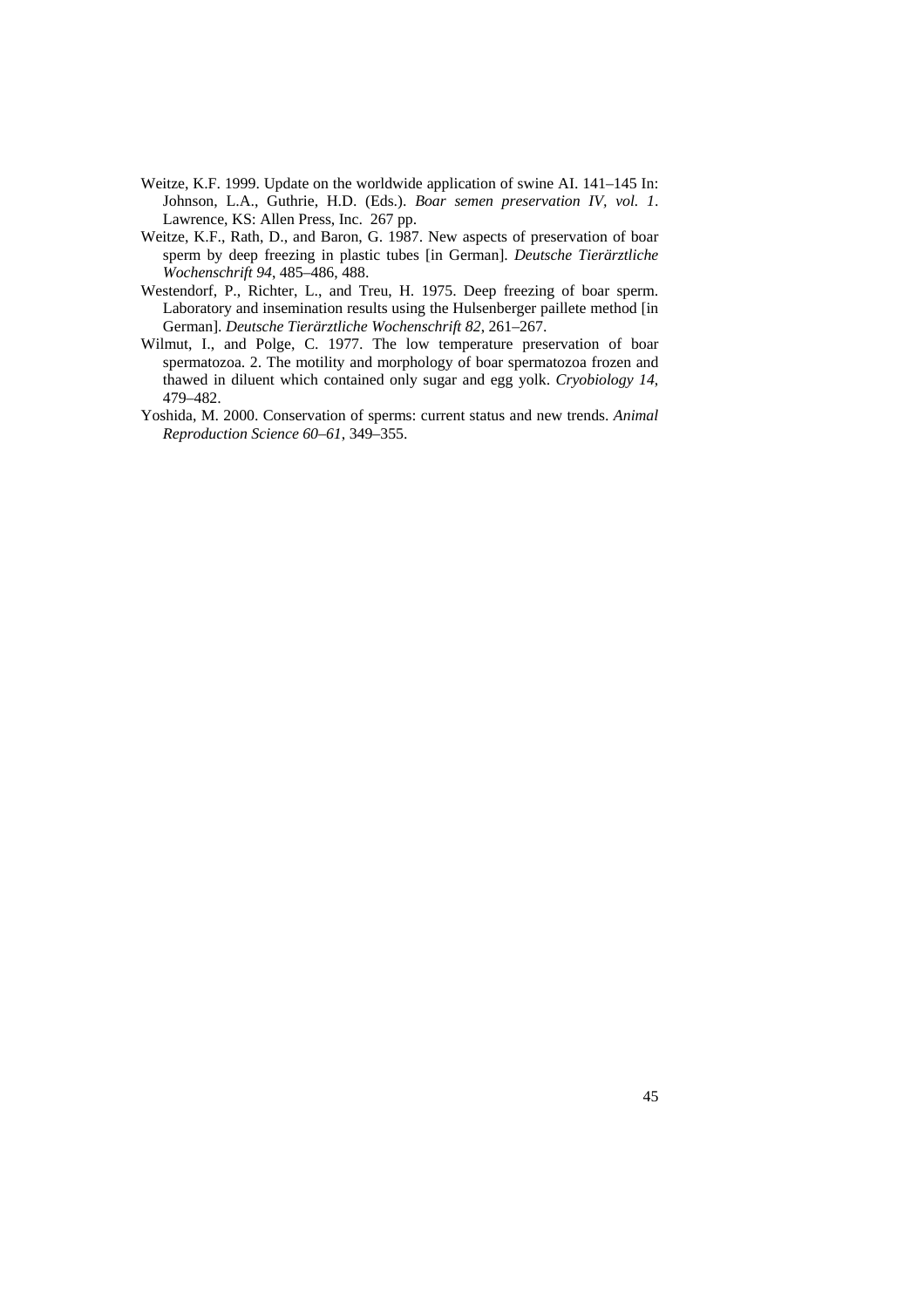## **Acknowledgements**

This study was carried out at the Department of Obstetrics and Gynaecology of the Faculty of Veterinary Medicine and Animal Science, Swedish University of Agricultural Sciences (SLU), Uppsala, Sweden. Financial support was provided by the Swedish Research Council for Environment, Agricultural Sciences and Spatial Planning (FORMAS) and the Swedish Farmers' Foundation for Research in Agriculture (SLF).

Many persons have contributed to this study. In particular we would like to thank –

Stig Einarsson, former Head of the Department of Obstetrics and Gynaecology, for his "good morning" every day, for his curiosity in our work and for his interest in pig reproduction.

Hans Kindahl, present Head of the Department of Obstetrics and Gynaecology, for placing the facilities of the Department at my disposal.

Heriberto Rodríguez Martínez, my scientific supervisor, firstly for trusting in me from the very beginning, some years ago when we talked in Chillán, Chile, about the possibility to start a Master's programme. Secondly, for introducing me to a new and unfamiliar topic and a species I had not previously worked with. Also, for his excellent guidance along the tortuous road of research, and for his patience and dedication, despite a very busy programme of his own.

Margareta Wallgren, better know as "Kulla", the best scientific co-supervisor that anyone could wish, for always looking at things from a positive angle and for all her help and the helpful comments on our work.

Karin Östensson and Marie Sundberg at the Swedish International Programme on Animal Reproduction (SIPAR), for being prepared to solve all kinds of problems to do with handling overseas materials and communication, and for their superbly organised Master of Science programme.

Karin Selin-Wretling, Annika Rikberg and Åsa Jansson, for their skilful collaboration in everything concerning my experiments.

Ann-Sofi Bergqvist, Renée Båge, Ylva Brandt, Ulrika Grönlund, Ulrika Hermansson, Ylva Persson, Andrea Lang, Linda Spjuth, Triin Hallap, Annop Suriyasomboon, Ants Kavak, all of them part of "the OG-team" for their friendly support and for solve my Swedish queries.

Mari Wallbring, Carola Jansson, Ulrika Mattsson, Helene Gille, Bo Fred and Kjell-Ove Eklund for their opportune and friendly help in all moment.